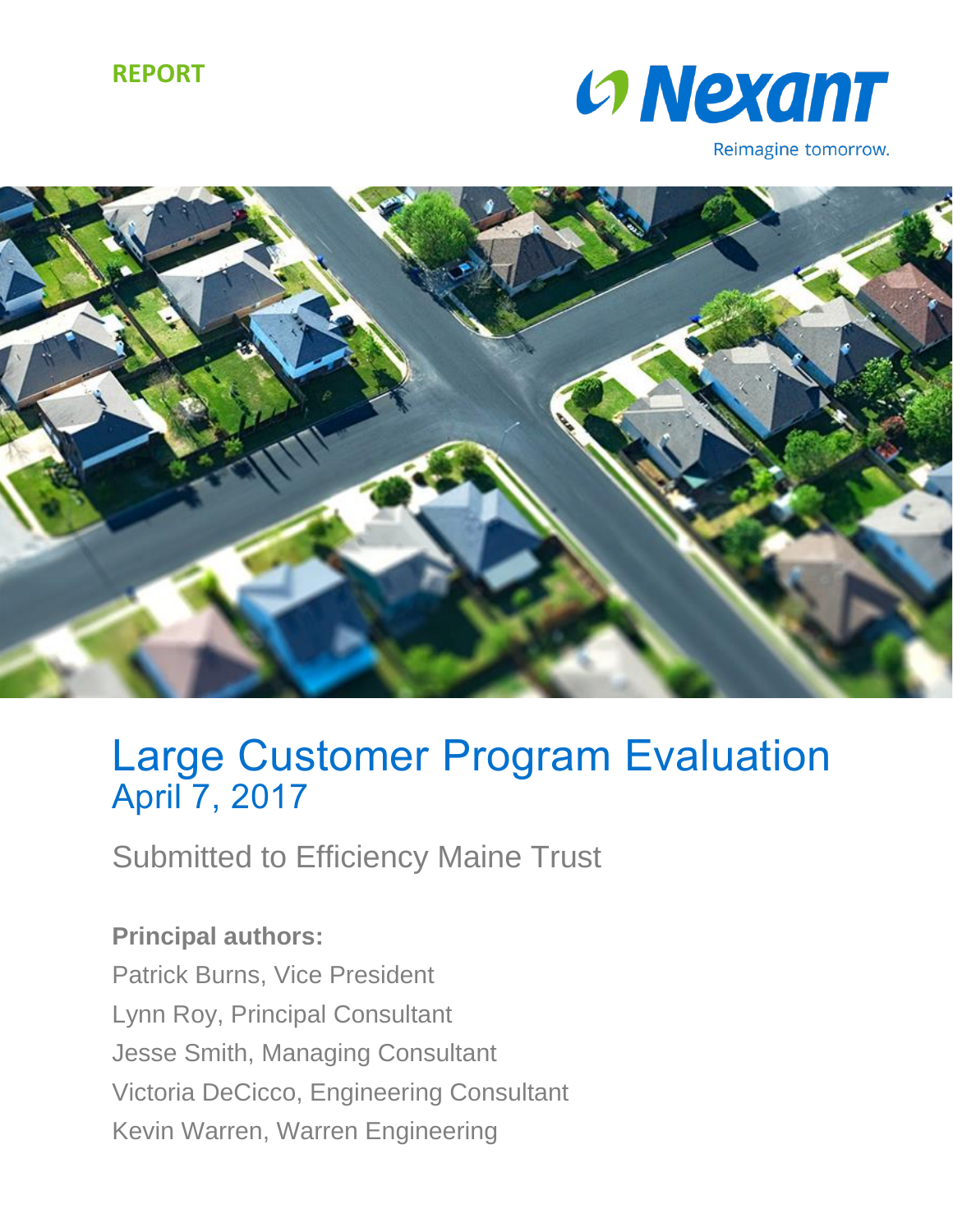# **Contents**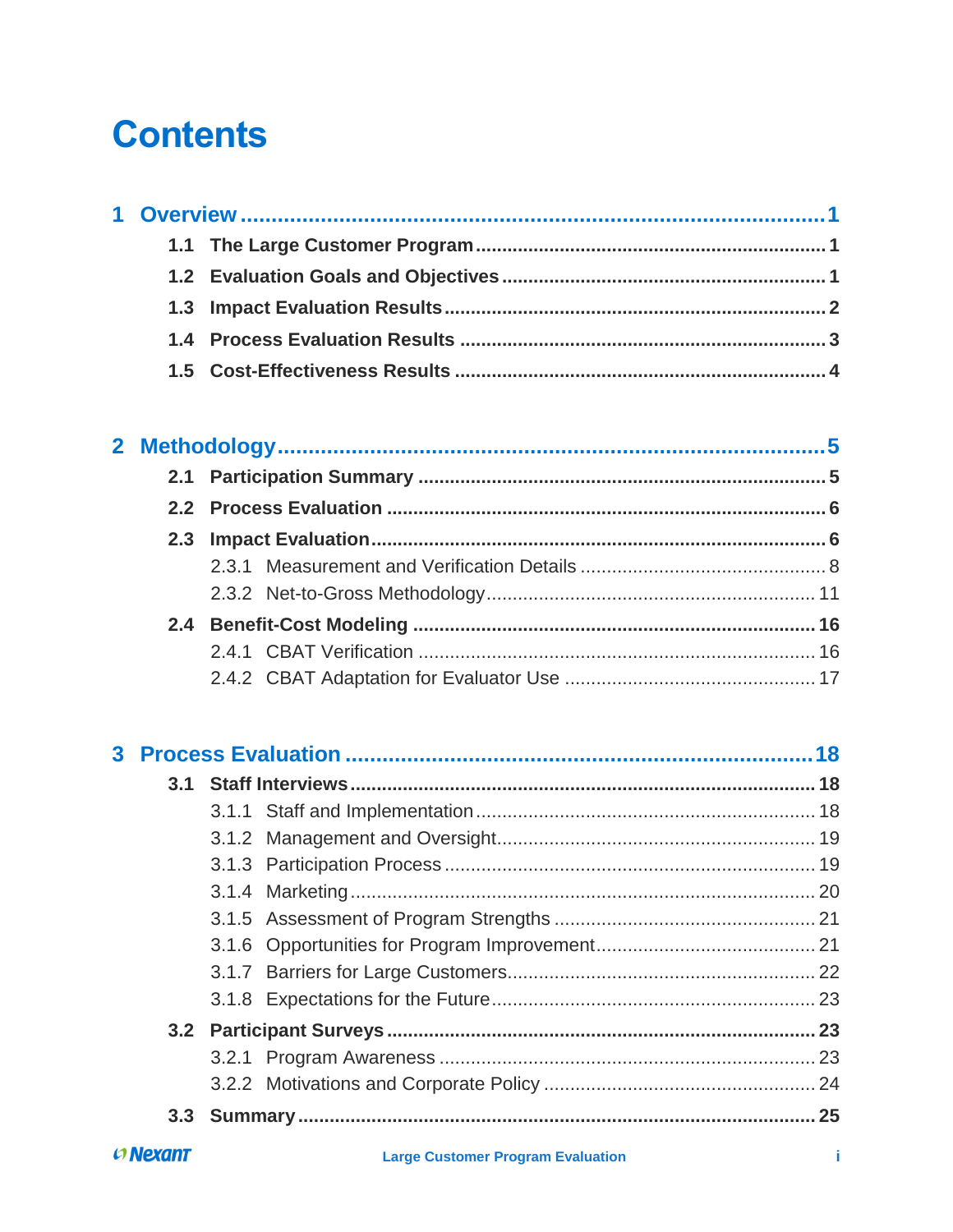|     |  |  | 26 |
|-----|--|--|----|
|     |  |  |    |
|     |  |  |    |
|     |  |  |    |
|     |  |  |    |
|     |  |  |    |
|     |  |  |    |
|     |  |  |    |
|     |  |  |    |
|     |  |  |    |
|     |  |  |    |
|     |  |  |    |
|     |  |  |    |
| 4.4 |  |  |    |

| <b>Appendix A</b> |  |  |
|-------------------|--|--|
|                   |  |  |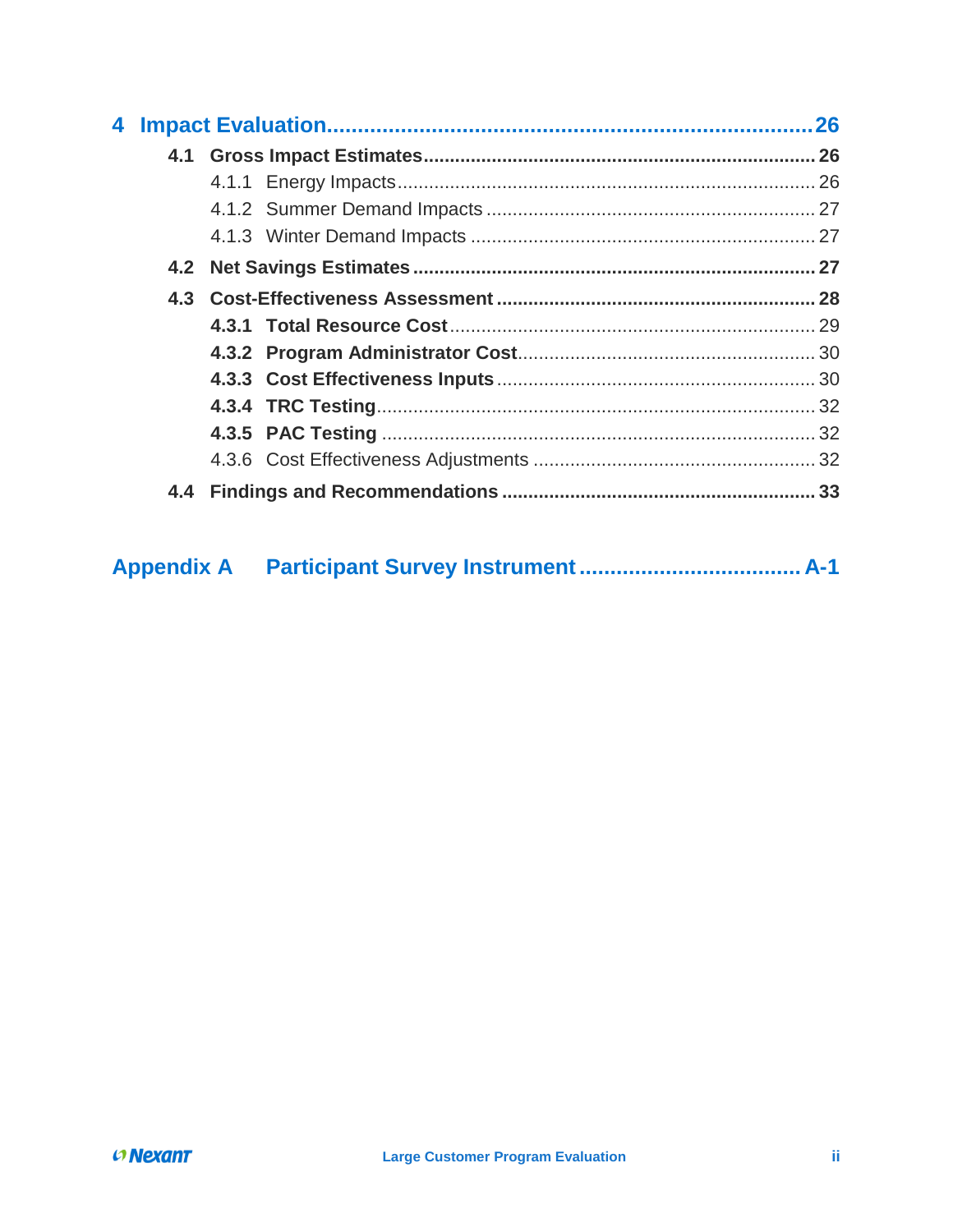## **List of Tables and Figures**

| Table 2-2: Large Customer Program Enrollment Population and Impact Evaluation Activity 10 |  |
|-------------------------------------------------------------------------------------------|--|
|                                                                                           |  |
|                                                                                           |  |
|                                                                                           |  |
|                                                                                           |  |
|                                                                                           |  |
|                                                                                           |  |
|                                                                                           |  |
|                                                                                           |  |
|                                                                                           |  |
|                                                                                           |  |
|                                                                                           |  |
|                                                                                           |  |
|                                                                                           |  |
|                                                                                           |  |
|                                                                                           |  |

## **Equations**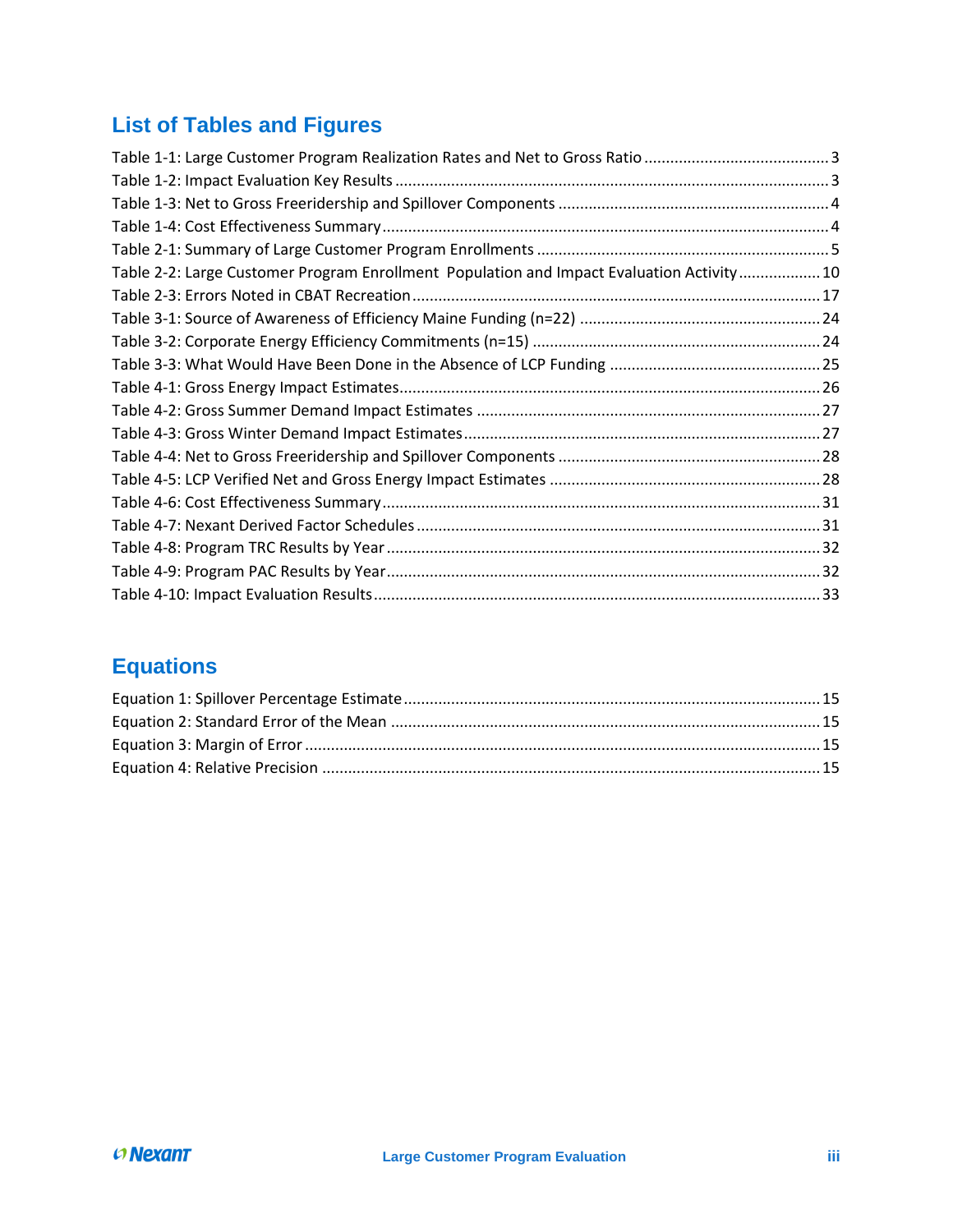# <span id="page-4-0"></span>**1 Overview**

The Efficiency Maine Trust (Efficiency Maine) retained Nexant and Warren Engineering (collectively Nexant or the evaluation team) to evaluate the commercial demand side management (DSM) programs available through the 2014 and 2015 Large Customer Program for the period between September 1, 2013 and February 28, 2015. This report summarizes the evaluation which includes both process and impact findings of the 2014 – 2015 program cycle activities.

# <span id="page-4-1"></span>**1.1 The Large Customer Program**

Efficiency Maine uses its Large Customer Program to leverage private investments to achieve electrical and greenhouse gas savings. In the program, Efficiency Maine provides competitive grants for large-scale energy efficiency reduction projects. Target customers have an average demand above 400 kW and include hospitals, paper mills, large manufacturers, and organizations that have multiple facilities such as college campuses or grocery chains. The grants under the program are awarded primarily on the basis of annual kilowatt-hour per dollar of grant funds, while project readiness, economic viability, and other factors are also considered. Funding levels range from a minimum of \$100,000 for electric and \$50,000 GHG to a maximum of \$1 million per facility or up to 50% of the total project costs. Funding levels were also floored at no more than a one year payback and capped at not paying more than 28 cents a kWh saved. For the period between July 1, 2013 and February 28, 2015, close to \$4.9 million was paid in incentives for projects under the Large Customer Program. Large Customer Program awards have resulted in investments in cost-effective distributed generation, heat recovery technology, efficient drives, and processes.

On July 1, 2016, the program was renamed the Commercial and Industrial Custom Program and new eligibility criteria were established.

# <span id="page-4-2"></span>**1.2 Evaluation Goals and Objectives**

The following are goals and objectives established for the Large Customer Program evaluation:

- Ensure that the savings calculations and parameters (including impact factors and algorithms) used by Efficiency Maine in the "Efficiency Maine Reporting & Tracking System" (effRT) were accurate.
- **•** Perform an impact evaluation to quantify and verify the energy and demand savings of the projects, in terms of both gross and net energy savings, and compare this with the claimed savings. Also included in the impact analysis is the evaluation of distributed energy capacity installed and generation achieved.
- **•** Perform a cost-effective analysis of the projects and program based on the Total Resource Cost Test (TRC) and the Program Administrator Cost Test (PAC).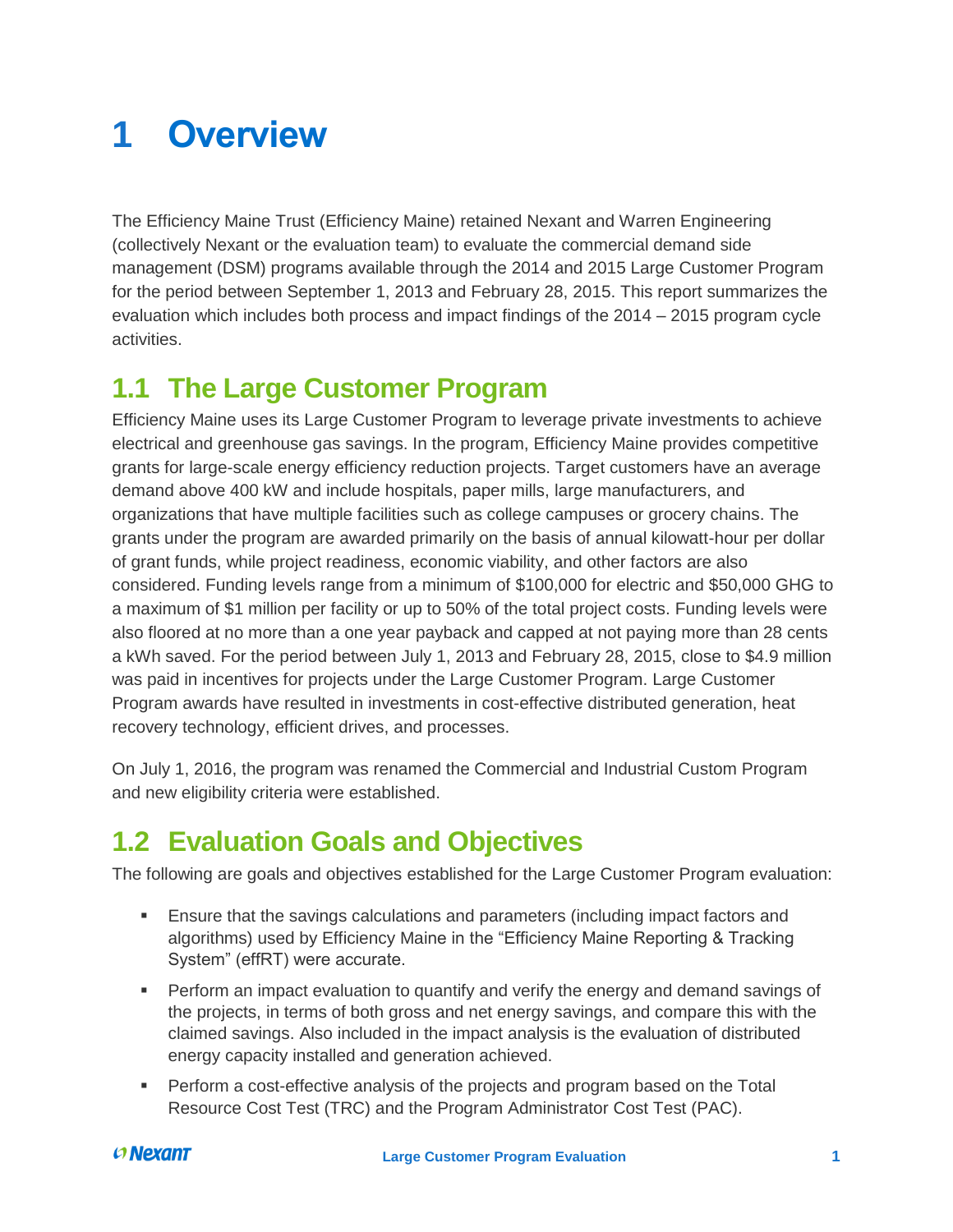**• Complete a process evaluation to measure freeridership and spillover, and to identify** opportunities to improve the effectiveness and efficiency of the current program operations.

In order to achieve these goals, Nexant completed both a process and impact evaluation. For the impact evaluation, the net and gross program energy impacts were evaluated through a combination of engineering analysis and on-site measurement and verification of completed projects. Nexant completed a near-census evaluation of the program and developed verified savings estimates for completed projects. The gross program-reported savings were adjusted by a realization rate, which is the ratio of evaluation verified savings to the program-reported savings within the sample.

The process evaluation focused on program design and theory, implementation and delivery, and market feedback. The program was evaluated through interviews with pertinent program delivery staff and participants.

The net savings, which are an estimation of the portion of savings achieved as a direct result of program influence, were calculated by applying net-to-gross (NTG) scaling factor to the gross program-reported savings. In order to estimate NTG ratio, the evaluation team employed participant surveys to quantify the actual impacts of the programs in terms of freeridership and spillover. Freeridership refers to participants who would have taken action to reduce their energy use in the program's absence. Spillover refers to actions taken outside the program that reduce energy use, which are attributable to program participation.

### <span id="page-5-0"></span>**1.3 Impact Evaluation Results**

Nexant's primary goal was to verify and adjust the gross electric energy and demand (summer peak and winter peak) savings of the projects within the program. We completed measurement and verification (M&V) of a near-census, evaluating completed projects. A realization rate, which is the calculated ratio of the savings verified by Nexant ("ex-post") to the savings reported by Efficiency Maine ("ex-ante") for the projects within the projects evaluated, was calculated for the program. A realization rate of 100% indicates that Efficiency Maine and Nexant calculated the savings consistently; a value of less than 100% indicates that the reported savings are overstated; a value of greater than 100% indicates that the reported savings are understated.

The net impacts are a reflection of the degree to which the gross savings are a result of program efforts and funds. Nexant calculated the net savings by applying a NTG ratio to the gross savings. The scaling factor, along with the gross savings, was evaluated for the completed projects in the portfolio.

The accuracy of Efficiency Maine's reporting is best described through the program-level realization rate. [Table 1-1](#page-6-1) provides a summary of the realization rates observed for energy and demand savings and the net to gross ratio calculated for the program.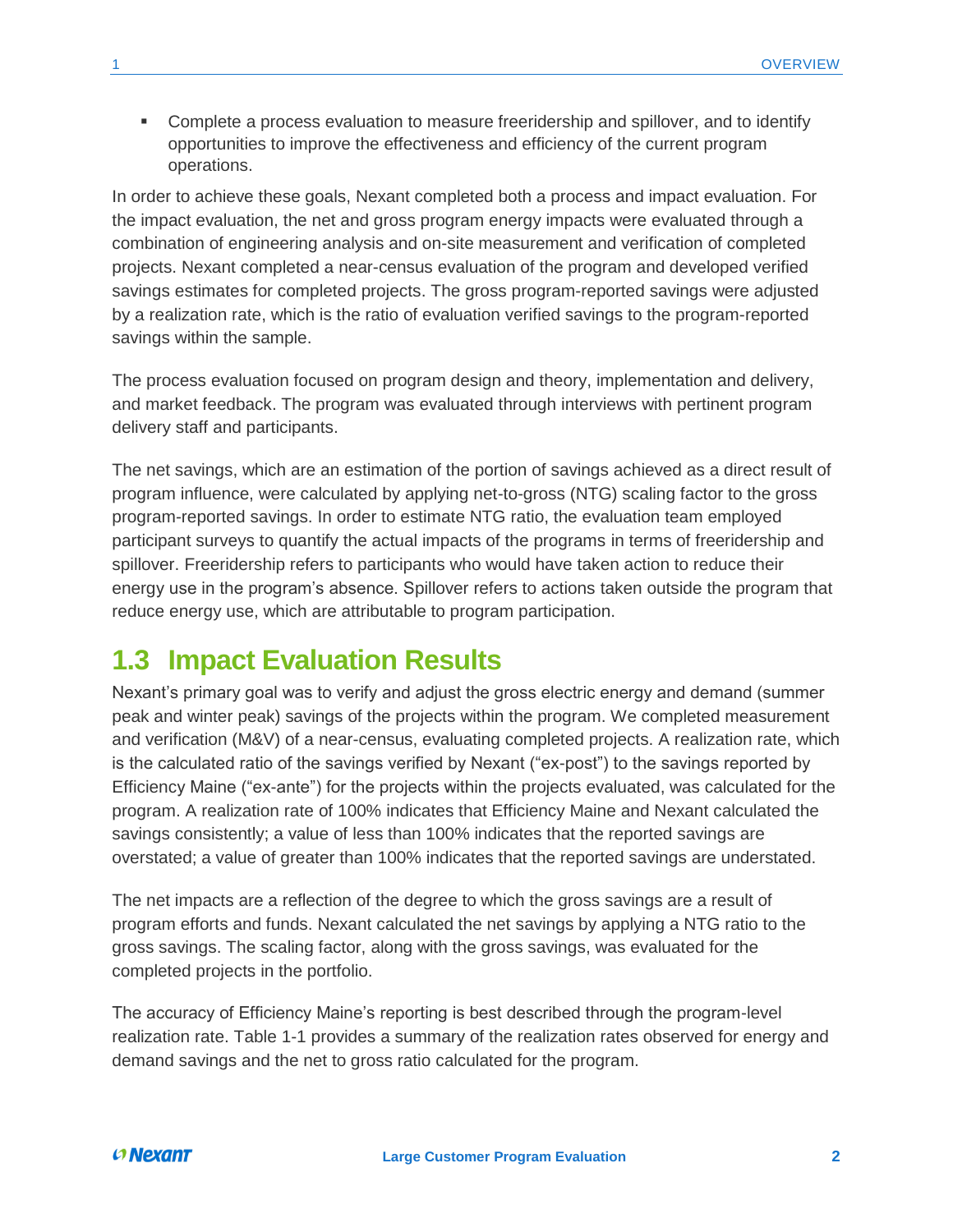<span id="page-6-1"></span>

| <b>Program</b>  | <b>Electric</b><br><b>Energy</b><br><b>Realization</b><br>Rate | <b>Electric</b><br>Summer<br><b>Demand</b><br><b>Realization</b><br>Rate | <b>Electric</b><br><b>Winter</b><br><b>Demand</b><br><b>Realization</b><br>Rate | <b>Natural</b><br><b>Gas</b><br><b>Energy</b><br><b>Realization</b><br>Rate | <b>Net to Gross</b> |
|-----------------|----------------------------------------------------------------|--------------------------------------------------------------------------|---------------------------------------------------------------------------------|-----------------------------------------------------------------------------|---------------------|
| Large Customers | 96.5%                                                          | 96.3%                                                                    | 93.8%                                                                           | 86.0%                                                                       | 92.5%               |

**Table 1-1: Large Customer Program Realization Rates and Net to Gross Ratio**

[Table 1-2](#page-6-2) summarizes Efficiency Maine's Large Customer Program gross and net energy and demand impacts. The methodology followed for obtaining these results is detailed in Section [2.](#page-8-0)

<span id="page-6-2"></span>

| <b>Savings Type</b> | <b>Ex-Post</b><br><b>Electric</b><br><b>Energy</b><br><b>Savings</b><br>(kWh) | <b>Ex-Post</b><br><b>Summer</b><br><b>Demand</b><br><b>Savings</b><br>(KW) | <b>Ex-Post</b><br><b>Winter</b><br><b>Demand</b><br><b>Savings</b><br>(kW) | <b>Ex-Post</b><br><b>Natural Gas</b><br><b>Energy</b><br><b>Savings</b><br>(therms) |
|---------------------|-------------------------------------------------------------------------------|----------------------------------------------------------------------------|----------------------------------------------------------------------------|-------------------------------------------------------------------------------------|
|                     |                                                                               |                                                                            |                                                                            |                                                                                     |
| Gross               | 25,737,406                                                                    | 3.185                                                                      | 2.972                                                                      | 100.064                                                                             |

#### **Table 1-2: Impact Evaluation Key Results**

# <span id="page-6-0"></span>**1.4 Process Evaluation Results**

Nexant conducted surveys with 19 program participants (10 via telephone and 9 during the onsite inspections conducted as part of the impact evaluation activities). In addition, we interviewed key program staff internal to the Large Customer Program at Efficiency Maine.

Interviews with program staff and participants revealed that Efficiency Maine has a deep understanding of their participants' needs, as well as the challenges they face in making energy efficiency commitments. In general, all members of the program implementation team provided positive assessments of the overall performance of the program, as did program participants. Participant surveys revealed that applicants considered Efficiency Maine's programs highly influential in decision-making process. This finding is in keeping with the NTG results and further corroborated by the high rate of repeat customers observed within the program.

Given the specific challenges in NTG assessment of complex energy efficiency projects, very large energy efficiency projects require the most detailed level of NTG analysis. Nexant used multiple sources of data on program influence, each of which were integrated to calculate a project-level NTG ratio in a transparent and defensible manner. The activities to collect data for the NTG ratio calculation were integrated with the activities and tasks to collect data for the overall impact evaluation.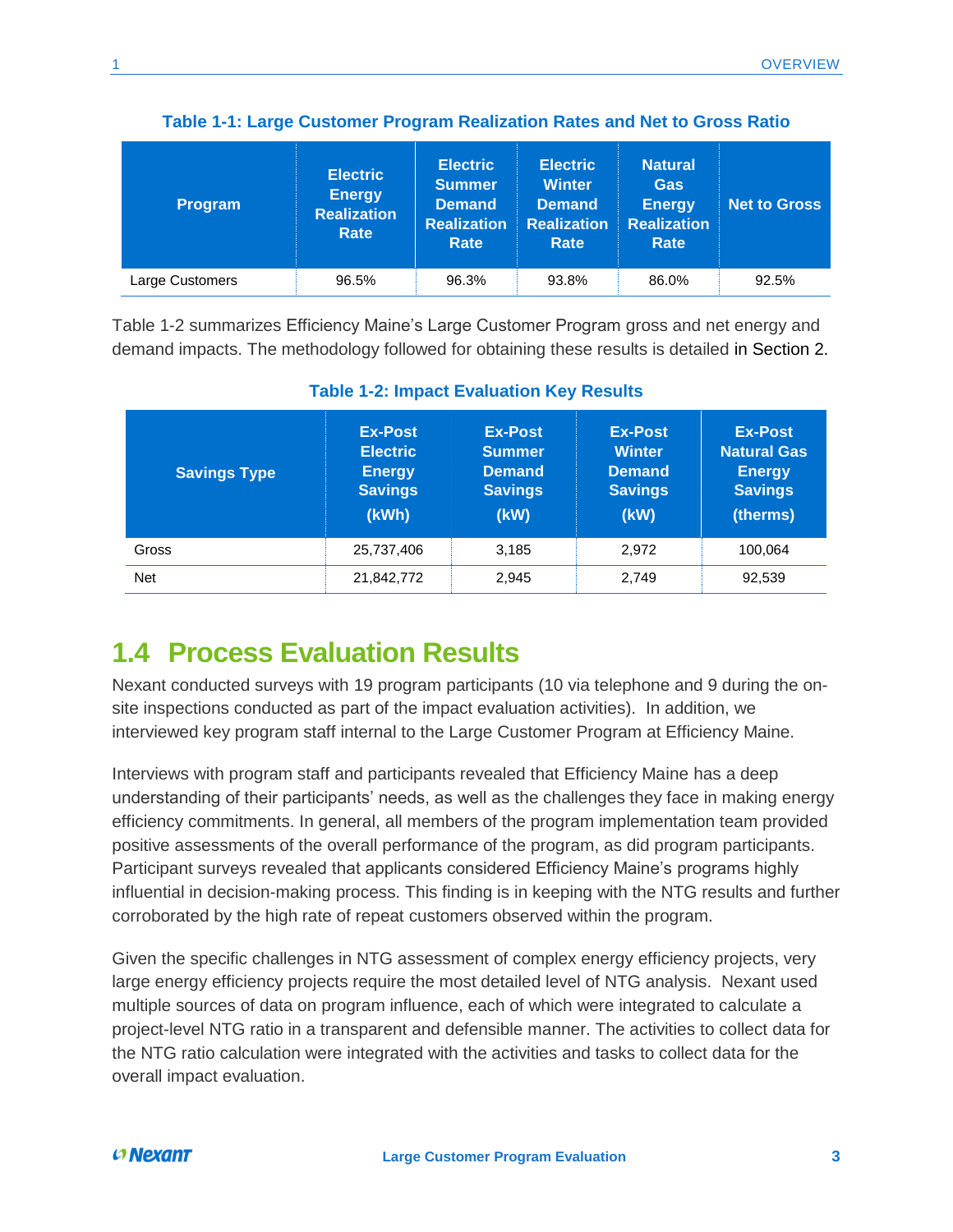| Category<br>Measure | Respondents<br>Number of | Freeeridership<br>Estimated | Participant<br>Estimated<br>Spillover | <b>Ratio</b><br><b>DIN</b> |
|---------------------|--------------------------|-----------------------------|---------------------------------------|----------------------------|
| Large Customers     | 19                       | 8.2%                        | 0.7%                                  | 0.925                      |

**Table 1-3: Net to Gross Freeridership and Spillover Components**

## <span id="page-7-0"></span>**1.5 Cost-Effectiveness Results**

This report contains estimates of program cost effectiveness in accordance with the California Standard Practice Manual (CSPM) via the PAC and TRC test methods. The TRC test measures the costs of the program to society as a whole by including both the participant and utility costs; the PAC measures the costs of the program from the program administrator's point of view by only including those costs incurred by the program administrator. A TRC ratio of greater than one is considered cost-effective to society; a PAC ratio of greater than one is considered costeffective to the program administrator. [Table 1-4](#page-7-1) summarizes the results of the cost effectiveness assessments for the Large Customer Program via the PAC and TRC test methods.

<span id="page-7-1"></span>

| <b>Stratum</b>                          | <b>Gross Results</b><br><b>Net Results</b> |                |  |  |  |  |
|-----------------------------------------|--------------------------------------------|----------------|--|--|--|--|
| <b>Program Administrator Cost (PAC)</b> |                                            |                |  |  |  |  |
| <b>PAC Costs</b>                        | $-$6,434,636$<br>-\$7,640,353              |                |  |  |  |  |
| <b>PAC Benefits</b>                     | \$27,193,147                               | \$29,018,343   |  |  |  |  |
| PAC B:C Ratio                           | 4.23                                       | 3.80           |  |  |  |  |
|                                         | <b>Total Resource Cost (TRC)</b>           |                |  |  |  |  |
| <b>TRC Costs</b>                        | $-$15,214,169$                             | $-$17,263,728$ |  |  |  |  |
| <b>TRC Benefits</b>                     | \$27,193,147                               | \$29,018,343   |  |  |  |  |
| TRC B:C Ratio                           | 1.79                                       | 1.68           |  |  |  |  |

#### **Table 1-4: Cost Effectiveness Summary<sup>1</sup>**

The Large Customer Program proved to be cost-effective via both testing methods for the evaluation period.

 $\overline{a}$ 

 $1$  The PAC test only includes the costs to Efficiency Maine. The TRC test includes the costs to Efficiency Maine and the participant.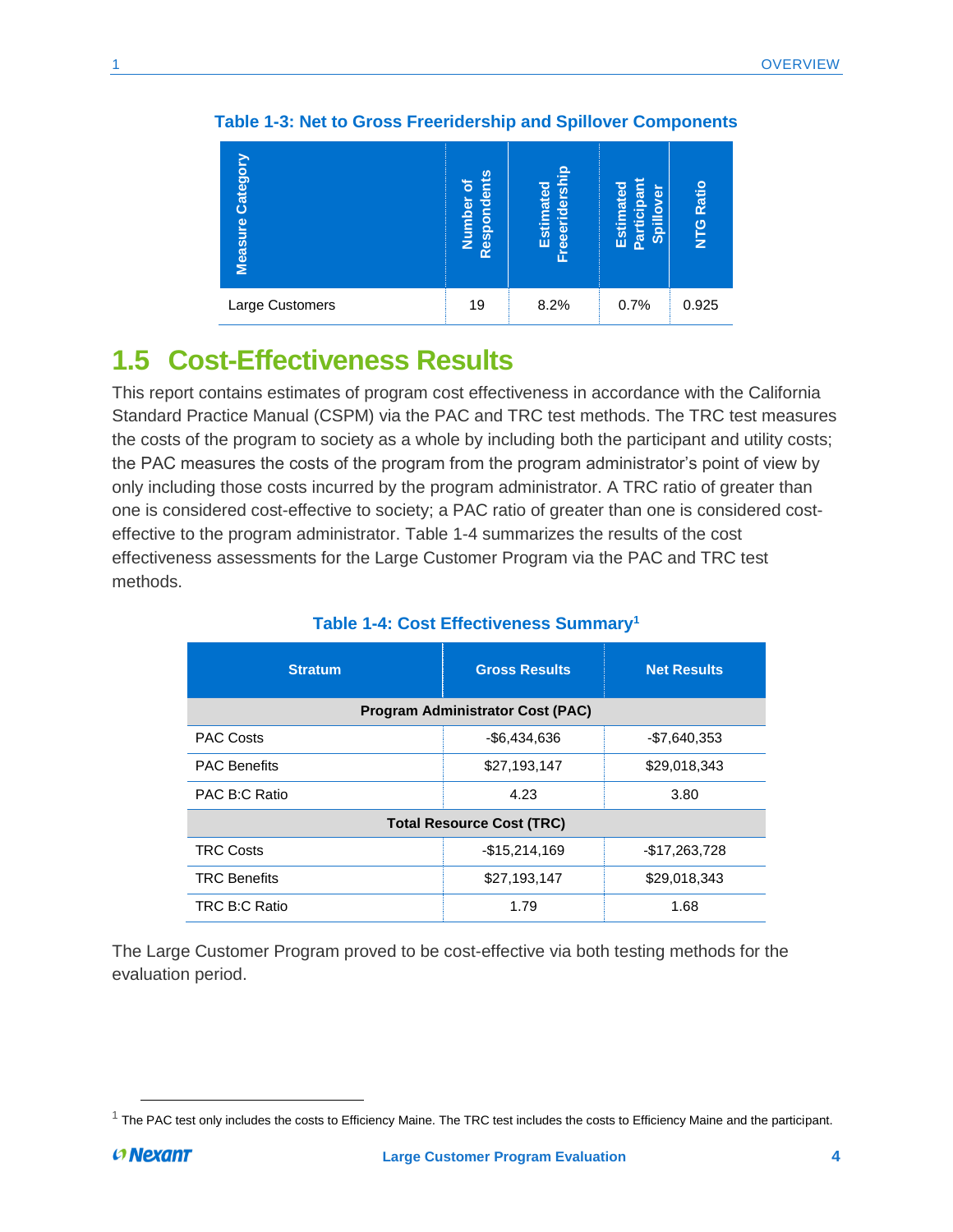# <span id="page-8-0"></span>**2 Methodology**

Efficiency Maine retained Nexant to evaluate the commercial demand side management (DSM) programs available through the 2014 and 2015 Large Customer Program for the period between July 1, 2013 and February 28, 2015. This section summarizes the evaluation methodology which includes both process and impact approaches to evaluating the 2014 – 2015 program cycle activities.

The evaluation team divided our approach into key tasks to meet the goals outlined:

- **Ensure that the savings calculations and parameters (including impact factors and** algorithms) used by Efficiency Maine in the "Efficiency Maine Reporting & Tracking System" (effRT) were accurate.
- **•** Perform an impact evaluation to quantify and verify the energy and demand savings of the projects, in terms of both gross and net energy savings, and compare this with the claimed savings. Also included in the impact analysis is the evaluation of distributed energy capacity installed and generation achieved.
- **•** Perform a cost-effective analysis of the projects and program based on the Total Resource Cost Test (TRC) and the Program Administrator Cost Test (PAC).
- **Complete a process evaluation to measure freeridership and spillover and to identify** opportunities to improve the effectiveness and efficiency of the current program operations.

# <span id="page-8-1"></span>**2.1 Participation Summary**

The Large Customer Program enrollments can be grouped into the following three groups:

- Distributed generation
- Large customer projects (the Large Customer enrollments account for 94% of the electric savings, as summarized in [Table 2-1\)](#page-8-2).
- Smaller custom projects completed by large customers defined as "Custom > 400 kW < \$100k."

<span id="page-8-2"></span>

| <b>Type of Project</b>        | <b>Number of</b><br><b>Participants</b> | <b>Number of</b><br><b>Enrollments</b> | <b>kWh Savings</b> | <b>Natural Gas</b><br><b>Savings</b><br>(therms) |
|-------------------------------|-----------------------------------------|----------------------------------------|--------------------|--------------------------------------------------|
| <b>Distributed Generation</b> |                                         |                                        | 952.854            | 0                                                |
| Large Customers               | 14                                      | 17                                     | 26.248.360         | 116,353                                          |
| Custom $> 400$ kW $<$ \$100k  | 4                                       | 5                                      | 734.819            | 0                                                |
| <b>TOTAL</b>                  | 19                                      | 23                                     | 27,936,033         | 116,353                                          |

#### **Table 2-1: Summary of Large Customer Program Enrollments**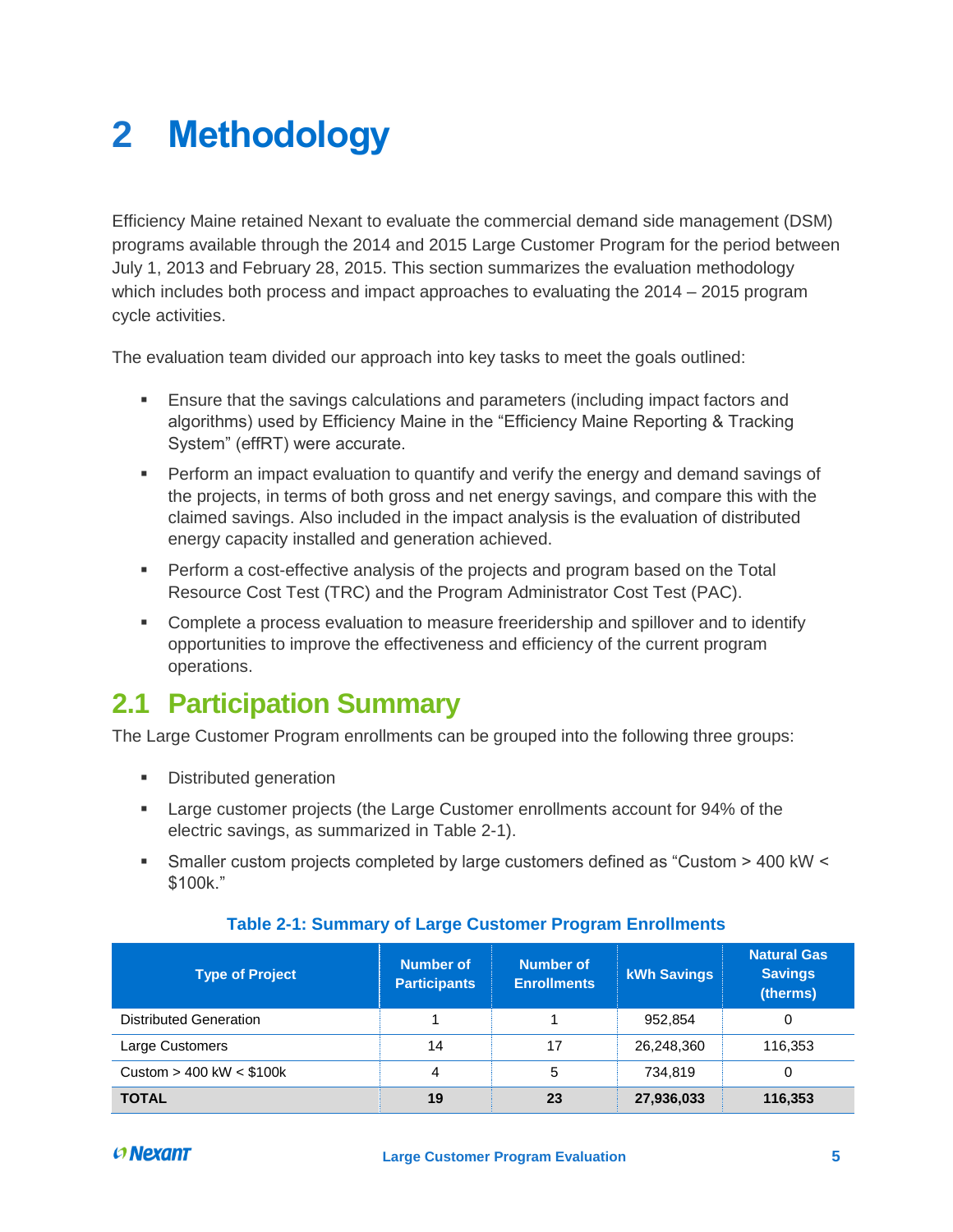The distributed generation enrollment accounts for 3.4% and the small custom enrollments completed by large customers account for the remaining 2.6% of kWh savings. All of the natural gas savings claimed by LCP came from a single Large Customer enrollment.

### <span id="page-9-0"></span>**2.2 Process Evaluation**

The process evaluation tells the customers' experience with the program and its energy savings benefits. The goal of process evaluation is to perform a systematic assessment of an energy efficiency program by generating feedback that achieves the following outcomes:

- Document program operations
- **Recommend improvements to increase the program's efficiency and effectiveness**
- Assess stakeholder satisfaction

Conducting the process evaluation associated with this project included to two primary activities: 1) a detailed review of program required processes, and 2) in-depth interviewing with staff and key project contacts.

**Review program Documentation:** This task included reviewing and documenting marketing and outreach activities, and the steps required for project scoping and installation. This information was used to develop a program process map and document the steps required to identify, scope, submit, and complete large project upgrades. We then used these to guide our interviews with staff and key contacts engaged with each project.

**In-Depth Interviews:** In cooperation with impact evaluation reviews, we conducted in-depth interviews with key contacts from each project evaluated. These interviews were conducted by telephone or during the site inspections included as part of the impact evaluation data collection activities. These interviews included questions designed to understand:

- **•** The experience of moving through each of the program steps identified in the documentation review task
- Any areas of confusion or sources of delay
- Satisfaction with the program opportunity and experience with program representatives
- **•** Indicators of potential free-ridership, as well as any possible spillover

### <span id="page-9-1"></span>**2.3 Impact Evaluation**

The primary determinants of the accuracy of an impact evaluation are the sample size and the level of rigor employed in collecting the data used for analysis. While a larger sample and more rigorous techniques increase the accuracy of the findings, they also incur higher costs. Given the limited participation in the Large Customer Program, Nexant was able to include nearly all participants in the sample. We utilized various levels of rigor in the analysis of each project by employing multiple evaluation techniques, including on-site inspections and measurements,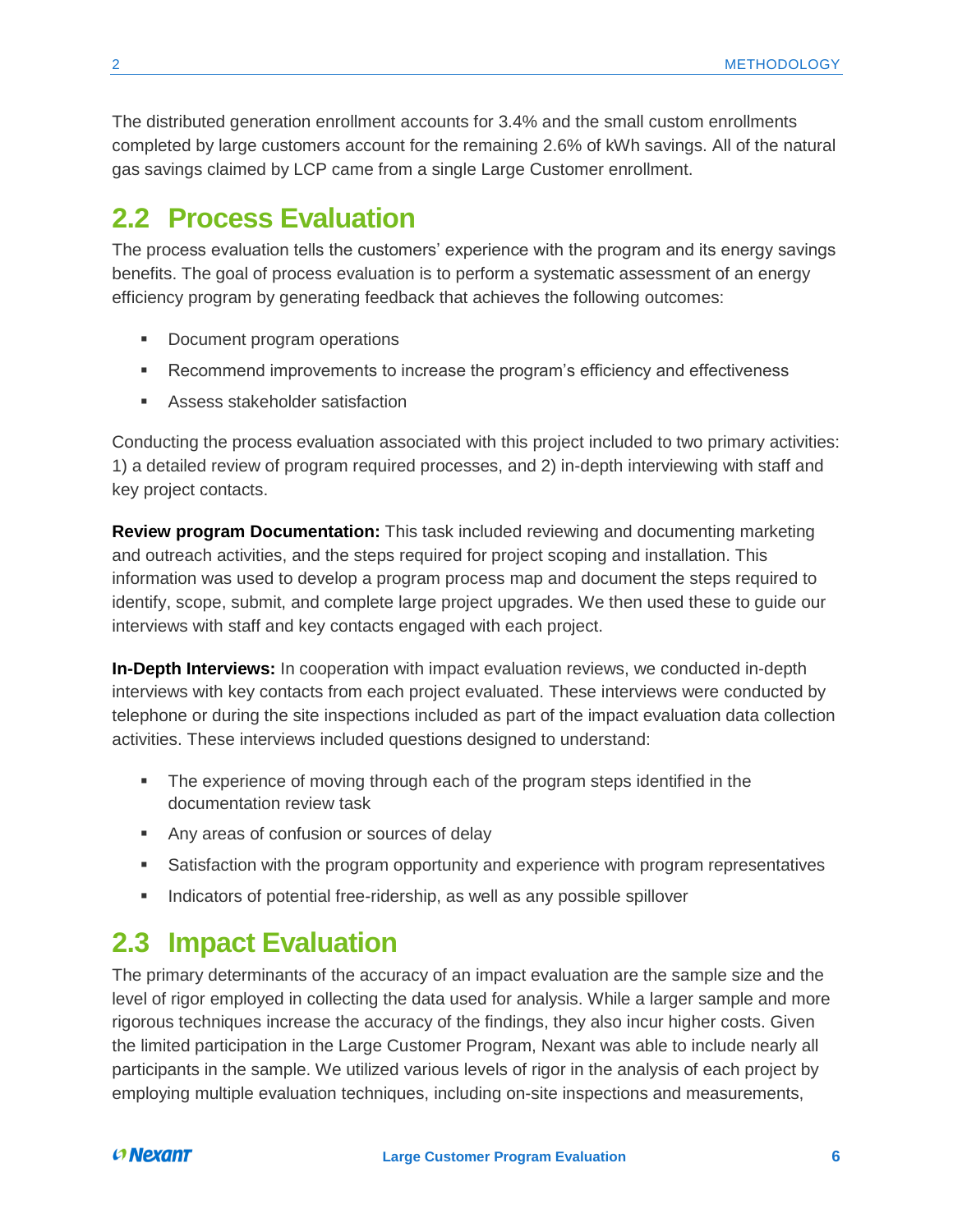telephone surveys, documentation review, best practice review, and interviews with implementation staff and program participants.

The impact evaluation generally included the following steps, which are described in further detail throughout this report:

- **EXED Program/Measure-Specific M&V Plans:** Upon review of the program documents, a unique M&V plan was developed for each program and measure, including a metering protocol, as applicable. M&V methods for each measure type were developed with adherence to the International Performance Measurement and Verification Protocol (IPMVP).
- **Participant Surveys and On-site Inspections:** The file review for all evaluated projects included a desk review along with a telephone survey with the participant. For a portion of the reviewed projects, on-site audits and measurement further detailed the information obtained during the file review necessary to calculate energy savings.
- **EXEDENT Calculate Impacts and Analyze Load Shapes:** Data collected via the on-site visits, desk reviews, utility bill consumption analysis, and telephone surveys enabled the evaluation team to calculate gross verified energy and demand savings for each project or measure. Hourly load shapes are important in calculating system on-peak demand savings, especially when the measures installed have daily and seasonal variations in the operating schedule.
- **Estimate Net Savings:** Net impacts are a reflection of the degree to which the gross savings are a result of the program efforts and funds. Nexant estimated free-ridership and spillover for each evaluated project utilizing self-report methods through surveys with program participants. The ratio of net verified savings to gross verified savings is the net-to-gross ratio as an applied scaling factor to the reported savings.

Total program gross savings are adjusted using the following equation:<sup>1</sup>

$$
kWh_{adj} = kWh_{rep} \cdot Realization Rate
$$

*Where:*

*kWhadj = kWh adjusted by the impact team for the program, the gross impact*

kWhrep *= kWh reported for the program*

*Realization rate = weighted average kWhadj / kWhrep for the research sample*

 $\overline{\phantom{a}}$ 

<sup>1</sup> Demand (kW) savings are treated in a similar manner.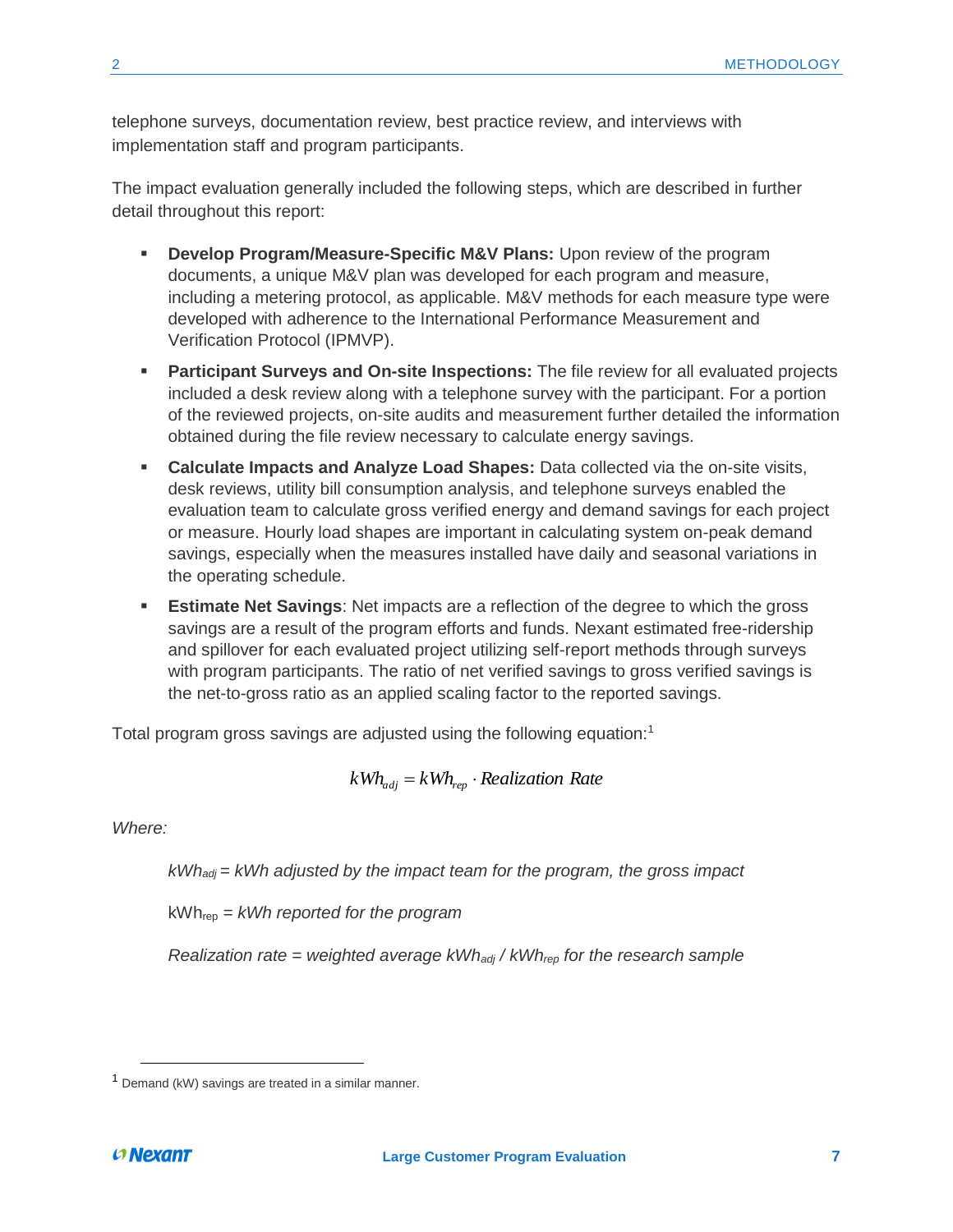#### <span id="page-11-0"></span>**2.3.1 Measurement and Verification Details**

Nexant reviewed the projects in the portfolio and determined a cutoff point of 1,000,000 kWh above which projects tended to be relatively complex. Projects with savings of less than 1,000,000 kWh were less complex and included mainly upgrades or retrofits to lighting, snow making equipment, variable frequency drives (VFDs), and compressors.

Projects below the cutoff point were supplemented with telephone interviews; projects above the threshold were further evaluated using various on-site measurement and verification (M&V) methods. On-site M&V was based on an initial screening call with the applicant to determine what information would be available on-site. Where available, Nexant reviewed customer trending information to help inform evaluation efforts. Where trending was unavailable, the evaluation team installed data loggers to capture the equipment's energy use over time.

During the commencing desk review phase, a Nexant engineer collected all project files from Efficiency Maine's online tracking system, "Efficiency Maine Reporting & Tracking System" (effRT), which generally included technical scoping assessments, incentive applications, cut sheets for equipment installed, assessment reports, invoices, and work order forms. The engineer documented all relevant findings from the project file and the evaluation activities in an enrollment-specific workbook, flagging parameters and assumptions deemed vital to the calculation of savings and areas of concern. Each enrollment-specific workbook included:

- General customer, facility, and project details
- Outline of methodology to be followed for savings calculations
- Customer supplied savings calculations
- **Efficiency Maine provided ex-ante savings calculations**
- Nexant ex-post savings calculations
- Summary of project costs
- Details of net-to-gross questionnaire responses
- Screenshot of effRT database

With a workbook created for each enrollment, Nexant called each customer to discuss the project further. Phone interviews included questions regarding the flagged areas of concern in the savings calculations, as well as the process evaluation and NTG questions further discussed in Section [2.3.2.](#page-14-0) The engineer also discussed the possibility of obtaining trending data with the customer.

Nexant conducted on-site inspections for nine enrollments to confirm the flagged areas of concern within the custom calculators. The field engineer created a site-specific measurement and verification plan (SSMVP) for each site. Information was gathered based on the specific characteristics of the custom technology evaluated, but generally included equipment counts, baseline and post-retrofit efficiencies, and the hours of operation, along with other characteristics necessary in order to verify energy savings. Where customers were trending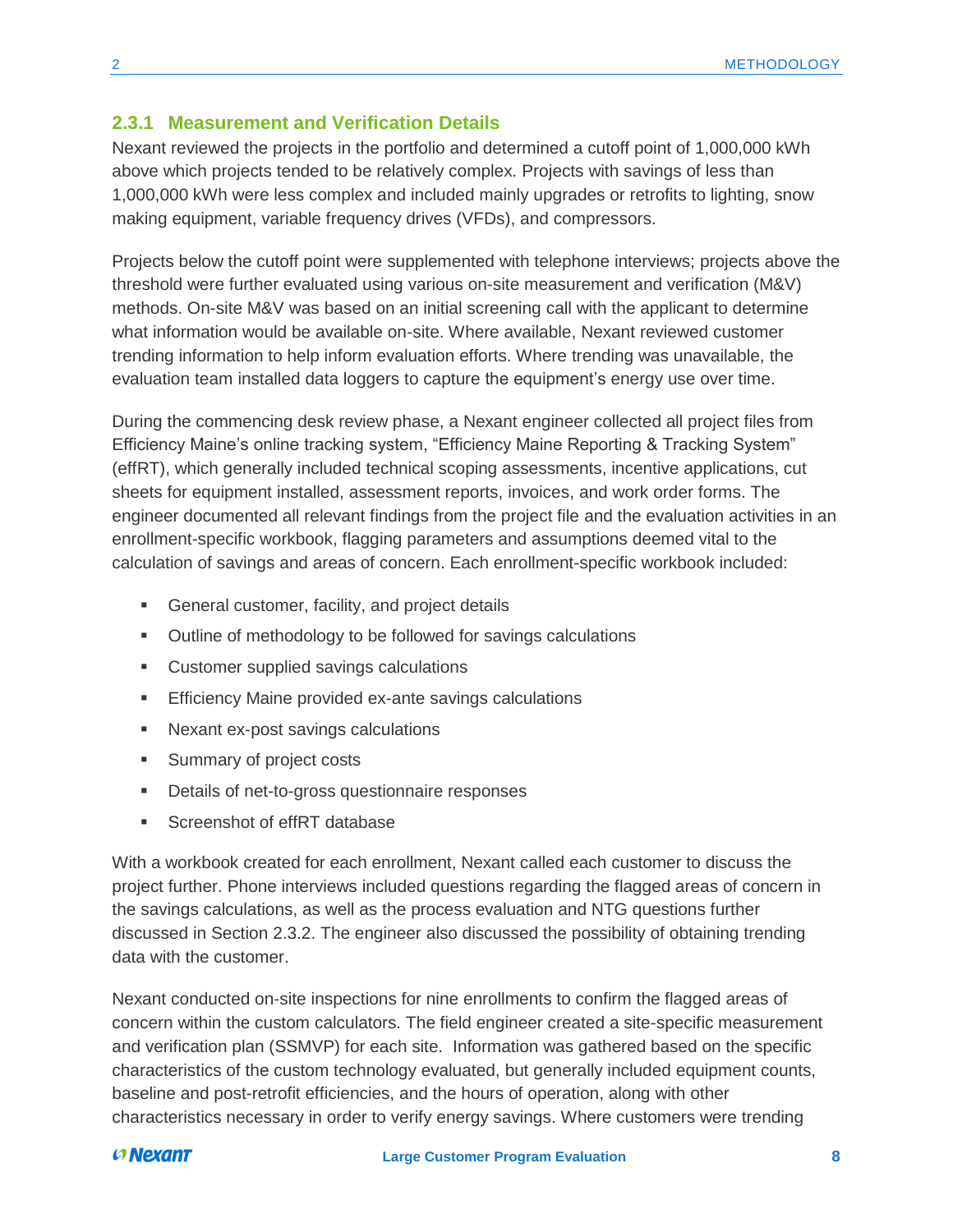data, the SSMVP consisted of physical inspection of equipment and procurement of trending data. For those sites where no trending data was available, Nexant installed logging equipment for a period of up to six months in accordance with Section 10.2 of ISO-NE Manual M-MVDR. Nexant used the results of the data logging to create 8,760-hour load shapes for the equipment in question to supplement the savings calculation details obtained through effRT.

Results of the phone interviews, on-site inspection, trending data, and logger installation were input into the enrollment-specific calculators to assess the gross savings of each enrollment. Once each data collection and calculation tool was complete, Nexant created a roll-up file to extract and compile the ex-ante savings, ex-post savings, and net-to gross ratios from each enrollment-specific file. The ratio of the ex-post to ex-ante savings observed across all measure types in the project sample was set as the realization rate for the Large Customer Program.

[Table 2-2](#page-13-0) summarizes all of the enrolled projects during the evaluation period between July 1, 2013 and February 28, 2015, the reported energy savings, and the executed impact evaluation activity.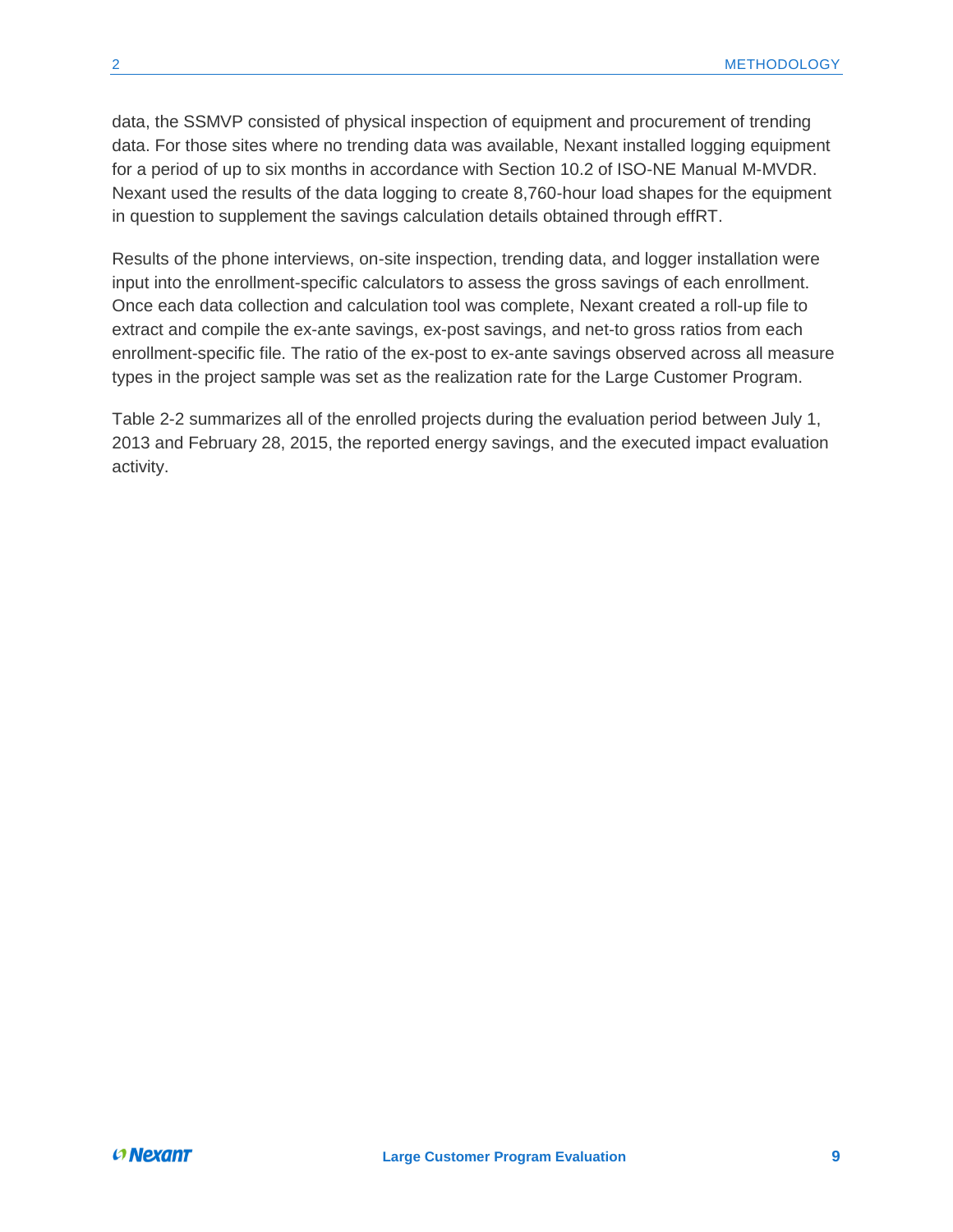<span id="page-13-0"></span>**Table 2-2: Large Customer Program Enrollment Population and Impact Evaluation Activity**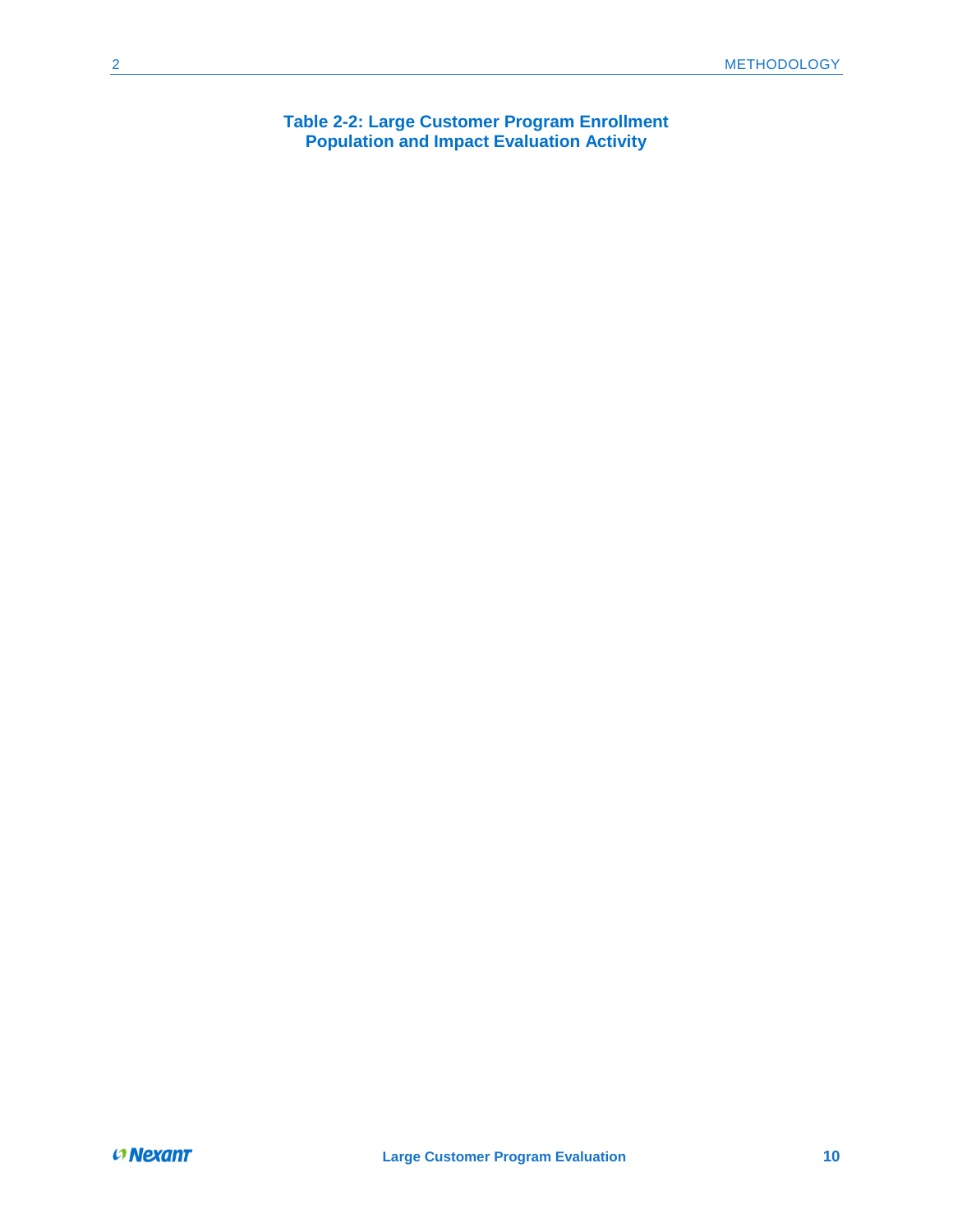| <b>Enrollment</b><br><b>Number</b> | <b>Project Description</b>           | <b>Reported</b><br><b>Energy Savings</b><br>(kWh) <sup>2</sup> | % Savings of<br><b>Sub-Total</b> | <b>Evaluation</b><br><b>Activity</b> |  |  |  |  |
|------------------------------------|--------------------------------------|----------------------------------------------------------------|----------------------------------|--------------------------------------|--|--|--|--|
|                                    | <b>Distributed Generation</b>        |                                                                |                                  |                                      |  |  |  |  |
| 13230                              | 150 kW Cogen                         | 952.854                                                        |                                  | Site visit                           |  |  |  |  |
|                                    | <b>Large Customer Projects</b>       |                                                                |                                  |                                      |  |  |  |  |
| 246584                             | <b>Tissue Process Improvement</b>    | 5,831,985                                                      | 19.7%                            | Site visit                           |  |  |  |  |
| 101887                             | Heat Exchange System                 | 5,773,680                                                      | 19.5%                            | Site visit                           |  |  |  |  |
| 249209                             | Paint Booth with Recycled Air        | 3,409,143                                                      | 11.5%                            | Site visit                           |  |  |  |  |
| 13226                              | UV and Ozone Project                 | 2,364,282                                                      | 8.0%                             | Site visit                           |  |  |  |  |
| 11830                              | Kiln Optimization                    | 2,196,522                                                      | 7.4%                             | Site visit                           |  |  |  |  |
| 217225                             | Distribution Center Lighting Upgrade | 1,200,507                                                      | 5.3%                             | Site visit                           |  |  |  |  |
| 101888                             | <b>Cold Storage Refrigeration</b>    | 1,168,630                                                      | 3.9%                             | Site visit                           |  |  |  |  |
| 101889                             | Water Cooled Chiller                 | 1,117,232                                                      | 3.8%                             | Site visit                           |  |  |  |  |
|                                    | <b>CRACs</b>                         |                                                                |                                  |                                      |  |  |  |  |
| 245308                             | <b>UPS</b>                           | 769,733                                                        | 2.6%                             | Desk review                          |  |  |  |  |
|                                    | <b>LED lighting</b>                  |                                                                |                                  |                                      |  |  |  |  |
| 101899                             | <b>LED Case Lighting</b>             | 718,287                                                        | 2.4%                             | Desk review                          |  |  |  |  |
| 101884                             | Refrigeration                        | 694,062                                                        | 2.3%                             | Desk review                          |  |  |  |  |
|                                    | Lighting                             |                                                                |                                  |                                      |  |  |  |  |
| 247650                             | Sales Floor Lighting                 | 659,191                                                        | 2.2%                             | Desk review                          |  |  |  |  |
| 258833                             | Pump VFD                             | 644,874                                                        | 2.2%                             | Desk review                          |  |  |  |  |
|                                    | <b>Lighting Retrofit</b>             |                                                                |                                  |                                      |  |  |  |  |
| 246673                             | <b>Lighting Upgrade</b>              | 908,805                                                        | 3.1%                             | Not Sampled                          |  |  |  |  |
|                                    | <b>Compressed Air Optimization</b>   |                                                                |                                  |                                      |  |  |  |  |
| 223053                             | <b>Lighting Upgrades</b>             | 634,745                                                        | 2.1%                             | Desk review                          |  |  |  |  |
| 246673                             | Compressor                           | 625,894                                                        | 2.1%                             | Desk review                          |  |  |  |  |
|                                    | <b>Exterior LED lighting</b>         |                                                                |                                  |                                      |  |  |  |  |
| 101898                             | Primary Pump VFDs                    | 583,814                                                        | 2.0%                             | Desk review                          |  |  |  |  |
|                                    | Lighting                             |                                                                |                                  |                                      |  |  |  |  |
|                                    | <b>Sub-Total</b>                     | 29,301,386                                                     | 100%                             |                                      |  |  |  |  |
|                                    |                                      | Custom > 400 kW < \$100k                                       |                                  |                                      |  |  |  |  |
| 264809                             | <b>High Efficiency Snow Guns</b>     | 282,453                                                        | 38%                              | Desk review                          |  |  |  |  |
| 281834                             | Process Fan VFDs                     | 165,349                                                        | 23%                              | Desk review                          |  |  |  |  |
| 266269                             | <b>High Efficiency Snow Guns</b>     | 153,535                                                        | 21%                              | Desk review                          |  |  |  |  |
| 265107                             | HKD SV-10 Plus Snow Gun              | 82,143                                                         | 11%                              | Desk review                          |  |  |  |  |
| 283158                             | HKD SV-10 Plus Snow Gun              | 51,339                                                         | 7%                               | Desk review                          |  |  |  |  |
|                                    | <b>Sub-Total</b>                     | 734,819                                                        | 100%                             |                                      |  |  |  |  |
|                                    | <b>TOTAL (Projects excluding DG)</b> | 30,989,059                                                     |                                  |                                      |  |  |  |  |

#### <span id="page-14-0"></span>**2.3.2 Net-to-Gross Methodology**

 **Nexant**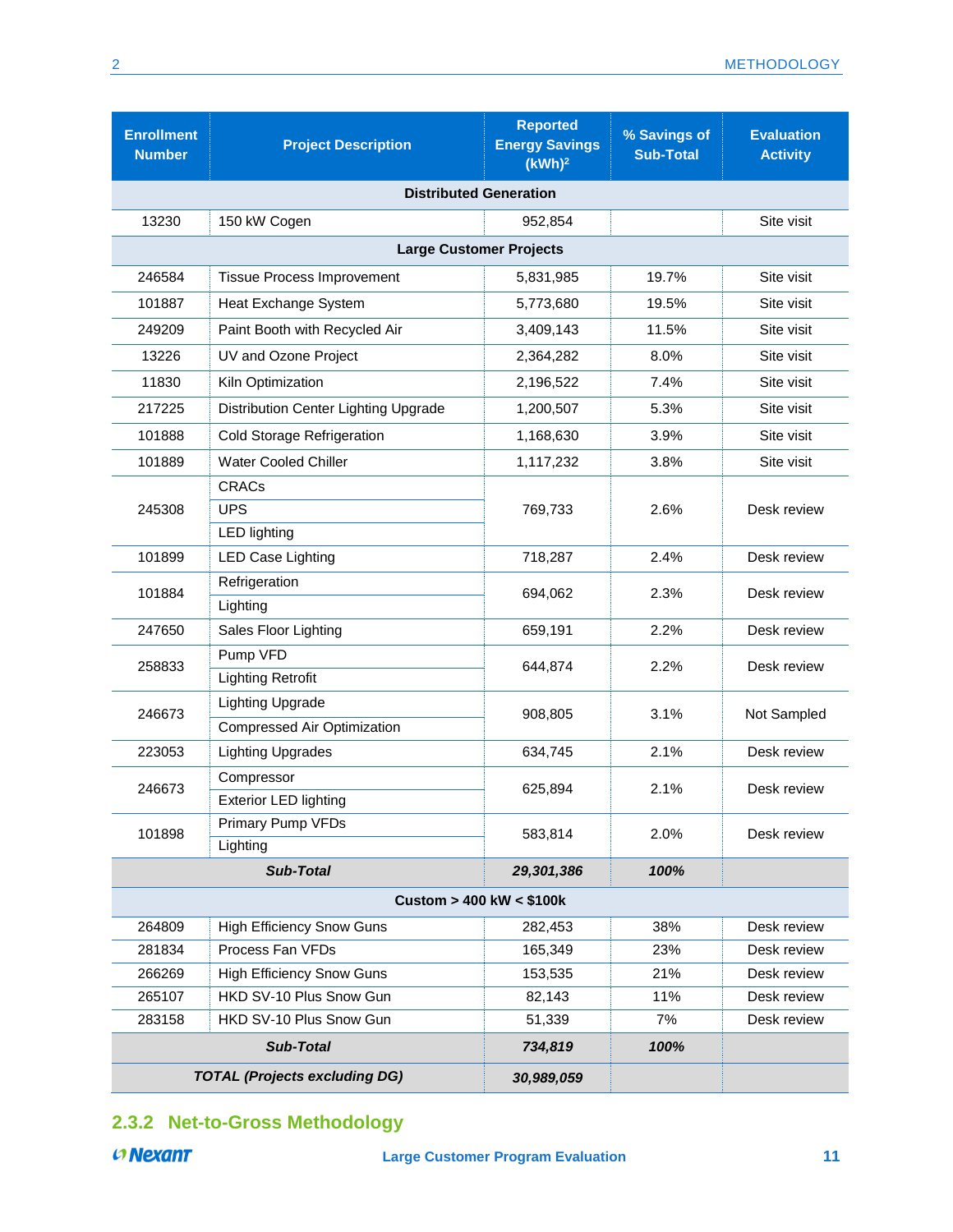Net savings are the savings directly attributable to a program and account for the actions that the participant would have taken in absence of the program (freeridership) and the actions taken by a participant outside of the program incentive (spillover). A program NTG ratio equals the net program energy and/or demand impact divided by the gross program energy and/or demand impact. We derived net savings—the savings directly attributable to the program—by adjusting the realized gross energy-savings estimates to account for freeridership, and spillover. These adjustment factors are consistent with the State and Local Energy Efficiency Action Network Program Impact Evaluation Guide<sup>3</sup> and the chapter on net savings in the Uniform Methods Project (UMP).<sup>4</sup>

Nexant utilizes an approach for NTG methodology based on guidance from relevant industry documents:

- **EPA's Energy Efficiency Program Impact Evaluation Guide (the EPA Guide).**<sup>5</sup>
- The National Renewable Energy Laboratory Uniform Methods Project: Methods for Determining Energy Efficiency Savings for Specific (the "NREL Guide"). Chapter 23— Estimating Net Savings: Common Practices.<sup>6</sup>
- **Energy Trust of Oregon Free Ridership Methodology, Phil Degens and Sarah Castor,** June 4, 2008.

To assess the impact of a program, evaluators generally consider freeridership and spillover. The preferred and most inclusive definition of the NTG ratio is shown in the following equation:

*NTG = 1 – Freeridership + Spillover*

Freeridership refers to a participant who, on some level, would have acquired the energyefficient equipment or taken action to reduce their energy use in the program's absence. The effect of freeriders reduces the gross savings attributable to the program.

Spillover refers to actions taken outside the program that reduce energy use, which are attributable to program participation. The effect of spillover increases the gross savings attributable to the program.

To calculate the NTG ratio, Nexant employed a modified version of the California Public Utility Commission's (CPUC) Large Nonresidential free ridership approach, as developed by the

l

 $2$  Energy savings are based on Efficiency Maine evaluation data and include 116,353 therms of energy, which was converted to the equivalent kWh (3,409,143 kWh).

<sup>&</sup>lt;sup>3</sup> State and Local Energy Efficiency Action Network. Energy Efficiency Program Impact Evaluation Guide. December 2012.

<sup>4</sup> Under the UMP, the U.S. Department of Energy is preparing a framework and set of protocols for determining the energy savings from specific energy efficiency measures and programs. These protocols present methods for evaluating gross energy savings for common residential and commercial measures offered through utility demand-side management (DSM) programs, and are written by technical experts within the field and reviewed by industry experts. [\(https://www1.eere.energy.gov/office\\_eere/de\\_ump.html\)](https://www1.eere.energy.gov/office_eere/de_ump.html)

<sup>&</sup>lt;sup>5</sup> http://energy.gov/sites/prod/files/2013/11/f5/emv\_ee\_program\_impact\_guide.pdf, Chapter 5.

<sup>&</sup>lt;sup>6</sup> http://www.nrel.gov/docs/fy14osti/62678.pdf.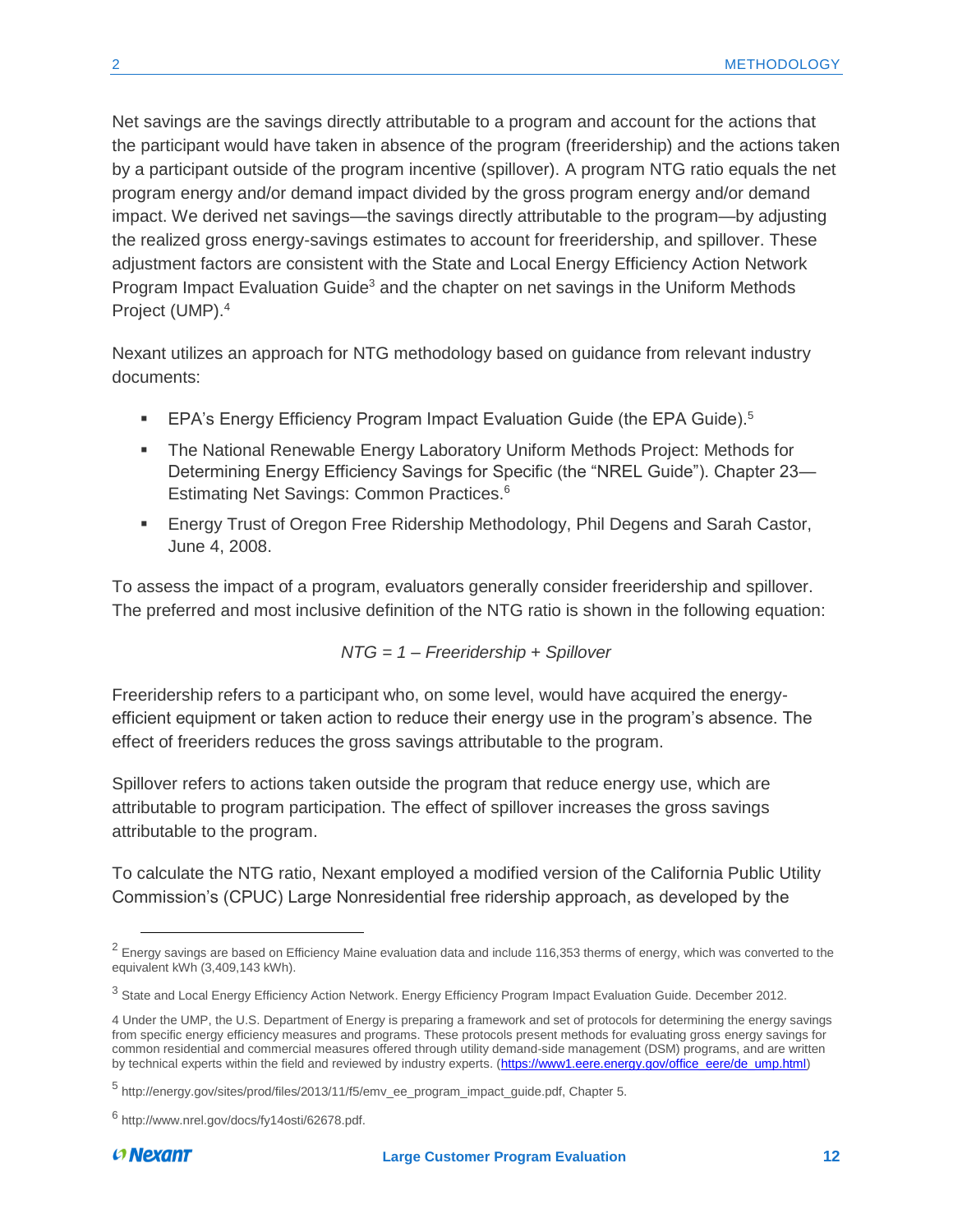CPUC nonresidential Net-to-Gross Ratio Working Group. Very large energy efficiency projects require the most detailed level of analysis, given the specific challenges in NTG assessment of large, complex energy efficiency projects supported by detailed assessments. Nexant used five sources of data on program influence, each of which were integrated to calculate a project-level NTG ratio in a transparent and defensible manner. To support this process, Nexant created a checklist of questions to be completed through data available from the file review and interviews, allowing the evaluator to identify the baseline conditions and decision-making sequence in addition to an assessment of program influence based on a standard NTG set. The five data sources are listed below:

- **Review Project Documentation:** Project files included various pieces of information relevant to the analysis of free ridership. Nexant reviewed the files for information about what the customer planned to do in the absence of the program opportunity and how the project economics (primarily payback) were affected by availability of program funding.
- **Implementation Staff Interviews:** Contacts were asked about their perceptions of program influence based on their interactions with customers or project representatives on specific projects. What concerns did customers have about complying with the requirements of the program? What, if any, specific equipment requirements were customers reluctant to accept?
- **EXECUST CUSTOMER KEY Contact Interviews:** As a critical source of information for very large projects, in-depth interviews were conducted with the people involved in the decisionmaking process behind the project at the customer site and the decision to pursue program funding and services. These interviews include questions about:
	- The sequence of events that led to participation. When did they become aware of the program funding opportunity and where in the project planning continuum were they at that point?
	- Other project objectives. Did the project solve operational or equipment problems?
	- The influence of program services in the decision-making process. How influential was the information provided by the audit, the credibility, or quality of technical assistance they received, the project funding available, or the opportunity to obtain higher efficiency equipment than they might have otherwise?
	- **•** The age or condition of existing equipment. Was this an early replacement project? If not, what equipment would they have installed had they not received program assistance?
	- Financial criteria used to assess and approve projects. What internal rate of return is required for project approval? What payback period is required for project approval? Was there funding in their capital or operating budgets to complete this project in FY14 or FY15? If so, how did the project change as part of the assessment and project approval process required by Efficiency Maine?
	- **•** Potential indications of spillover. What other actions, if any, has the organization undertaken to further improve the energy efficiency profile of their facilities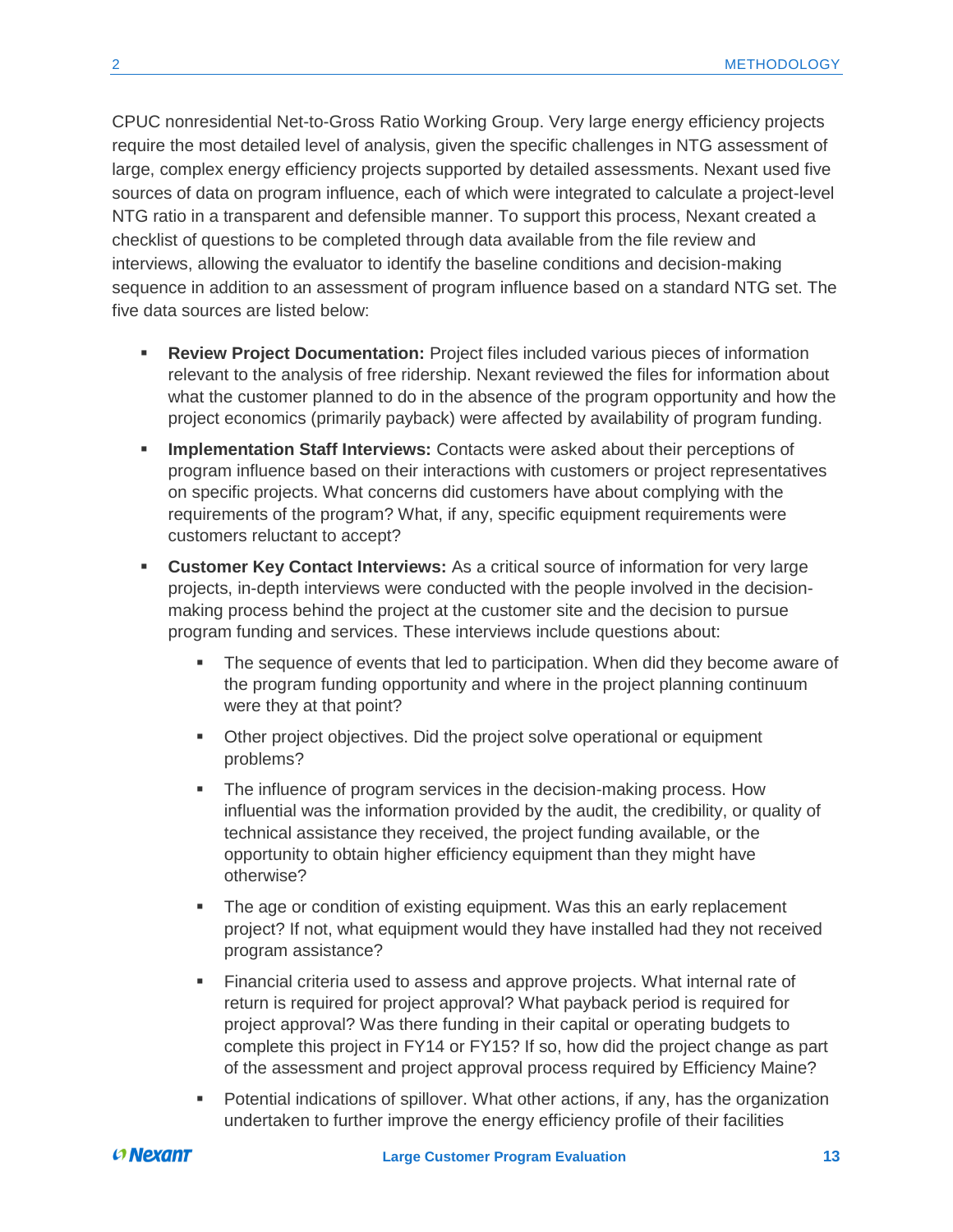subsequent to participation in this program? To what extent were these improvements influenced by the experience of completing their Efficiency Maine project (including the influence of the technical assistance provided as well as any benefits realized since project completion.) Does the organization have plans to replicate the project at other sites, or complete additional projects within the next two years?

- Ratings of program influence. In addition to the nuanced information listed above, and to provide estimates consistent with the prior program evaluation, we also included four simple questions to quantify program influence: 1) Would the project have occurred within the same timeframe? 2) Would the project have had the same energy efficiency profile? 3) Would the project have been on the same scale (size)? 4) How important was the financial support received from the program?
- **•** The activities to collect data for the NTG ratio calculation were integrated with the activities and tasks to collect data for the overall impact evaluation. Survey and data collection instruments were developed to ensure all the relevant data was collected efficiently and that contacts were only interviewed once, rather than multiple times. Finally, the NTG ratio obtained through the process evaluation was applied to the verified gross savings (ex-post) to determine the verified net savings.

#### **2.3.2.1 Approach to Estimating Participant Freeridership**

For the estimation of freeridership, Nexant followed an industry-standard approach where the overall freeridership score was derived from two independently calculated elements, each of which is worth half of the total score: a stated intention score and an influence score. Participant key contacts are interviewed and the responses are rated on a scale of zero to one and result in a participant being considered a full freerider (1), partial freerider (spectrum between 0 and 1), or non–freerider (0). There is an inherent risk of "self-report bias" in the self-report survey approach commonly used for estimating freeridership because the respondents are asked to describe hypothetical actions of what they would have done in the absence of the utility program. To address and mitigate the effects of self-report bias, Nexant uses a multi-step survey approach to estimate freeridership levels for each participant surveyed:

1. **Assess intention.** These questions ask respondents about the likelihood of carrying out the energy-efficiency measure without the program's support along with questions regarding the availability of funds and age/condition of replaced equipment; this is also known as counterfactual information (scored between 0 and 0.5).

2. **Assess influence.** These questions gather information regarding the rationale behind taking the energy-efficiency action to determine the program's direct influence (scored between 0 and 0.5).

Participant-level freeridership is calculated as the sum of the *intention* and *influence* components, resulting in a value between 0 and 1.0:

*Freeridership = Intention + Influence*

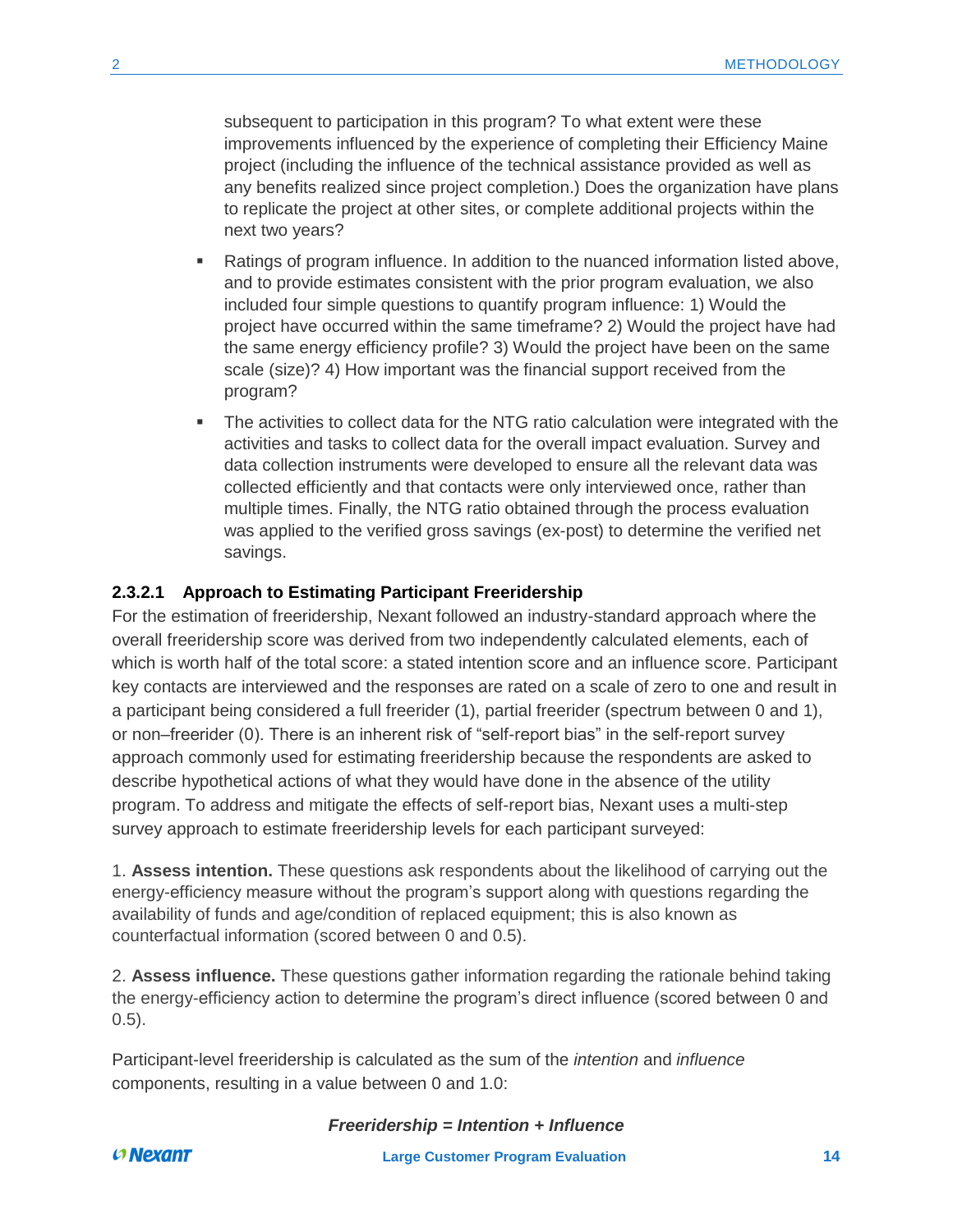#### **2.3.2.2 Approach to Estimating Participant Spillover**

Participant spillover questions sought to determine if the customer invested in additional energy efficiency measures for which they did not receive any Efficiency Maine incentives, and asked for additional metrics for which attributable savings could be estimated. Participant spillover savings were included based on 1) survey responses indicating the installation of additional measures, and 2) the ability to quantify those savings. Only one participant reported making additional upgrades for which they did not receive any incentives; the evaluation team was able to estimate savings for this enrollment.

The customer associated with Enrollment ID 249209 is a global aviation services and aftermarket service provider with an aircraft painting facility located in Bangor, Maine. In 2014, the company applied for incentives through the Large Customer Program for installation of two gas-fired make-up air units (MAUs). The therm savings achieved through use of efficient MAUs was reported in the Large Customer Program. However, each MAU has five motors, each of which is equipped with a variable frequency drive (VFD). 249209 originally applied for incentives for the VFDs through the Business Incentives Program (Enrollment ID 212083), but the application was canceled as Efficiency Maine believed the savings were already counted in the Large Customer Program. As the enrollment through the Large Customer Program only contained the therm savings created by the MAUs, the electric savings achieved by the VFDs was never realized in any Efficiency Maine program. Nexant verified the sizes of the motors with the site contact at 249209, and calculated the savings achieved by the additional VFDs to be 166,409 kWh. This was translated to program spillover through [Equation 1.](#page-18-0)

#### **Equation 1: Spillover Percentage Estimate**

=  $\Sigma$  Spillover kWh savings extrapolated to the participant population Evaluated program population kWh Savings

#### <span id="page-18-0"></span>**2.3.2.3 Net-to-Gross Error Estimation**

Relative precision is calculated as the margin of error over the point estimate mean NTG value of each measure category, as outlined in the following three equations:

#### **Equation 2: Standard Error of the Mean**

= Standard Deviation of the Sample √(Sample Size)

#### **Equation 3: Margin of Error**

 $z = z -$  value at 90% confidence<sup>7</sup>  $\times$  Standard Error of the Mean

#### **Equation 4: Relative Precision**

 $\overline{a}$  $7$  Z=1.645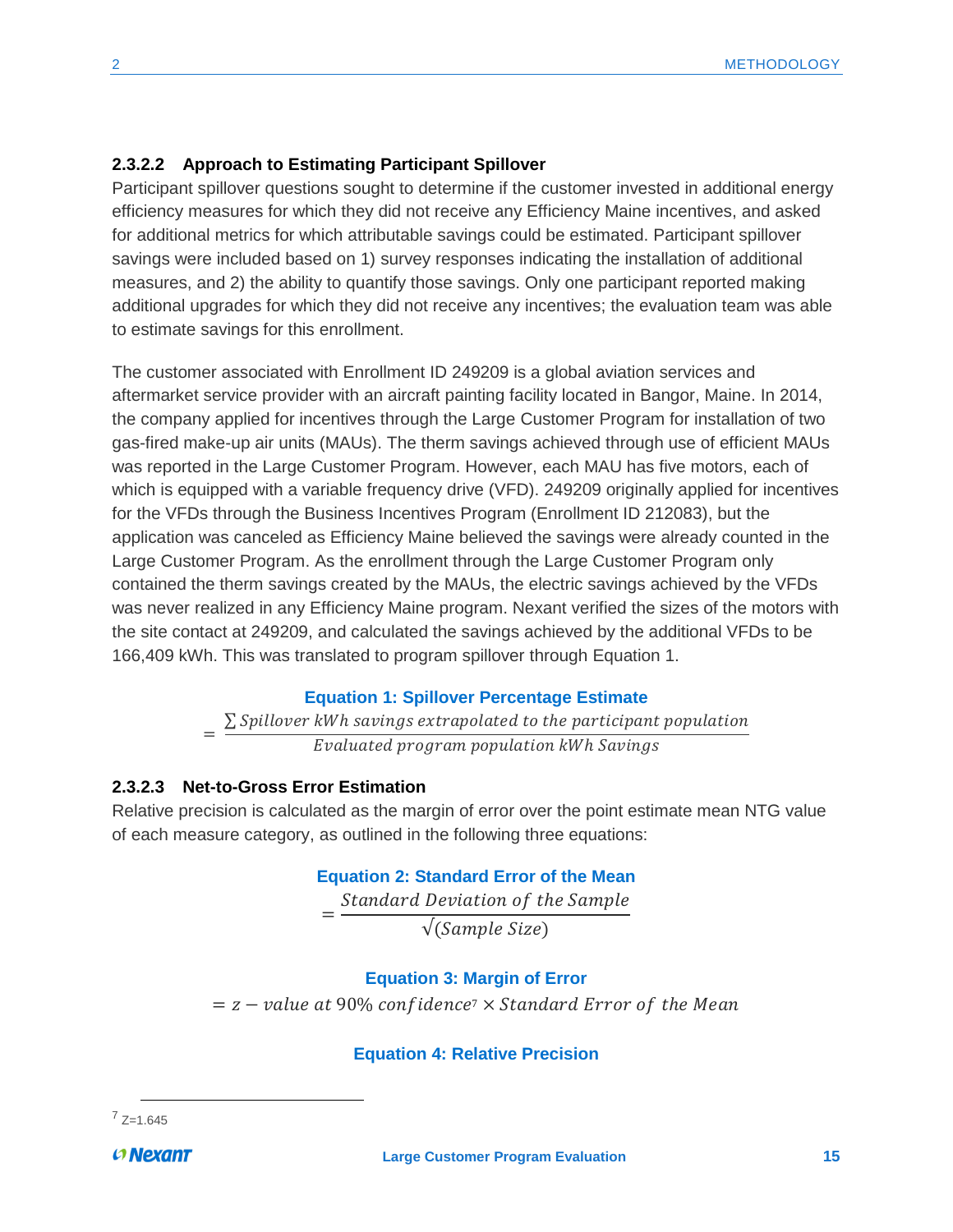= Margin of Error Sample Mean

## <span id="page-19-0"></span>**2.4 Benefit-Cost Modeling**

Efficiency Maine's online portal to the effRT database contains a module called the Cost Benefit Analysis Tool (CBAT), which is capable of running custom cost-benefit analyses based on multiple user inputs. Because of the sophistication of Efficiency Maine's tool, and the lack of project-level insight available to recreate it, Nexant opted not to create a parallel benefit-cost modeling tool. Instead, a rigorous evaluation of the tool was conducted, and Nexant ultimately used CBAT to run both the total resource cost (TRC) test and program administrator cost test (PAC).

#### <span id="page-19-1"></span>**2.4.1 CBAT Verification**

CBAT is designed to provide a cost-benefit analysis for any number of programs through any date range using the following default schedules and user-defined inputs:

#### *Programmed Values/Schedules*

- Reported Savings
- Avoided energy costs
- Avoided capacity costs
- **EXECUTE:** Line loss multiplier
- **■** Incentive amounts
- Measure lives
- Incremental costs
- Measure-level energy period factors
- **■** Measure-level realization rate
- Measure-level NTG ratios

### Before using the tool for cost-benefit analysis, Nexant ran a series of tests to verify the tool was properly incorporating all schedules and values. Efficiency Maine provided Nexant with its 2015 avoided-costs schedule, and a document containing step-by-step instructions concerning CBAT programming. Nexant also downloaded all current and historical factor schedules for the time period of the evaluation from effRT. Nexant used Efficiency Maine's instructions to recreate the CBAT calculations in Microsoft Excel for comparison, and ran tests using small windows of time that included fewer than five projects each for verification. Key input parameters (i.e. savings type and discount rate) were changed across test runs to find errors that could have been associated with particular inputs. As errors were found, Nexant worked with Efficiency Maine to have them corrected until the results showed less than 1% error in all benefit and cost categories. Note that Nexant based their CBAT verification exercise on projects from the

#### $O$  Nexant

- *User Inputs*
	- Test type (TRC or PAC)
	- Savings type (Net or Gross)
	- Date range of interest
	- **Discount rate**
	- **Generation markup**
	- Program(s) of interest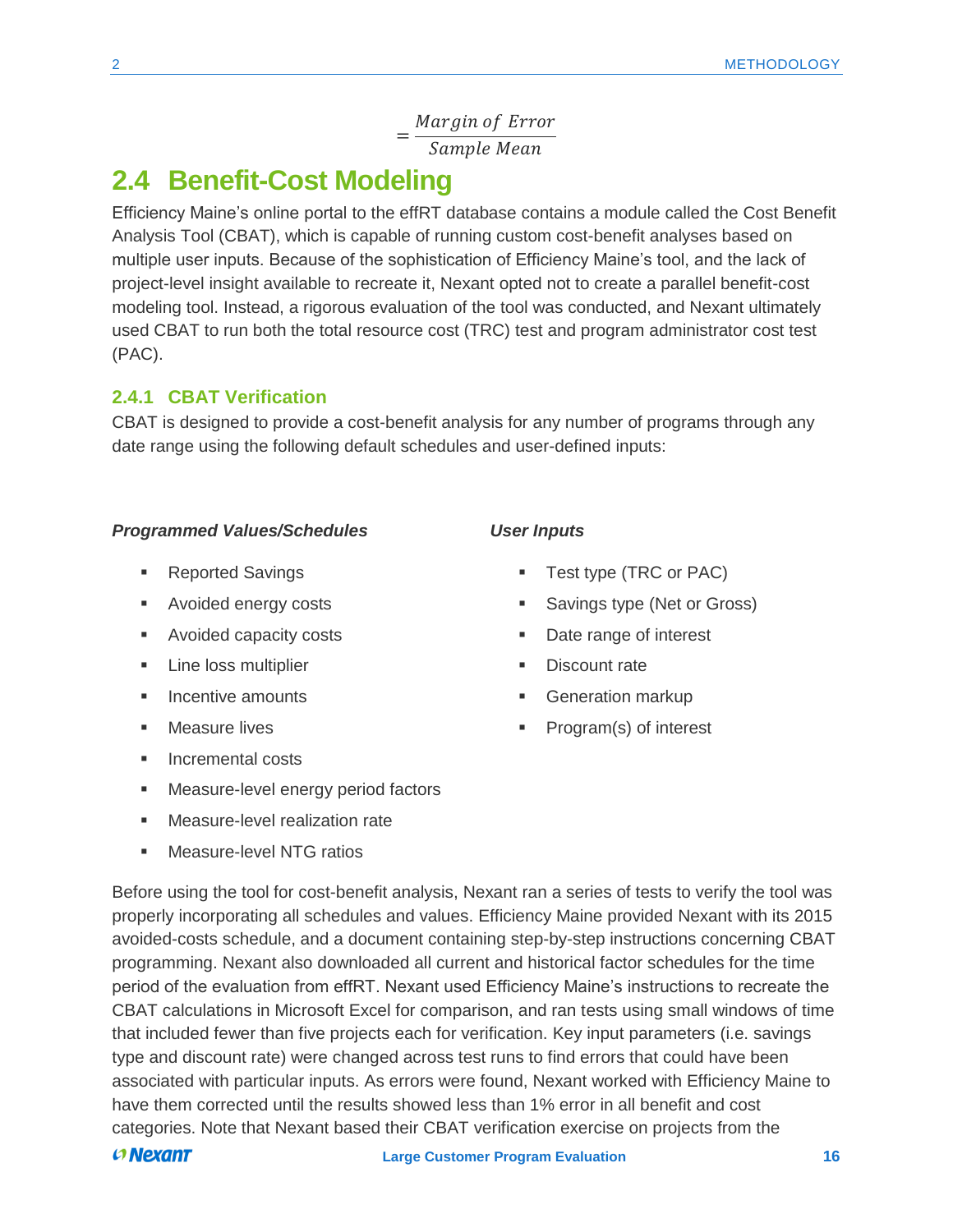<span id="page-20-1"></span>Business Incentives Program as the Business Incentives Program contains more complex factor schedules. [Table 2-3](#page-20-1) shows the final results of the CBAT verification exercise.

| <b>Benefit Type</b>   | <b>Excel</b><br><b>Calculation</b> | <b>CBAT</b><br><b>Calculation</b> | $\%$<br><b>Difference</b> |
|-----------------------|------------------------------------|-----------------------------------|---------------------------|
| Summer kW, Capacity   | \$133.51                           | \$133.41                          | $< 0.1\%$                 |
| Summer kW, T&D        | \$153.81                           | \$153.69                          | $< 0.1\%$                 |
| Summer kWh, Off-Peak  | \$201.80                           | \$201.76                          | $< 0.1\%$                 |
| Summer kWh, On-Peak   | \$370.85                           | \$370.84                          | $< 0.1\%$                 |
| Winter kW, Capacity   | \$104.07                           | \$104.12                          | $< 0.1\%$                 |
| Winter kW, T&D        | \$119.90                           | \$119.95                          | $< 0.1\%$                 |
| Winter kWh, Off-Peak  | \$784.25                           | \$784.05                          | $< 0.1\%$                 |
| Winter kWh, On-Peak   | \$1,271.11                         | \$1,271.22                        | $< 0.1\%$                 |
| <b>Total Benefits</b> | \$3,139.30                         | \$3,139.04                        | $< 0.1\%$                 |
| <b>Total Costs</b>    | \$1,929.79                         | \$1,929.79                        | $0\%$                     |
| <b>TRC Ratio</b>      | 1.63                               | 1.63                              | $< 0.1\%$                 |

#### **Table 2-3: Errors Noted in CBAT Recreation**

Throughout the testing, Nexant only found one error within the CBAT module. Originally, CBAT did not apply line losses to demand calculations (although it did properly include them for energy calculations). Nexant presented this issue to Efficiency Maine, and it was corrected.

#### <span id="page-20-0"></span>**2.4.2 CBAT Adaptation for Evaluator Use**

Using the roll-up tools that were previously used to aggregate savings, Nexant was able to create a Large Customer-specific factor table from the individual analysis workbooks. The Nexant-developed factor schedule includes realization rates, freeridership rates, and spillover rates. Coincidence factors and energy period factors were not altered from Efficiency Maine defaults as 8,760-hour load shapes were not created for all projects within the program. The custom factor schedule was uploaded to override the schedules previously in place by Efficiency Maine. Then CBAT was run, and benefits and costs were tabulated in a supplemental Microsoft Excel workbook. Program costs were found in the 2014 and 2015 annual reports. The program costs for the 2015 annual report had to be adjusted to reflect only the portion of the program year that was evaluated. The costs associated with the evaluation period were determined by the ratio of incentives paid out in the 2015 evaluation period and the total incentives paid out in 2015. These adjusted program costs were then manually input into CBAT. With all of the components assembled, the final TRC and PAC ratios were calculated directly in CBAT.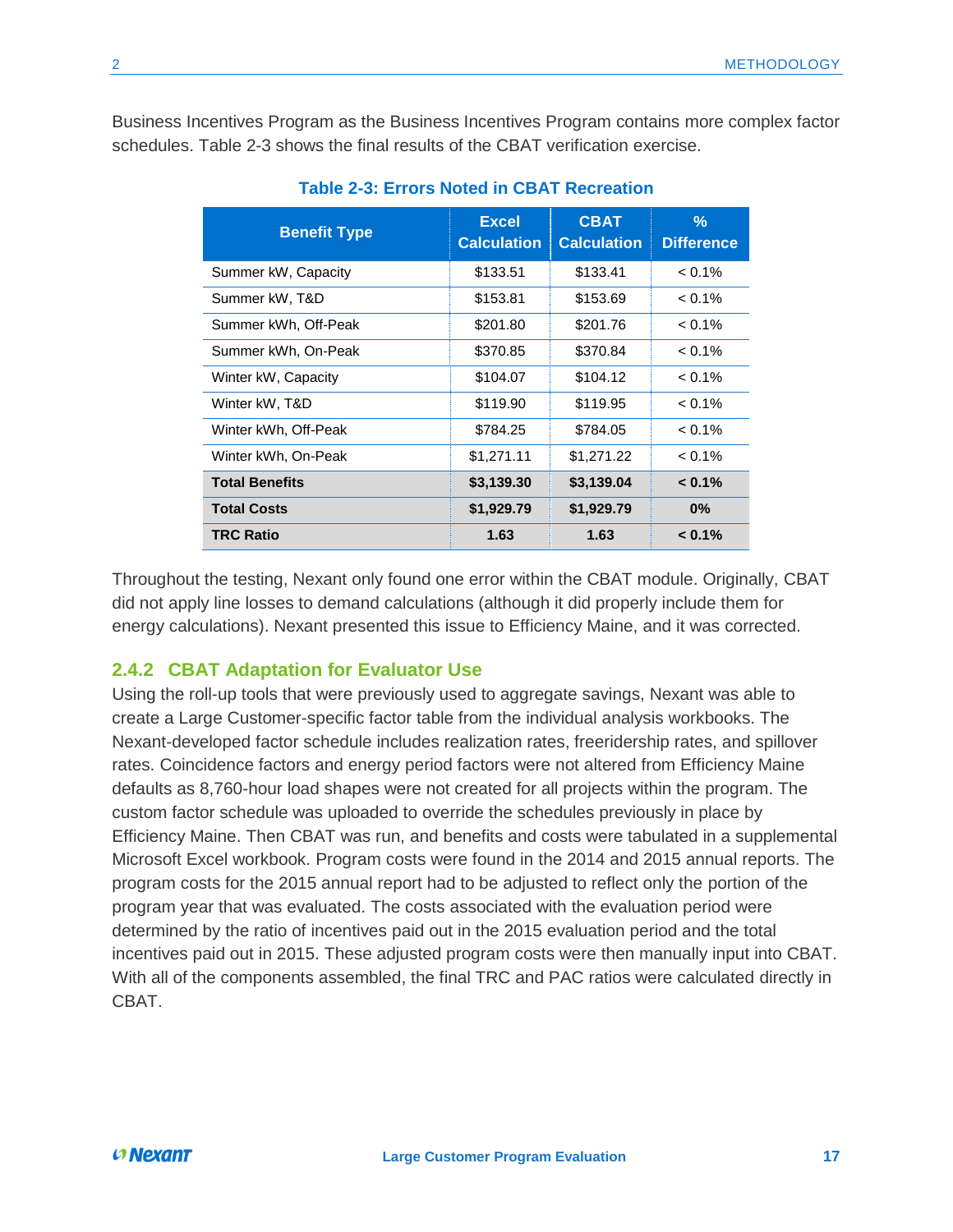# <span id="page-21-0"></span>**3 Process Evaluation**

The process evaluation tells the customers' experience with the program and its energy savings benefits. The goal of the process evaluation is to perform a systematic assessment of the Large Customer Program by generating feedback that achieves the following outcomes:

- Document program operations
- Assess stakeholder program awareness and satisfaction
- Recommend improvements to increase the program's efficiency and effectiveness

These outcomes can inform program planning, existing program implementation, or efforts to redesign a program.

As part of the process evaluation for the Large Customer Program, Nexant interviewed Efficiency Maine staff, ERS program staff, and surveyed participating customers. The findings from these surveys and interviews are discussed in the following sections.

## <span id="page-21-1"></span>**3.1 Staff Interviews**

Nexant interviewed staff responsible for the Large Customer program at Efficiency Maine Trust and at ERS. The interviews lasted approximately 60 minutes and took place in June, 2015.

#### <span id="page-21-2"></span>**3.1.1 Staff and Implementation**

The Large Customer Program operates with an Efficiency Maine-based program manager, a third-party implementation team at ERS, and a review committee charged with reviewing and approving project funding recommendations.

The Efficiency Maine program manager manages all aspects of the program and provides oversight to the contracted implementation team. The program manager meets with customers and address questions from the review committee as appropriate to support the implementation team and coordinate activities between Efficiency Maine and ERS.

The third-party implementation team is responsible for day to day activities associated with customer outreach, project application review, the preparation of technical summaries for the program review committee, and overall project monitoring and support during project execution. At the end of a given project, implementation staff will conduct final inspections, obtain documentation, and reconcile any payments due. Engineering implementation staff can also provide scoping audits if requested and review all technical assistance studies in preparation for project application.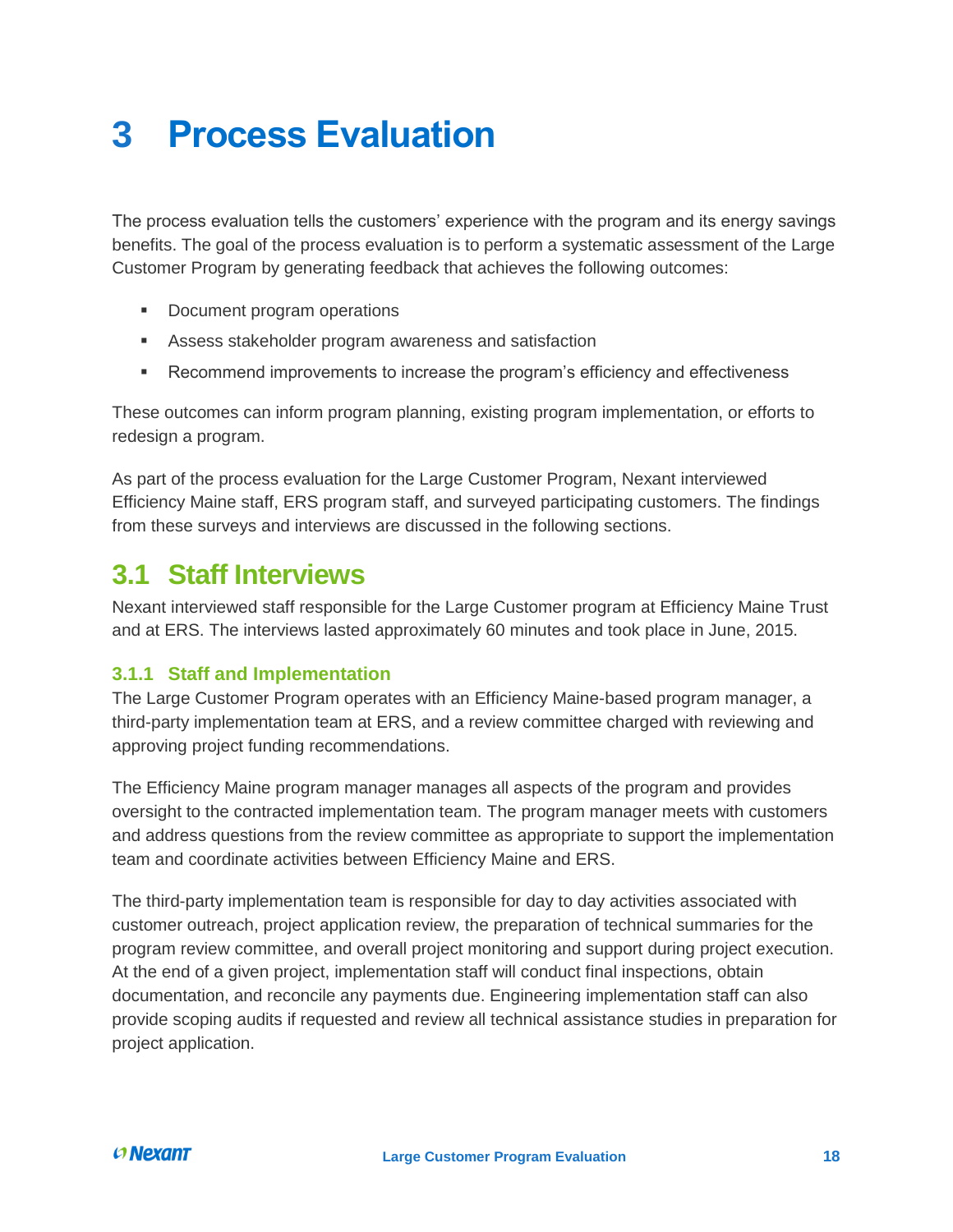The review committee authorizes projects based on the information provided to them in documents that summarize the project scope, energy savings and other potential benefits, and customer commitment to completing the proposed scope of work.

#### <span id="page-22-0"></span>**3.1.2 Management and Oversight**

At any given time, the program has about 25-30 projects in some stage of execution. Bi-weekly updates with the program team include Efficiency Maine and ERS staff, and allow attendees to review a list of projects (and potential projects), note the status of each and identify any items needing attention from either Efficiency Maine or the implementation team. Implementation staff report obtaining and reviewing detailed information on each project, a level of attention enabled by the small number of active projects at any time and the substantial project-level detail required for project approval and monitoring.

Efficiency Maine operates with two main tracking and accounting systems: effRT and Munis. Each serve a purpose and support milestone payments and overall accounting, however neither is designed to inform ongoing project and customer contact management. Because the projects funded by the Large Customer Program can involve complex upgrades to production equipment and long project time horizons, program staff have tested several tools designed to support ongoing project tracking. In 2015, the team began using an online task manager application that allows users to monitor and update project milestones, identify delays, and ensure projects stay on track. This computer application also allows staff to upload reports and invoices and track items that would not necessarily qualify for subsidy, but inform overall project scope prior to official approval, such as scoping study or technical assistance audit results. effRT is used to track project documentation, while the on-line tool is used to track activity and responsibility.

#### <span id="page-22-1"></span>**3.1.3 Participation Process**

Many projects will start with a scoping study or technical assistance audit that confirms project viability and provides details required for a robust application for program funds; although these studies are not required if the facility baseline documentation and engineering review provides inputs sufficient for application and eventual approval.

Paperwork requirements are relatively minimal until a project is identified. Program contacts report relying more heavily on cut sheets for proposed equipment and excel models used to estimate savings than on application paperwork. There are two levels of facility reviews that may occur depending on the information needed. A *scoping audit* is used to identify future opportunities and develop an overall understanding of the facility's billing and consumption profile and existing systems. A *technical assessment* is obtained by the facility directly and should provide information sufficient to support an immediate decision.

Implementation staff report that the scoping audit component is relatively new and not required—approximately half of the large customers considering projects need a scoping audit. Many already know what the energy savings will be and are looking for help to verify those savings and obtain financial assistance (which would typically occur in a technical assessment). The technical assessment is also not required. Staff estimate that about one-third obtained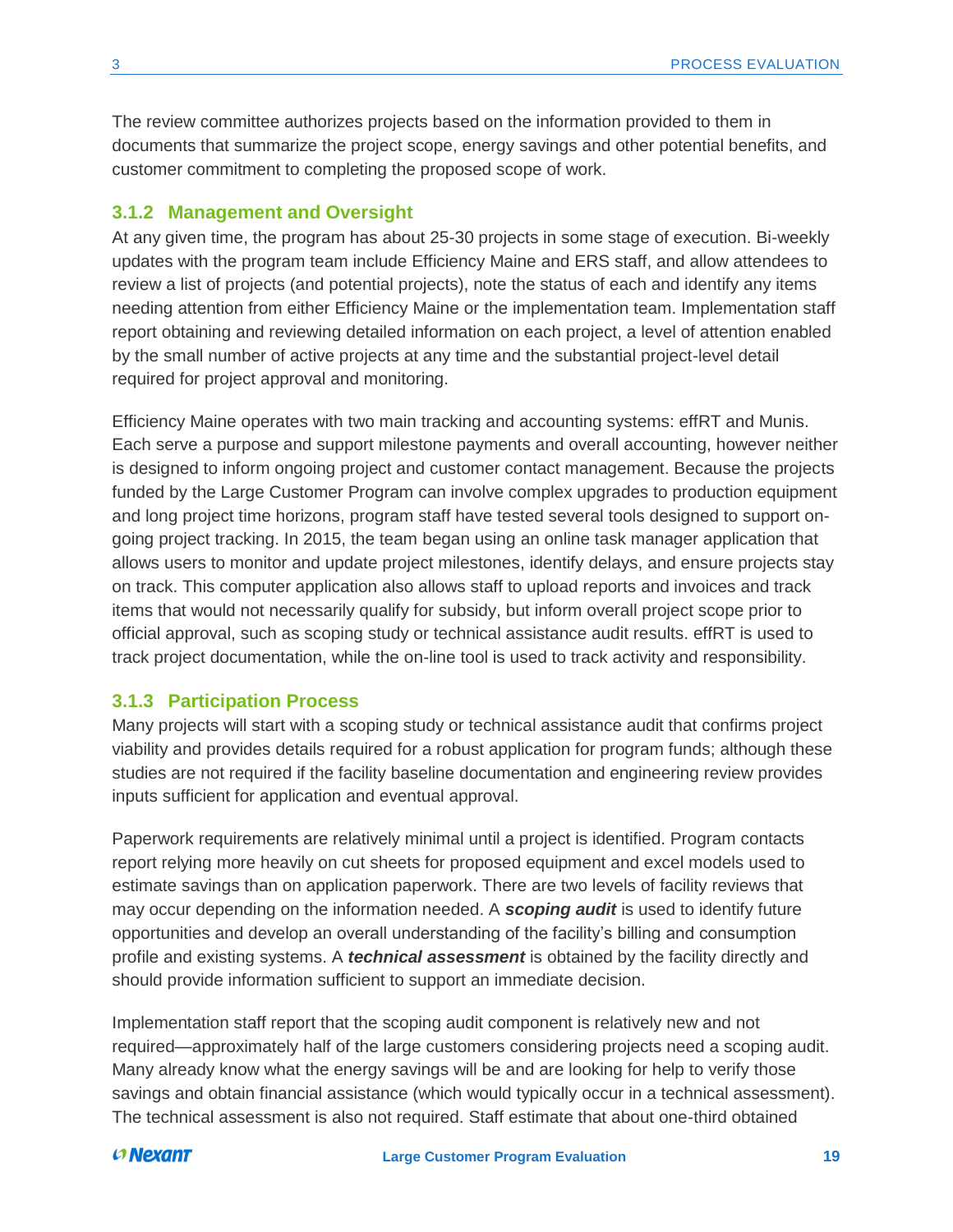incentives for a technical assistance study. Projects that are submitted but do not meet program criteria will be contacted and the customer alerted. Customers then have the option to revise their application, typically by providing additional information, revised costs, or more detailed data on energy use or equipment operations.

Applications are used to create a Technical Review Summary, which is submitted to the Efficiency Maine Large Customer Program Review Committee. The Review Committee looks for technical merit and likelihood of project success, as well as evidence that the project would not have gone forward without the program's financial assistance. Evidence of this includes payback calculations that demonstrate a payback period of greater than one year and qualitative statements about customer intent.

Once the project is approved by the Review Committee, the project is entered into effRT, the customer is notified and the contracting process begins. The program delivery team will navigate contracting with the customer guided by the assumptions in the Technical Review Summary. The contracting process can require iterations as project details can shift and affect cost and risk assumptions. Final contracting documents are recorded in Munis (effRT is used to track energy savings, while Munis tracks dollars and spending). With an executed contract in place, the customer will begin project construction and invoice the program according to the milestones identified in the contract.

Program contacts report that attrition has not been a major issue for the program, noting that projects rarely drop out of the program once a project has been approved. Project timeframes can range from 6 months to more than a year. Most projects take about 12 months from scoping, through technical assistance (including any required baseline metering and field work), project bidding and installation, to finalization and payment.

Customers are supported by the implementation delivery team and Efficiency Maine is typically able to stay out of the process. As one contact described, Efficiency Maine will get involved when things "get sticky"—most commonly if a customer determines that the grant amount is insufficient or is unhappy with a proposed award. According to program staff, the customers that access the Large Customer Program are typically good negotiators who are willing to appeal to different parties or move up the organizational decision-making chain if their needs are not met.

The program operates with established parameters designed to provide guidance for those involved and ensure that incentive levels are appropriate. These guidelines include:

- Capping project funding at 50% of project costs
- Establishing a payback floor of one year
- Paying no more than 28 cents a kWh saved

#### <span id="page-23-0"></span>**3.1.4 Marketing**

Program staff has a list of all customers using 400kW or more in Maine, which is the entire population of eligible organizations. The first step in engagement is typically email or direct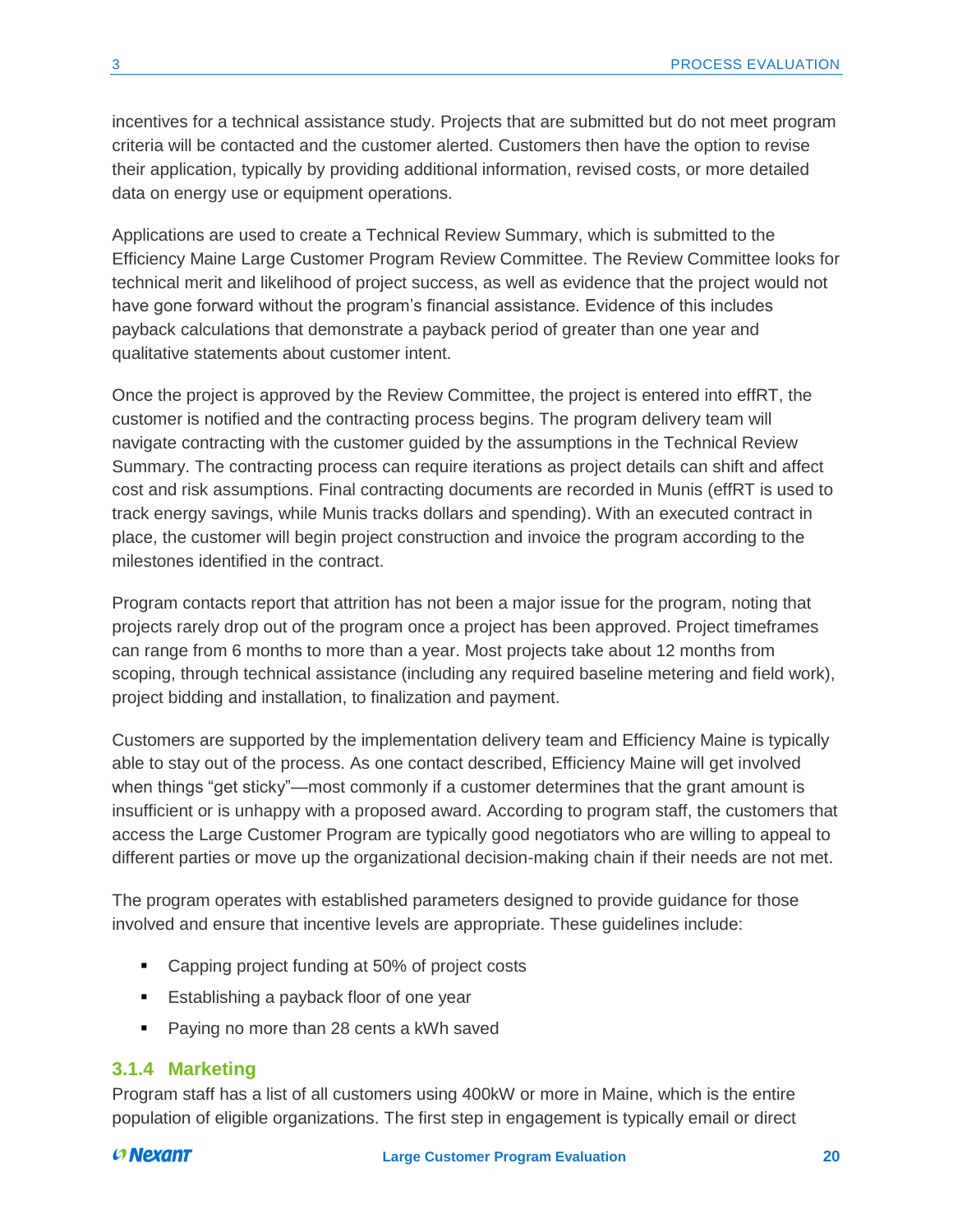phone contact to identify key contacts and provide information about Efficiency Maine in general and the program specifically. This is the primary method of outreach to new customers. Outreach to engineering and design firms that might be involved in industrial process improvements or other facility upgrades reminds these firms that resources exist to support high efficiency installations in their customers' facilities, identifies emerging projects, and influences project scoping activities. Finally, implementation staff possess deep knowledge of the large customers in Maine, having worked as account representatives for Maine utilities and on commercial efficiency programs in Maine for many years, and describe "high-touch, personalized" communication. If requested, program staff will provide a 45-minute presentation on the program opportunity and how it might benefit a given organization.

Given the limited set of eligible accounts, more general marketing activities are limited. Efficiency Maine will occasionally seek to generate earned media for high profile projects; however program contacts report the organization has not needed to do this in recent years.

In discussing how the program activities seek to minimize freeridership among large customers, program representatives describe pursuing projects that appear to require guidance or incentives, rather than every project they might be aware of. These projects typically require large investments on the customer's part and multiple levels of internal review and approval.

#### <span id="page-24-0"></span>**3.1.5 Assessment of Program Strengths**

All members of the program implementation team provided positive assessments of the overall performance of the program. Program staff reported receiving positive feedback from facility staff at customer sites who appreciate the opportunity to leverage the Efficiency Maine funding to make enhancements to equipment and operations. One contact called it a "finely tuned machine" that allows a diversity of projects, customer types, and incentive structures and noted that the offer was a powerful tool to procure energy savings.

Other strengths included:

- Tools that increase confidence among all parties that the projected benefits will be realized. As one contact noted, this is important for minimizing the perception of risk in projects that can feel "all about risk." Having an independent third party providing validated engineering review and further approval by a review committee enhances the legitimacy of the project scopes.
- Scoping and technical assistance audits that provide information and quidance needed to effectively identify and complete projects.
- Payments that are based on expected performance, combined with technical assistance, provide solid evidence that the project will perform as expected and improve confidence among customer organizations.

#### <span id="page-24-1"></span>**3.1.6 Opportunities for Program Improvement**

Suggestions provided for program improvement tended to focus on specific improvements to internal tracking steps. None of these suggestions included major overhauls in program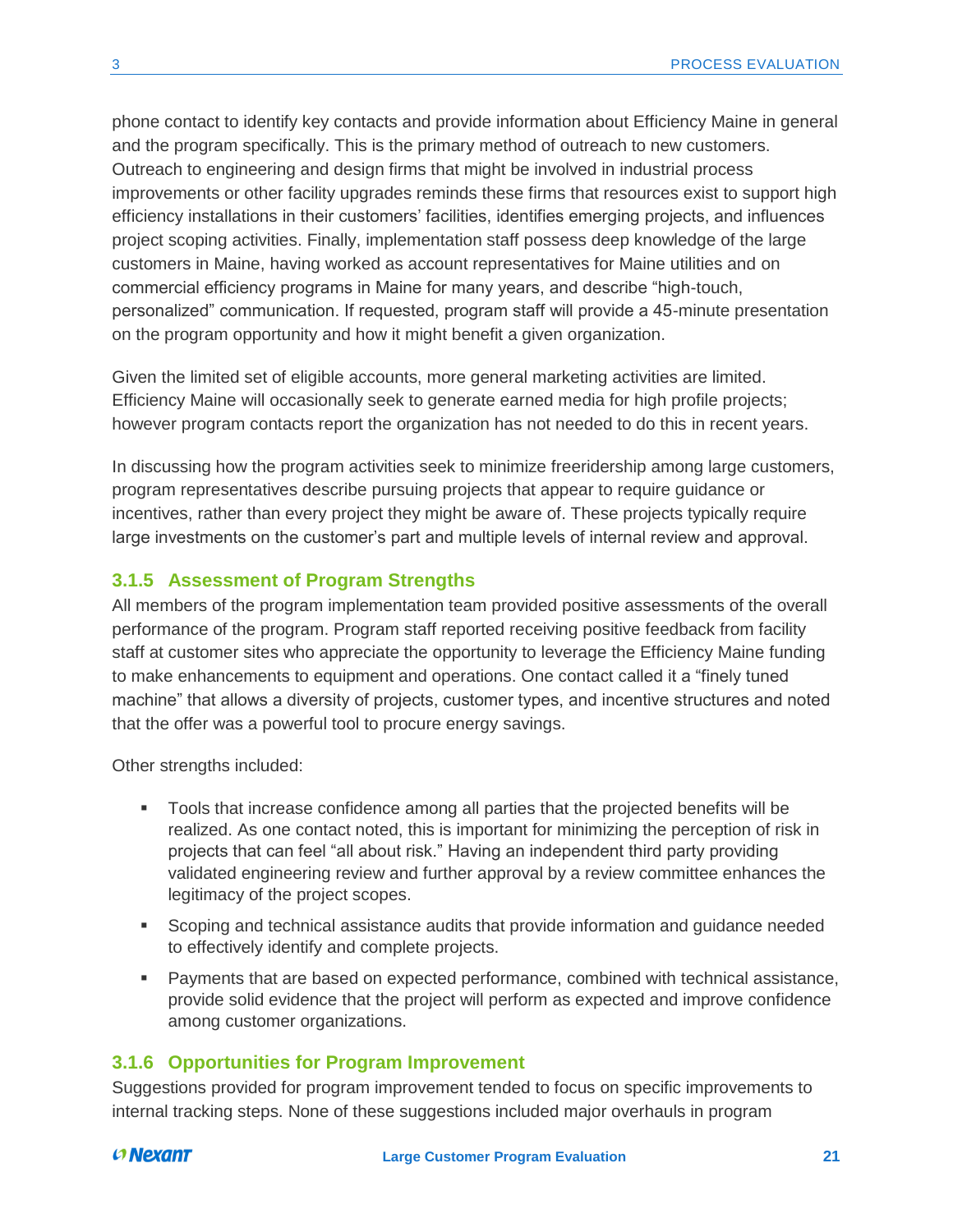operations, instead focusing on improvements to existing systems. Potential improvements included:

- On-going improvements to tracking the status of contracts and payments in progress. Contracts are typically completed by ERS, sent to Efficiency Maine, forwarded to the customer, and returned to Efficiency Maine for execution. As discussed earlier, a new project management and collaboration software platform was deployed in 2015 to assist with tracking and coordination.
- **EXECT** Addressing a gap that can occur when the check payment date is not available to inform a query that must be run for the forward capacity report. The forward capacity report is built from the check paid date, if a copy of the check is not uploaded to effRT by Efficiency Maine staff, ERS must search for the information needed for the forward capacity report. The Large Customer Program is a relatively low volume program, so this issue is manageable. Nevertheless, this item emerged in discussions of potential program improvements.
- **Efforts currently in place to identify additional projects from the current suite of eligible** accounts could benefit from an "account management" approach in which program contacts establish a long-term relationship with customers, who rely on the program representative to be an energy expert. In this approach, program representatives work with customers to develop an energy improvement plan, establish appropriate project staging, and execute a series of projects that enable the organization to continuously improve its energy use profile over the long term.

#### <span id="page-25-0"></span>**3.1.7 Barriers for Large Customers**

While program staff praised the program for its ability to encourage large energy saving projects and spur action among large customers, common barriers to energy efficiency investment remain, many of which have to do with the decision-making process at a given customer facility. Persistent barriers included:

- *Long payback periods.* Customers are looking for projects with rapid payback (such as 1-2 years), while many efficiency projects have payback periods of 3-5 years or even longer.
- *Competing business interests.* Even when projects are poised to improve efficiency and affect net earnings, companies focused on rapid increases in gross sales or revenues can sacrifice efficiency in an effort to continue to grow "top line" revenue.
- *Competing projects for capital available.* These organizations always operate with multiple potential projects competing for limited capital. A champion within the facility is often required to navigate internal politics associated with competing priorities.
- *Lack of staffing capacity*. Facility staff are often busy with their existing tasks and reluctant to take on additional work associated with overseeing a study and executing a project.
- *Access to capital.* Access to capital can refer to financing options as well as the overall capacity and willingness of the organization to carry debt or use existing funds.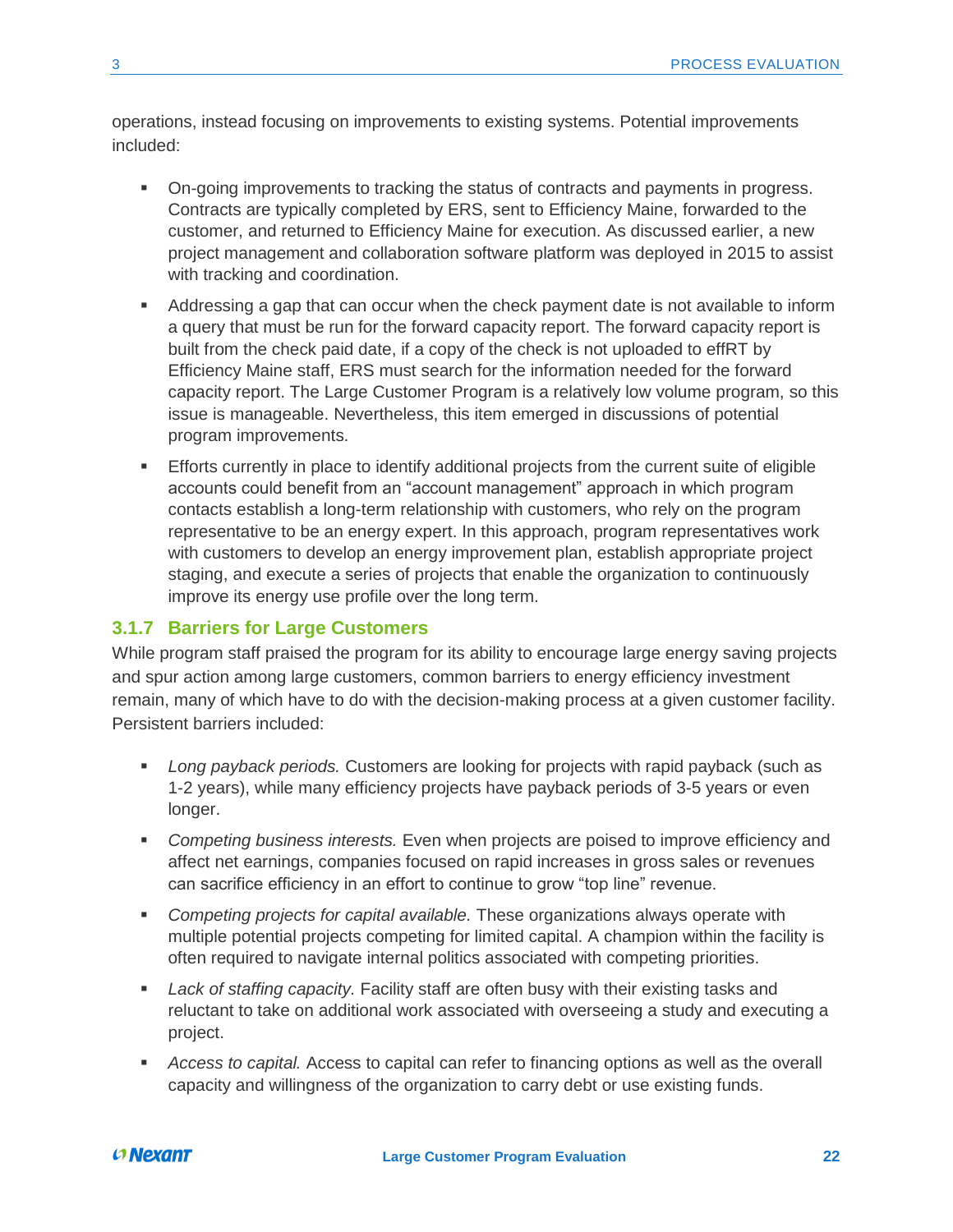#### <span id="page-26-0"></span>**3.1.8 Expectations for the Future**

Efficiency Maine expects to continue to offer incentives to support Large Customer projects with no major changes anticipated beyond those outlined in Efficiency Maine's new three year plan, but uncertainty remains about the available annual budget. One contact described this as "monitoring the gas and brake pedals" to keep the project pipeline appropriately full. In future program years, staff expect to focus on outreach to hospital facilities and assist them with project identification activities and are exploring options for getting more rapid analysis of program and project data, given the long lead times and construction scheduling.

In 2015, staff reported receiving positive feedback about the program, particularly relative to the parallel Business Incentive Program's (BIP) measure suspension, which encouraged some customers to consider the Large Customer Program as an alternative. The program operated with restrictions that disallowed projects reaching less than \$100,000 in incentives for electric and \$50,000 in incentives for GHG and qualifying for the BIP. During the BIP measure suspension period however, large scale lighting projects were considered in the Large Customer program at reduced incentives.

## <span id="page-26-1"></span>**3.2 Participant Surveys**

Nexant completed participant interviews for each of the 19 evaluated participating enrollments. Questions asked throughout the interview focused on the following:

- The sequence of events that led to participation,
- **•** Other project objectives,
- The influence of program services in the decision-making process,
- Financial criteria used to assess and approve projects,
- And potential indications of spillover.

In general, Efficiency Maine's implementation practices provided a positive experience for the program participants. Many applicants were repeat customers, and many commented that they had intentions of completing more projects through the Large Customer Program. Customers seemed particularly pleased with the amount of individual attention they received from the Efficiency Maine implementation team.

#### <span id="page-26-2"></span>**3.2.1 Program Awareness**

Nexant gaged the level of program awareness by asking participants at what point during their project they became conscious of Efficiency Maine's Large Customer Program. Participants most commonly knew about the available funding prior to scoping the project with the majority of participants noting that they had participated in previous program years. Of the three participants who responded that they were unaware of the program prior to scoping the project, one participant noted being informed by the equipment manufacturer; another participant noted being informed of the program by the design engineer.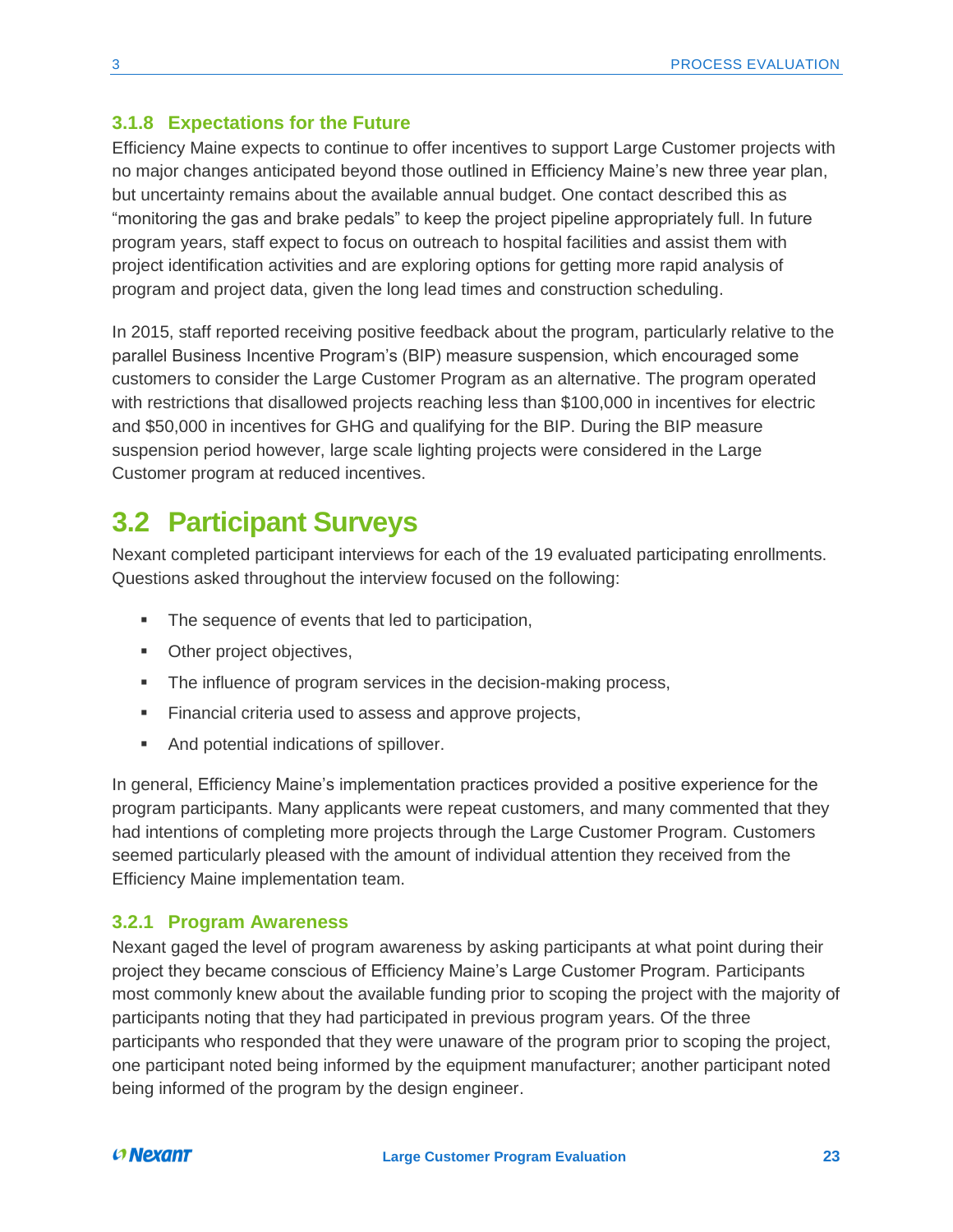| <b>Source of Awareness</b>                                | <b>Number of</b><br><b>Responses</b> |
|-----------------------------------------------------------|--------------------------------------|
| After the project had been identified                     | 0                                    |
| During the process of identifying and scoping the project |                                      |
| During a scoping audit or other technical assistance      | 2                                    |
| Prior to identifying the project                          | 13                                   |
| Don't know                                                |                                      |
| No answer                                                 | 5                                    |

#### **Table 3-1: Source of Awareness of Efficiency Maine Funding (n=22)**

#### <span id="page-27-0"></span>**3.2.2 Motivations and Corporate Policy**

Nexant asked participants about any energy reduction goals and guidelines their company had in place in order to understand the customer's ongoing commitment to energy efficiency. The number of respondents to each question varied as some customers either refused to comment or did not know specifics to some of the questions. A summary of Nexant's findings regarding participants' corporate commitments to energy efficiency is presented in [Table 3-2.](#page-27-1)

#### **Table 3-2: Corporate Energy Efficiency Commitments (n=15)**

<span id="page-27-1"></span>

| <b>Company Commitment</b>                                        | <b>Percentage of Positive</b><br><b>Responses</b> |
|------------------------------------------------------------------|---------------------------------------------------|
| Formal purchasing guidelines prioritizing energy efficiency      | 7%                                                |
| Informal purchasing guidelines prioritizing energy<br>efficiency | 13%                                               |
| No purchasing guidelines prioritizing energy efficiency          | 80%                                               |

Nexant observed the general organized corporate commitment to energy efficiency to be relatively low. Many participants noted that projects were fueled by a desire to cut energy costs, but that no corporate structure governed the decisions. More commonly, it was noted that return on investment was only used to select one of several competing possible projects.

Nexant also asked participants what they would have done in the absence of the program. The most common response was that the project would have been completed, but with either a different scope or different timing. For example, for lighting measures, participants most commonly commented that rather than doing a large-scale retrofit, lighting equipment would have been upgraded piecemeal at failure. Similarly, the four participants completing snow-gun retrofits explained that they would have bought the same guns, but less of them.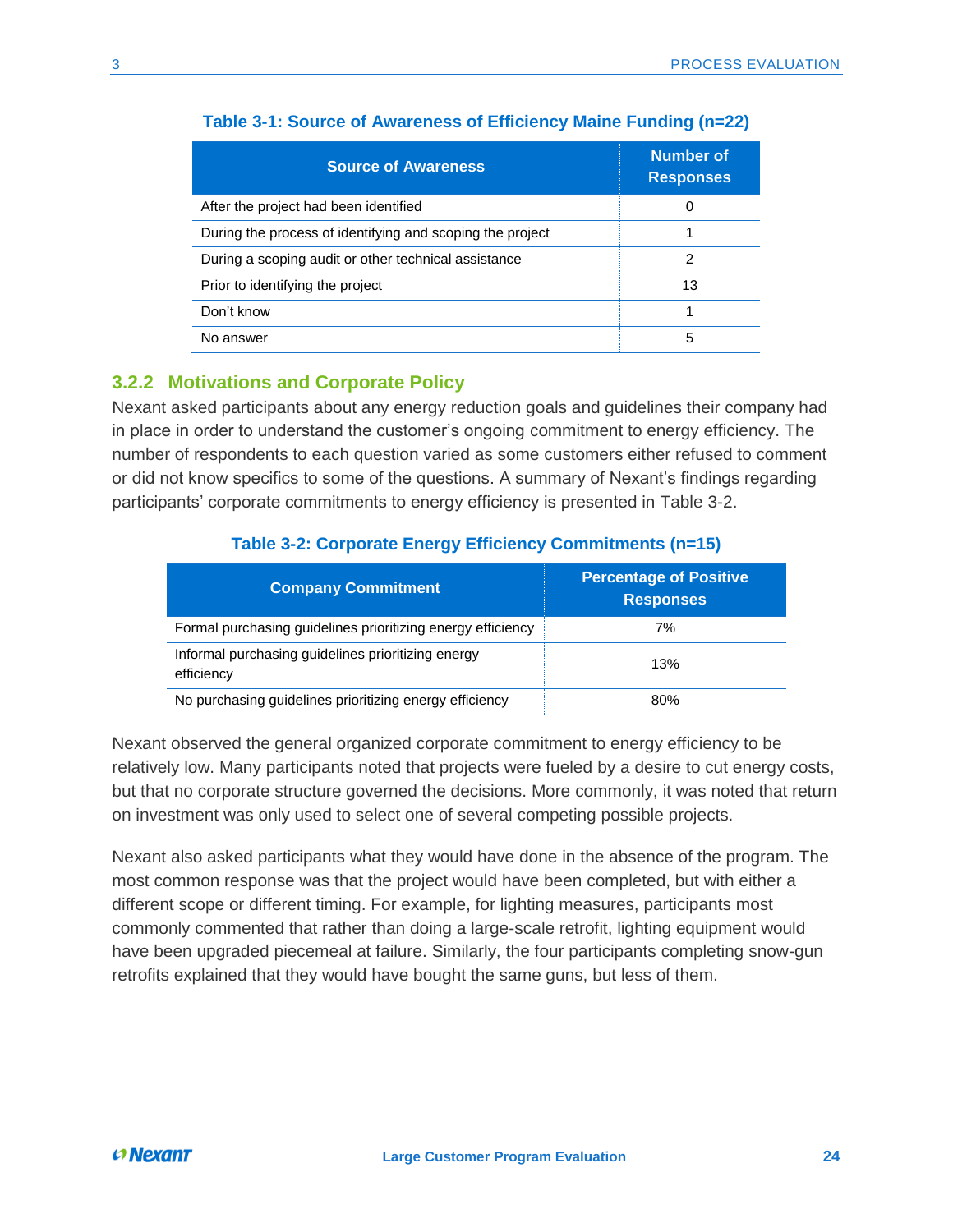| <b>Alternative Action</b>                                                        | <b>Percentage of Responses</b> |
|----------------------------------------------------------------------------------|--------------------------------|
| Project would not have been completed                                            | 19%                            |
| Project would have been completed over a<br>different timeline                   | 19%                            |
| Project would have been completed with a<br>different scope (size or efficiency) | 50%                            |
| Project would have been completed as it was                                      | 13%                            |

#### **Table 3-3: What Would Have Been Done in the Absence of LCP Funding (n=16)**

# <span id="page-28-0"></span>**3.3 Summary**

Interviews with program staff and participants revealed that Efficiency Maine has a deep understanding of their participants' needs, as well as the challenges they face in making energy efficiency commitments. In general, all members of the program implementation team provided positive assessments of the overall performance of the program, as did program participants. Participant surveys revealed that applicants considered Efficiency Maine's programs highly influential in decision-making process. This finding is in keeping with the NTG results summarized in Section [4.2,](#page-30-2) and further corroborated by the high rate of repeat customers observed within the program.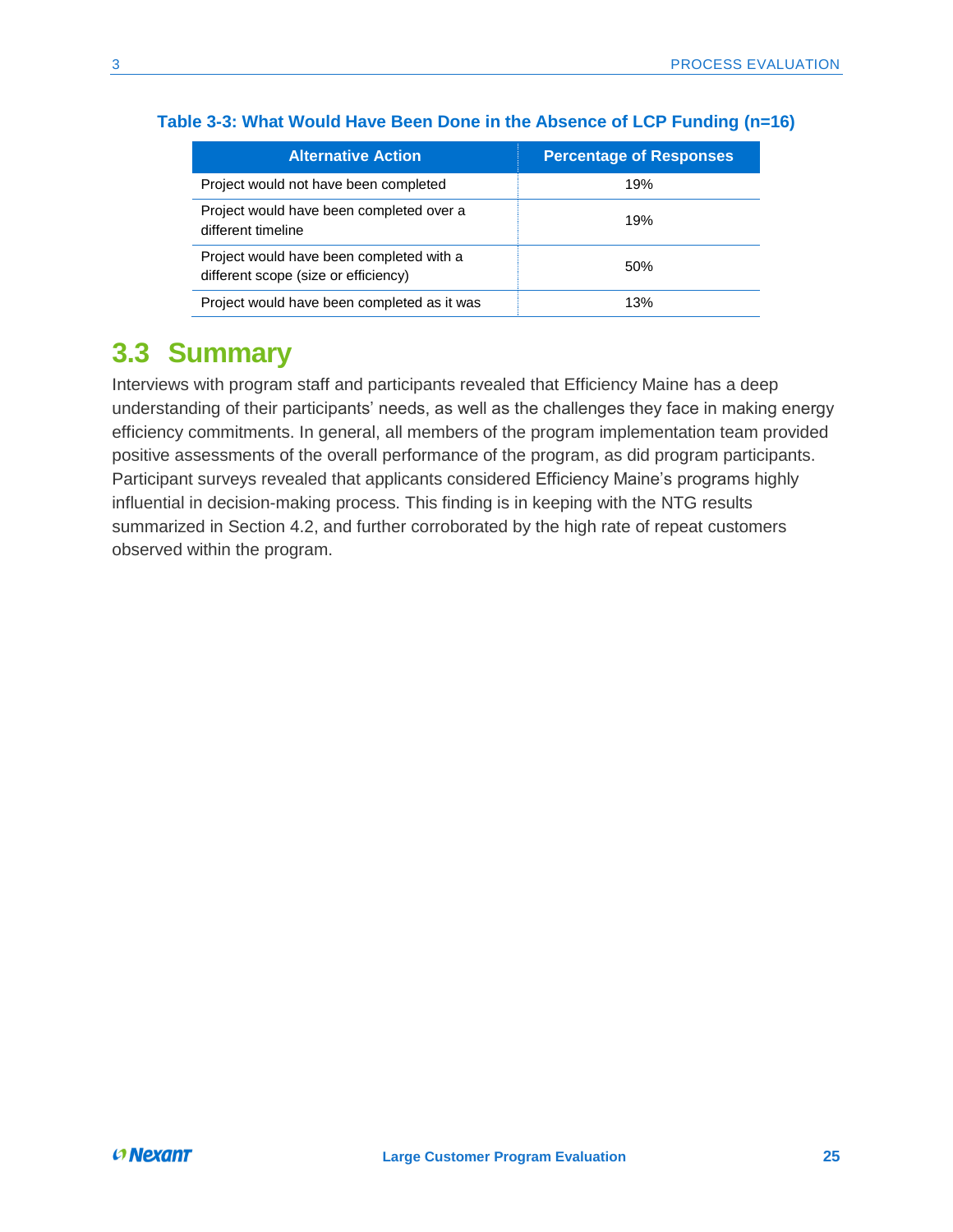# <span id="page-29-0"></span>**4 Impact Evaluation**

# <span id="page-29-1"></span>**4.1 Gross Impact Estimates**

The impact evaluation was performed to evaluate the gross and net savings attributable to the Efficiency Maine Large Customer Program. The evaluation was divided into two research areas to determine gross and net savings (or impacts). Gross impacts are the energy and demand savings that are found at a customer site as the direct result of a measure implementation. Net impacts (explored in Section [4.2\)](#page-30-2) are a reflection of the degree to which the gross savings are a result of the program efforts and funds.

#### <span id="page-29-2"></span>**4.1.1 Energy Impacts**

The realization rates and gross energy impact estimates calculated as described in Section [2.3](#page-9-1) are presented below in [Table 4-1.](#page-29-3) In summary, the Large Customer Program saved almost 27 million kWh in ex-post gross savings with a realization rate of 97%. The evaluation strategy provided the evaluation with ±3% precision at the 90% confidence level<sup>1</sup>.

<span id="page-29-3"></span>

| <b>Program</b>  | Ex-Ante        | <b>Realization</b> | <b>Ex-Post Gross</b> | <b>Relative Precision</b> |
|-----------------|----------------|--------------------|----------------------|---------------------------|
|                 | <b>Savings</b> | Rate               | <b>Savings</b>       | at 90% Confidence         |
|                 | (kWh)          | (%)                | (kWh)                | (%)                       |
| Large Customers | 27,936,021     | 96.5%              | 26,958,034           | 2.9%                      |

#### **Table 4-1: Gross Energy Impact Estimates**

As program participation included a diverse array of measures, there are limited overarching findings to present. On the whole, Nexant is confident in the verified savings estimates presented with only one concern that was observed in the multiple instances of snow-gun upgrades.

Snow gun performance data, even for new equipment, was not typically made available publically by manufactures. However, it is a key parameter in the estimation of savings and should be subject to review. Nexant did not find performance specifications in any of the project files for snow-gun projects. It appeared as though the implementer requested the documentation from the appropriate manufacturers, but never received any responses. With a lack of documented performance data available, Nexant was unable to complete a parallel review of the four affected projects, and therefore set the realization rate of all snow-gun projects to 100%.

It should be noted that the lack of documentation on the snow gun measures was the exception and not the norm. Most of the Large Customer enrollments were well supported by

 $\overline{a}$ 

 $1$  The observed precision at the 80% confidence level is  $\pm 2.2$ %.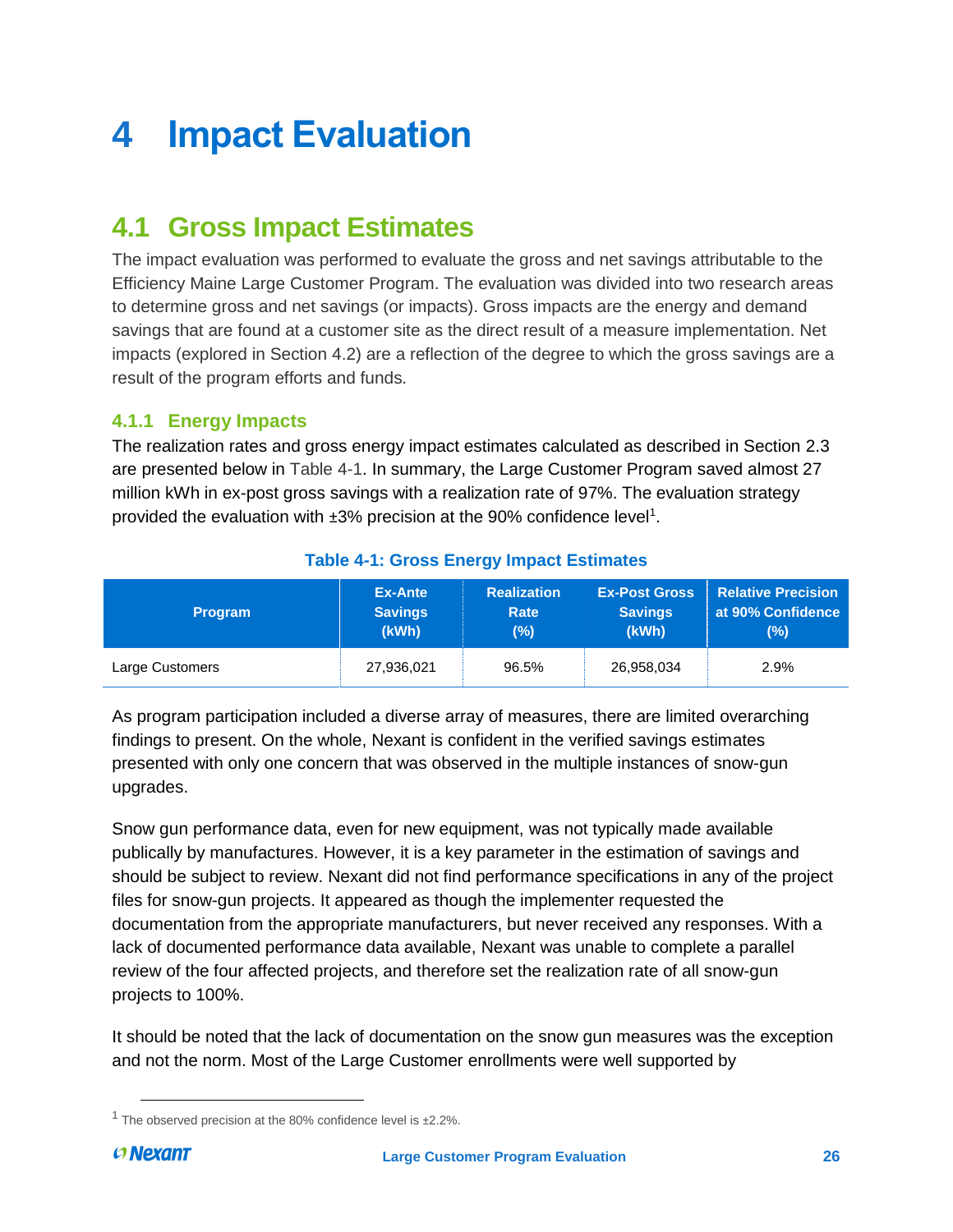documentation contained in the project files, including invoices, spec sheets, savings calculations, assumptions, and on-site inspection notes and checklists. Nexant believes this generally robust documentation substantiates Efficiency Maine's strong relationships with routine participants and the high level of accuracy in reported savings.

#### <span id="page-30-0"></span>**4.1.2 Summer Demand Impacts**

Efficiency Maine's TRM defines the summer peak window as 1:00 PM to 5:00 PM on nonholiday weekdays in June, July, and August. The realization rates and gross demand impact estimates corresponding to this window are presented below in [Table 4-2.](#page-30-3)

<span id="page-30-3"></span>

| <b>Program</b>  | Ex-Ante        | <b>Realization</b> | <b>Ex-Post</b> | <b>Relative Precision</b> |
|-----------------|----------------|--------------------|----------------|---------------------------|
|                 | <b>Savings</b> | <b>Rate</b>        | <b>Savings</b> | at 90% Confidence         |
|                 | (kW)           | (%)                | (kW)           | $(\%)^2$                  |
| Large Customers | 3,462          | 96.3%              | 3,333          | 0.8%                      |

#### **Table 4-2: Gross Summer Demand Impact Estimates**

As program participation included a diverse array of measures, there are limited overarching findings to present. On the whole, Nexant is confident in the verified summer demand savings estimates.

#### <span id="page-30-1"></span>**4.1.3 Winter Demand Impacts**

Efficiency Maine's TRM defines the winter peak window as 5:00 PM to 7:00 PM on non-holiday weekdays in December and January. The realization rates and gross demand impact estimates corresponding to this window are presented below in [Table 4-3.](#page-30-4)

<span id="page-30-4"></span>

| <b>Stratum</b>  | Ex-Ante        | <b>Realization</b> | <b>Ex-Post</b> | <b>Relative Precision</b> |
|-----------------|----------------|--------------------|----------------|---------------------------|
|                 | <b>Savings</b> | Rate               | <b>Savings</b> | at 90% Confidence         |
|                 | (kW)           | $(\% )$            | (kW)           | $(%)^3$                   |
| Large Customers | 3.322          | 93.8%              | 3.114          | 2.0%                      |

#### **Table 4-3: Gross Winter Demand Impact Estimates**

As program participation included a diverse array of measures, there are limited overarching findings to present. On the whole, Nexant is confident in the verified winter demand savings estimates.

### <span id="page-30-2"></span>**4.2 Net Savings Estimates**

Program intention and influence was assessed for each evaluated project to estimate freeridership for the program. Participant spillover questions were asked to identify if the customer invested in additional energy efficiency measures for which they did not receive any

 $\overline{\phantom{a}}$ 

 $^2$  The observed precision surrounding the summer demand savings at the 80% confidence level is ±0.7%.

 $^3$  The observed precision surrounding the winter demand savings at the 80% confidence level is ±1.5%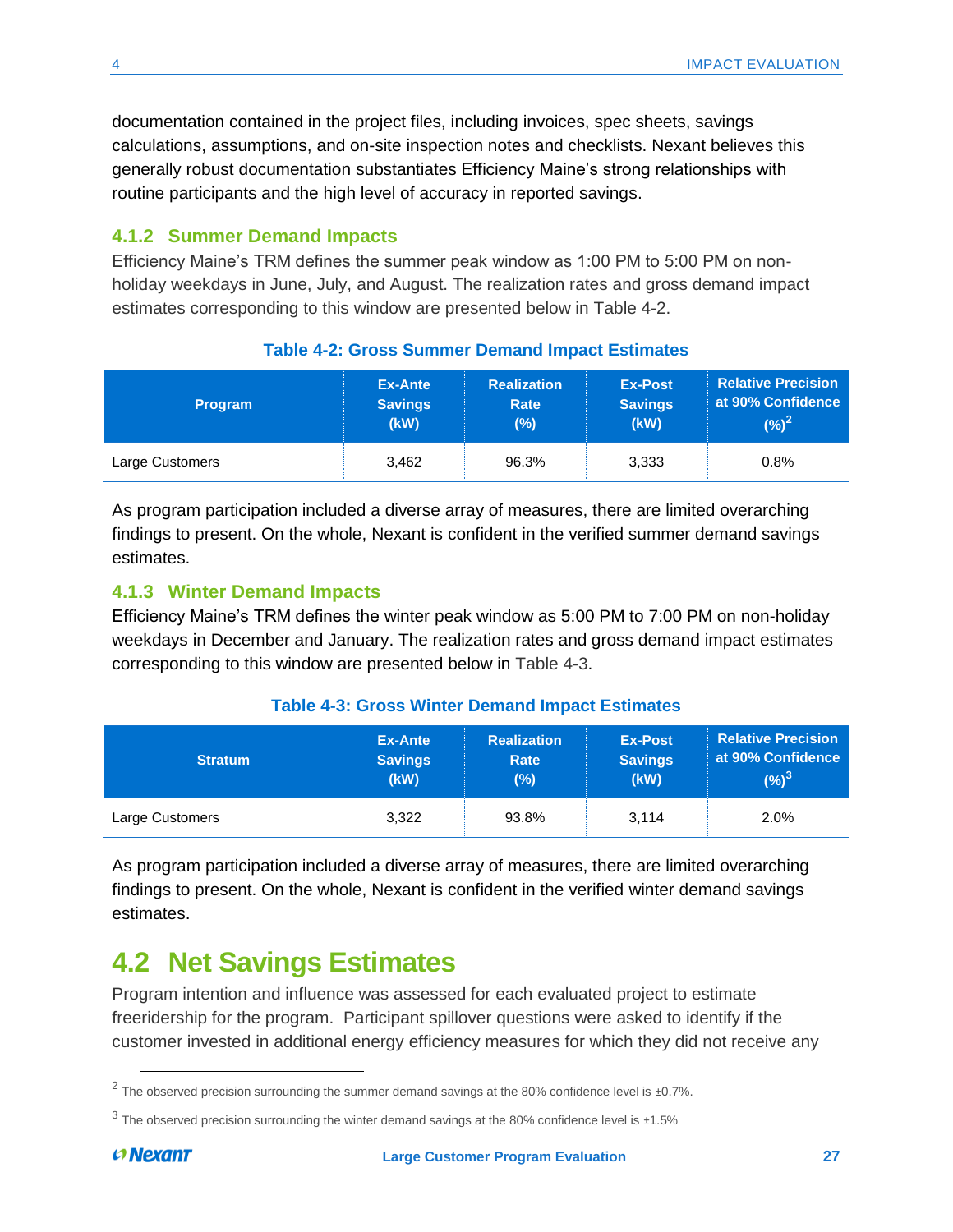Efficiency Maine incentives. Only one participant reported making additional upgrades for which they did not receive any incentives.

<span id="page-31-1"></span>The weighted average freeridership, spillover, and resulting net-to-gross ratio for the LCP program are summarized in [Table 4-4.](#page-31-1)

| <b>Measure</b><br><b>Category</b> | Number of<br><b>Respondents</b> | <b>Estimated</b><br><b>Freeeridership</b> | <b>Estimated</b><br><b>Participant</b><br><b>Spillover</b> | <b>NTG Ratio</b> |
|-----------------------------------|---------------------------------|-------------------------------------------|------------------------------------------------------------|------------------|
| Custom rebates                    | 19                              | 0.082                                     | 0.007                                                      | 0.925            |

**Table 4-4: Net to Gross Freeridership and Spillover Components**

<span id="page-31-2"></span>The net energy impacts are the product of the calculated gross energy savings and the net-togross ratios. The net energy impacts for the LCP are summarized below in [Table 4-5.](#page-31-2)

#### **Table 4-5: LCP Verified Net and Gross Energy Impact Estimates**

| <b>Program</b>  | <b>Ex-Post Gross</b><br><b>Energy Savings</b><br>(kWh) | <b>NTG Ratio</b> | <b>Ex-Post Net</b><br><b>Energy Savings</b><br>(kWh) |
|-----------------|--------------------------------------------------------|------------------|------------------------------------------------------|
| Large Customers | 25,737,406                                             | 0.925            | 23,801,095                                           |

The NTG ratio of 92.5% indicates that Efficiency Maine's programs are highly influential in participant decisions to make energy efficient upgrades.

# <span id="page-31-0"></span>**4.3 Cost-Effectiveness Assessment**

Nexant analyzed the cost-effectiveness of the Large Customers Programs based on the Total Resource Cost Test (TRC) and the Program Administrator Cost Test (PAC). The TRC test measures the costs of the program to society as a whole by including both the participant and utility costs; the PAC measures the costs of the program from the program administrator's point of view by only including those costs incurred by the utility. A TRC ratio of greater than one is considered cost-effective to society; a PAC ratio of greater than one is considered cost-effective to the program administrator. Efficiency Maine currently utilizes the CPUC SPM Clarification Memo<sup>4</sup> for cost-effectiveness calculations, which clarifies how incentives to free riders should be treated in a TRC test to address a free rider cost advantage to rebate programs relative to

 $\overline{\phantom{a}}$ 

<sup>4</sup> SPM 2007 Clarification Memo From D.07-09-043; *see* [http://www.cpuc.ca.gov/NR/rdonlyres/A7C97EB0-48FA-](http://www.cpuc.ca.gov/NR/rdonlyres/A7C97EB0-48FA-4F05-9F3D-4934512FEDEA/0/2007SPMClarificationMemo.doc)[4F05-9F3D-4934512FEDEA/0/2007SPMClarificationMemo.doc.](http://www.cpuc.ca.gov/NR/rdonlyres/A7C97EB0-48FA-4F05-9F3D-4934512FEDEA/0/2007SPMClarificationMemo.doc)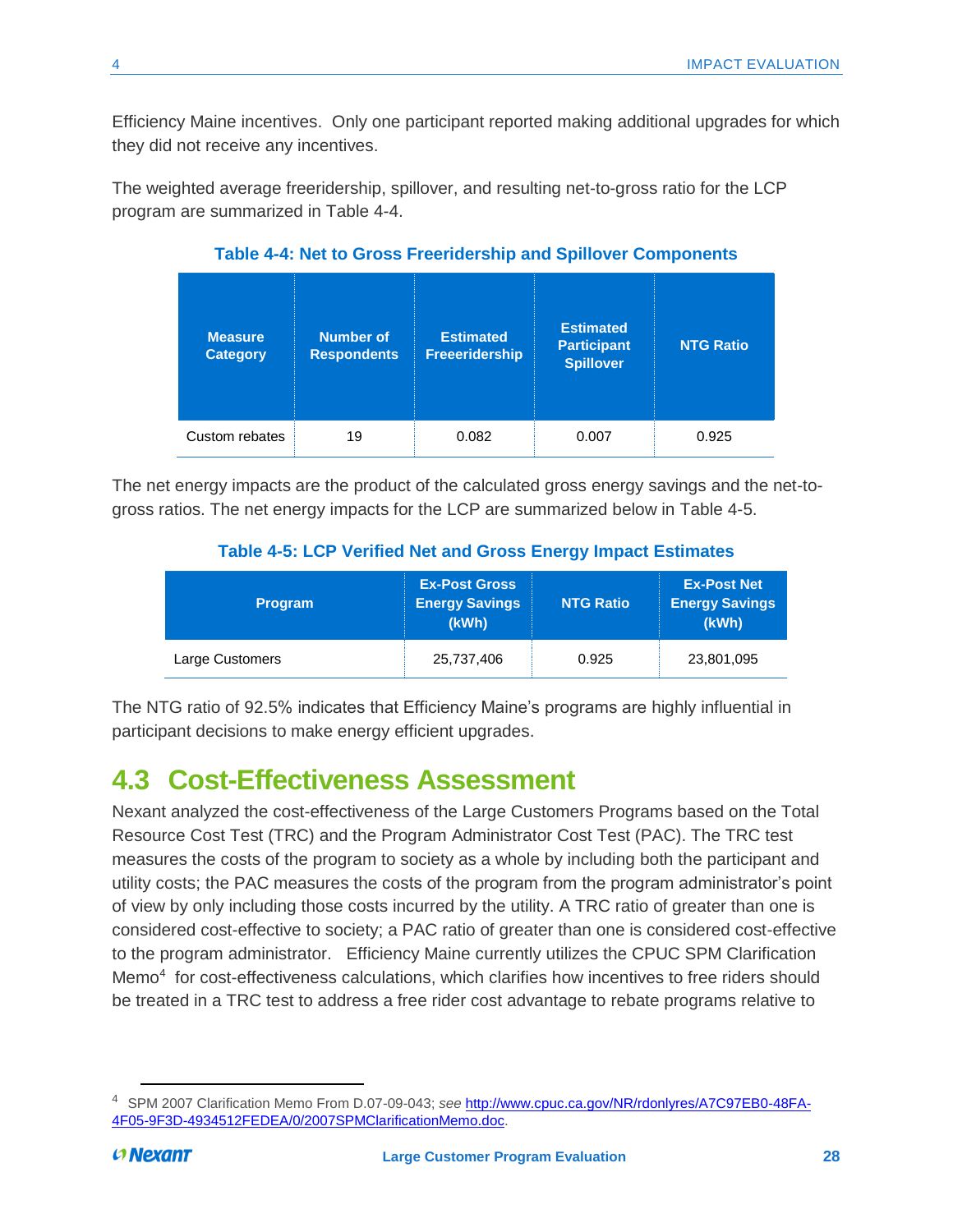direct install programs. The clarification is that incentives for free riders should be treated as a cost.

It should be noted that while the CPUC SPM is often utilized as a standard framework across North America, it is also often modified for jurisdictional use. Examples of subtle modifications to the CPUC SPM for local use include the use of gross versus net savings, inclusion of nonenergy benefits, limitations on measure life, incremental costs, and how incentives paid to freeriders are or are not included as a program administrative costs. The section below details how Efficiency Maine currently defines cost effectiveness and how it is applied in this evaluation.

#### <span id="page-32-0"></span>**4.3.1 Total Resource Cost**

The TRC test measures the net costs of a program as a resource option based on the total costs of the program, including both the participants' and the utility's costs. In general, it is the ratio of the discounted total benefits of the program to the discounted total costs over a specified time period. A benefit-cost ratio greater than one indicates that the program is beneficial to the utility and its ratepayers on a total resource cost basis.

The benefits calculated in the TRC test are the avoided supply costs, the reduction in transmission, distribution, generation, and energy costs valued at marginal cost for the periods when there is a load reduction. The costs associated with this test are the net programs costs paid by both the utility and the participants; this includes administration costs, non-freerider equipment costs, and freerider incentives which are sourced from EffRT.

In algebraic form:

$$
Benefits = \sum_{t=1}^{n} \frac{UAC_t}{(1+d)^{t-1}}
$$

$$
Costs = \sum_{t=1}^{n} \frac{PRC_t + PCN_t + FRINC_t}{(1+d)^{t-1}}
$$

$$
TRC Ratio = \frac{Benefits}{Costs}
$$

*Where:*

| $UAC_t$   | Utility (electric and gas) net avoided supply costs in year t |
|-----------|---------------------------------------------------------------|
| $PRC_t$   | Program administrator program costs in year t                 |
| $PCN_t$   | Net participant costs (equipment costs) in year t             |
| $FRINC_t$ | Incentives paid to freeriders in year t                       |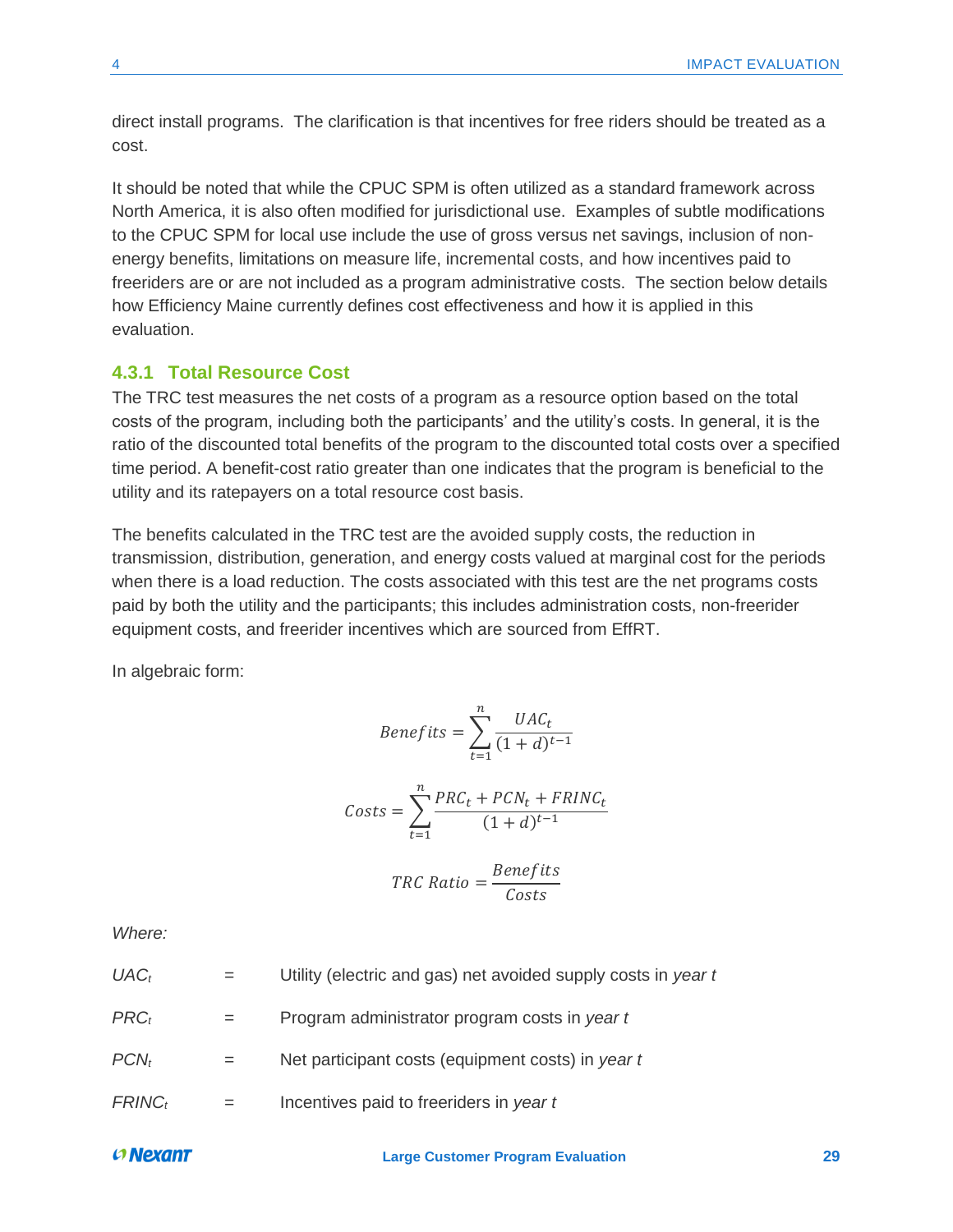#### *d =* Nominal discount rate

#### <span id="page-33-0"></span>**4.3.2 Program Administrator Cost**

The PAC test measures the net costs of a program as a resource option based on the costs incurred by the program administrator and excluding any net costs incurred by the participant. A benefit to cost ratio above one indicates that the program would benefit the administrator's cost environment.

Similar to the TRC test, the benefits calculated in the PAC test are the avoided supply costs of energy and demand. However, the net avoided supply costs for the PAC test include only the avoided costs of supplying electricity, not the avoided societal costs of natural gas, propane, or water. The costs associated with this test are the program costs incurred by the administrator and the incentives paid to the customers.

In algebraic form:

Benefits = 
$$
\sum_{t=1}^{n} \frac{UAC_t}{(1+d)^{t-1}}
$$

$$
Costs = \sum_{t=1}^{N} \frac{PRC_t + INC_t}{(1+d)^{t-1}}
$$

$$
PAC Ratio = \frac{Benefits}{Costs}
$$

*Where:*

| Program administrator program costs in year t |
|-----------------------------------------------|
| Incentives paid to participants in year t     |
|                                               |

#### <span id="page-33-1"></span>**4.3.3 Cost Effectiveness Inputs**

*d =* Nominal discount rate

The use of CBAT for cost effectiveness testing required the following inputs, which were provided by Efficiency Maine for Nexant's use:

- Generation Markup (8.00%)
- Discount Rate (2.43%)

Other inputs that are tracked and stored in EffRT for use by CBAT include:

- 2015 Avoided Energy Costs
- 2015 Avoided Capacity Costs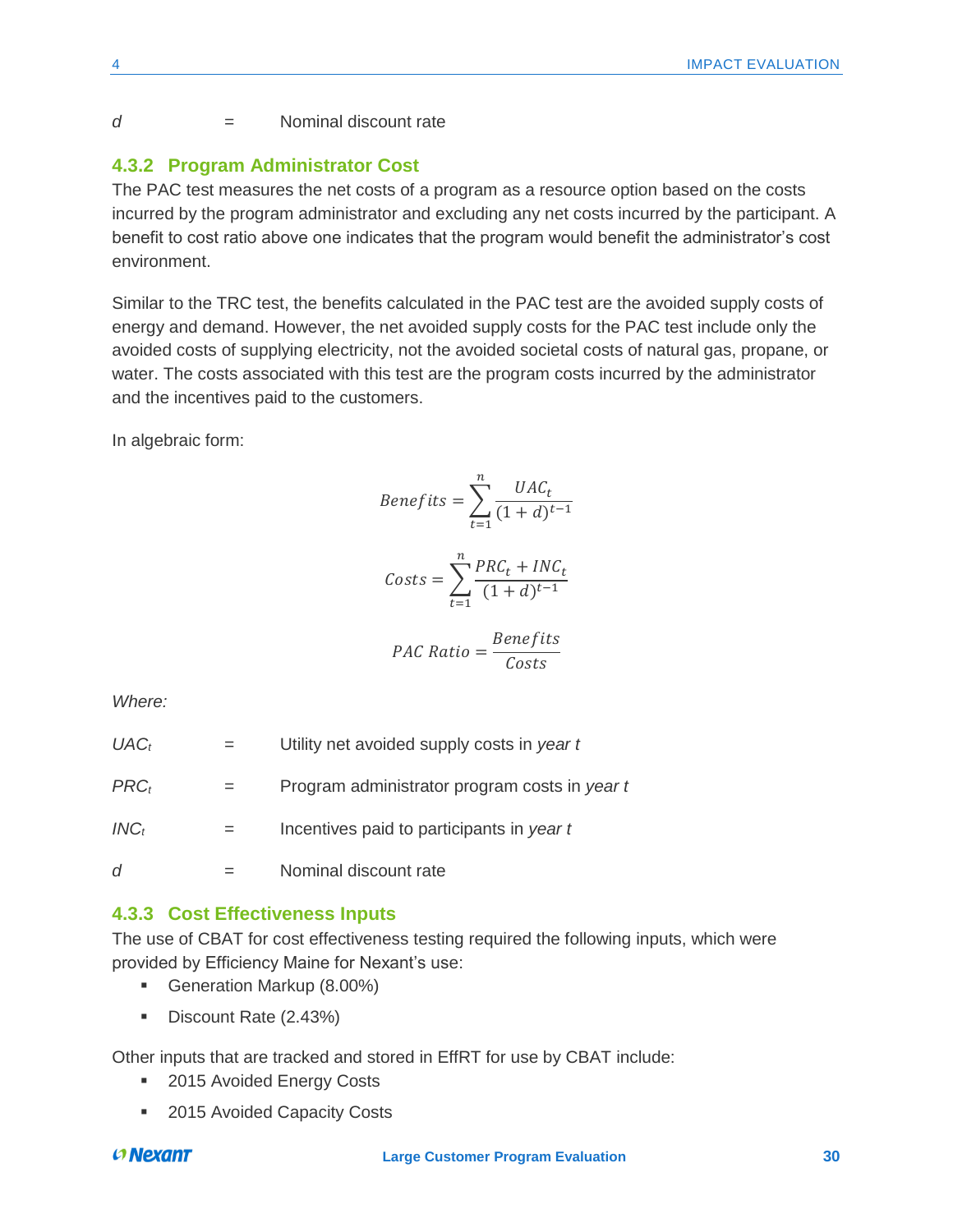- **■** Incentive Amounts
- Measure Life
- Measure Incremental Cost
- **EXECT:** Measure Energy Period Factors

Program Delivery costs were taken from Efficiency Maine's 2014 and 2015 annual reports. Nexant adjusted the program costs in the 2015 annual report to reflect only the costs accrued during the evaluation period (July 1, 2014 through February 28, 2015). Nexant allocated the costs proportionately to the ratio of program incentives paid out within the evaluation period to those paid out in the full program year.

<span id="page-34-0"></span>[Table 4-6](#page-34-0) summarizes the results of the cost effectiveness assessments for the Large Customer Program via the PAC and TRC test methods.

| <b>Stratum</b>                          | <b>Gross Results</b> | <b>Net Results</b> |  |  |  |  |
|-----------------------------------------|----------------------|--------------------|--|--|--|--|
| <b>Program Administrator Cost (PAC)</b> |                      |                    |  |  |  |  |
| <b>PAC Costs</b>                        | $-$6,434,636$        | $-$7,640,353$      |  |  |  |  |
| <b>PAC Benefits</b>                     | \$27,193,147         | \$29,018,343       |  |  |  |  |
| PAC B:C Ratio                           | 4.23                 | 3.80               |  |  |  |  |
| <b>Total Resource Cost (TRC)</b>        |                      |                    |  |  |  |  |
| <b>TRC Costs</b>                        | $-$15,214,169$       | $-$17,263,728$     |  |  |  |  |
| <b>TRC Benefits</b>                     | \$27,193,147         | \$29,018,343       |  |  |  |  |
| TRC B:C Ratio                           | 1.79                 | 1.68               |  |  |  |  |

#### **Table 4-6: Cost Effectiveness Summary<sup>5</sup>**

Nexant created a custom factor schedule to be loaded into CBAT based on the findings of the evaluation. The custom factor schedule includes only a realization rate and net-to-gross ratios as 8,760-hour load shapes were not created for all large customer projects. Nexant's custom factors used for cost-effectiveness calculations are summarized below in [Table 4-7.](#page-34-1)

| <b>Table 4-7: Nexant Derived Factor Schedules</b> |  |  |  |
|---------------------------------------------------|--|--|--|
|---------------------------------------------------|--|--|--|

<span id="page-34-1"></span>

| <b>Program</b>  | Free-<br><b>Ridership</b> | <b>Spillover</b> | <b>Energy RR</b> | <b>Demand RR</b> |
|-----------------|---------------------------|------------------|------------------|------------------|
| Large Customers | 8.2%                      | 0.7%             | 96.5%            | $94.6^{6}\%$     |

 $\overline{\phantom{a}}$ 

 $^5$  The PAC test only includes the costs to Efficiency Maine. The TRC test includes the costs to Efficiency Maine and the participant.

 $6$  Efficiency Maine uses Summer kW  $*$  4/12 + Winter kW  $*$  8/12 = 94.6%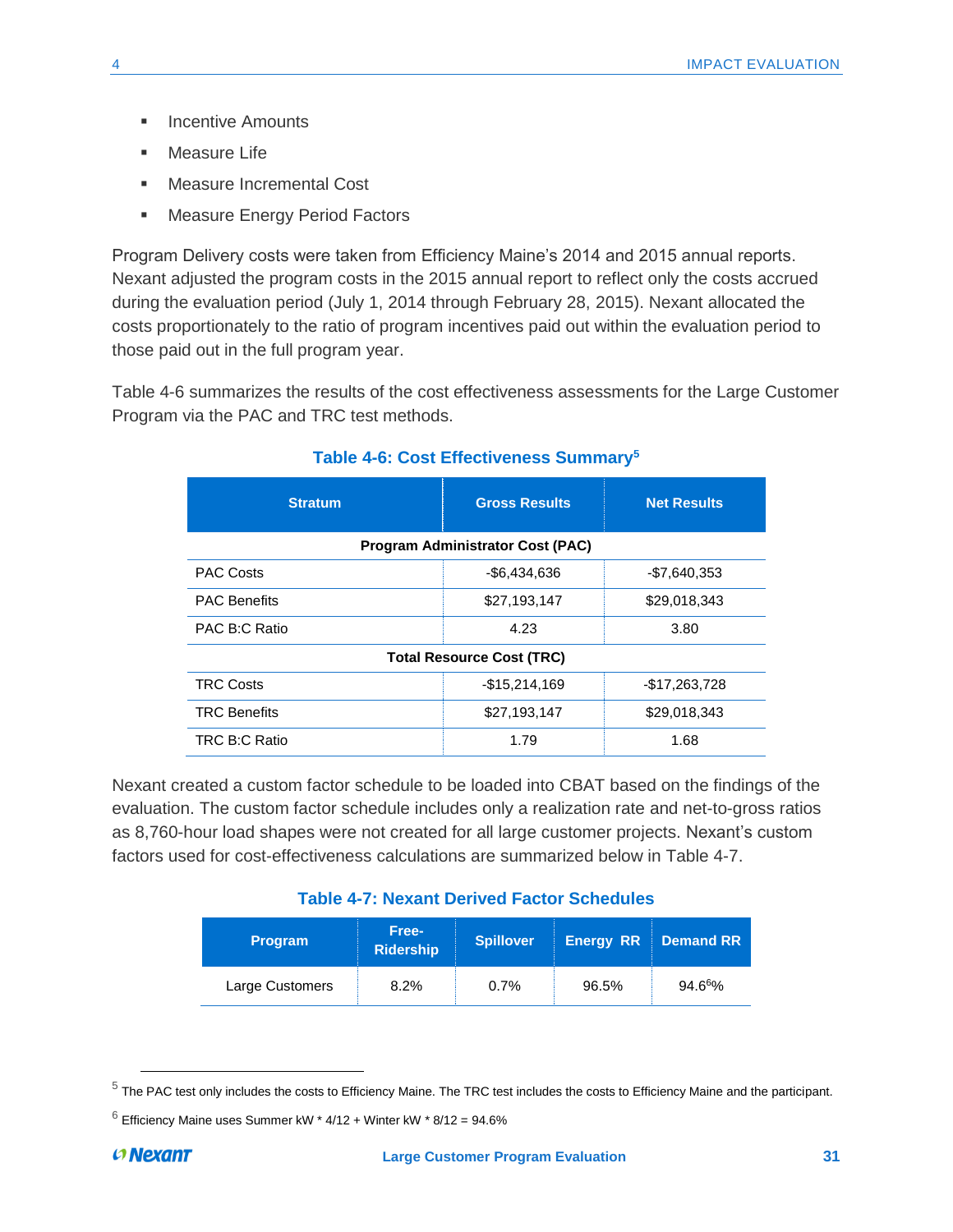#### <span id="page-35-0"></span>**4.3.4 TRC Testing**

The benefits, costs, and associated TRC ratios for the evaluation period derived as described in Section [2.4.2](#page-20-0) are presented below in [Table 4-8.](#page-35-3) The reported values in the table were obtained through CBAT runs using Efficiency Maine's default factor schedules; the ex-post values are the result of CBAT runs using Nexant's custom factor schedules.

<span id="page-35-3"></span>

|                             | <b>Gross Ex-Ante</b> | <b>Gross Ex-Post</b> | <b>Net Ex-Ante</b> | <b>Net Ex-Post</b> |
|-----------------------------|----------------------|----------------------|--------------------|--------------------|
| July, 2013 – June, 2014     | 1.84                 | 1.66                 | 1.31               | 1.59               |
| July, 2014 – February, 2015 | 2.10                 | 1.83                 | 1.84               | 1.76               |
| <b>Total TRC Ratio</b>      | 2.04                 | 1.79                 | 1.79               | 1.68               |

#### **Table 4-8: Program TRC Results by Year**

Overall the Large Customers Program proved to be cost effective via the TRC test method for each year, and over the entire evaluation period.

#### <span id="page-35-1"></span>**4.3.5 PAC Testing**

The reported and verified PAC ratios for the evaluation period derived as described in Section [2.4.2](#page-20-0) are presented below in [Table 4-9.](#page-35-4) The reported values in the table were obtained through CBAT runs using Efficiency Maine's default factor schedules; the ex-post values are the result of CBAT runs using Nexant's custom factor schedules.

### **Table 4-9: Program PAC Results by Year**

<span id="page-35-4"></span>

|                             | <b>Gross Ex-Ante</b> | <b>Gross Ex-Post</b> | <b>Net Ex-Ante</b> | <b>Net Ex-Post</b> |
|-----------------------------|----------------------|----------------------|--------------------|--------------------|
| July, 2013 – June, 2014     | 3.21                 | 2.88                 | 2.63               | 2.71               |
| July, 2014 – February, 2015 | 5.56                 | 4.84                 | 4.43               | 4.51               |
| <b>Total PAC Ratio</b>      | 4.82                 | 4.23                 | 3.86               | 3.80               |

Again, the Large Customers Program proved to be cost effective via the PAC test method for each year, and over the entire evaluation period.

#### <span id="page-35-2"></span>**4.3.6 Cost Effectiveness Adjustments**

In addition to customary program administration and delivery costs, the benefit cost calculation for the Large Customer Program includes an additional item in the amount of \$917,265.00. This figure represents funds that were originally paid as a customer incentive to support a combined heat and power (CHP) project at Lincoln Paper and Tissue LLC. The project was part of the reconfiguration of mill operations driven by a 2013 boiler explosion limited the mill's ability to make its own pulp therefore fundamentally altering production processes within the mill.<sup>7</sup> In the absence of the pulp process, steam loads were insufficient to support the back-pressure turbine and produce electricity on site. The inability to self-generate electricity made the mill less economically competitive. Efficiency Maine provided the mill with a \$917,265.00 incentive

 $\overline{a}$ 

<sup>7</sup> http://bangordailynews.com/2013/12/11/business/lincoln-paper-mill-to-lay-off-200-workers-indefinitely-due-to-boiler-explosion/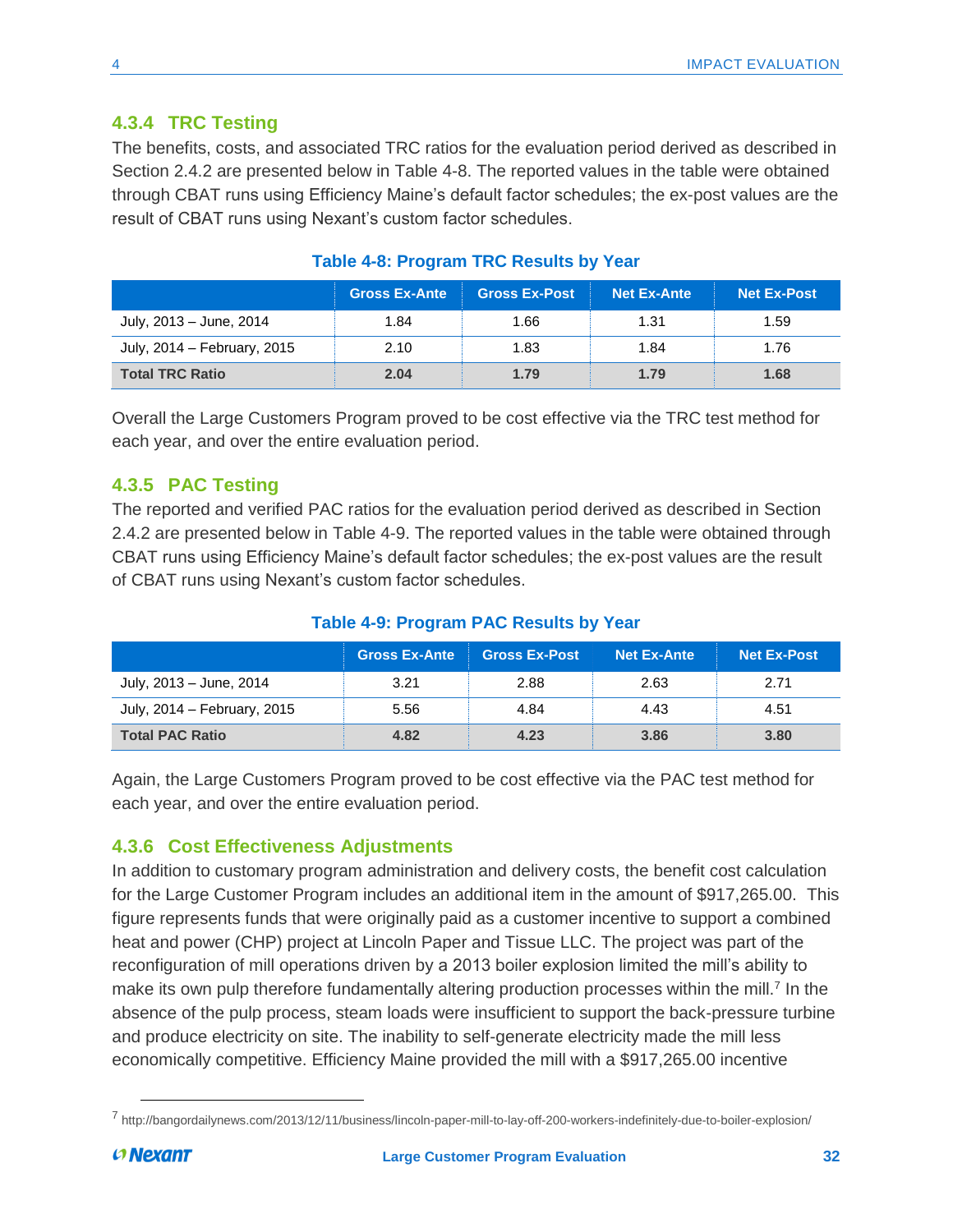payment (enrollment number 258817) to help secure a \$4.4 Million turbine upgrade project. Within a few months of the project's completion however, the mill filed for bankruptcy protection and its assets including the newly commissioned turbine were sold at auction. Because of the brief period that the project actually operated, Efficiency Maine did not claim any electric energy savings from the project in its annual report and the incentive dollars were moved to the program costs in both the TRC and PAC tests. This single project's financial commitment represented a significant share of the program's total operating budget. While the ultimate outcome was unfortunate for Efficiency Maine, it was catastrophic for the mill's employees. It is understood that at the time when Efficiency Maine benchmarked Lincoln Paper and Tissue's financial performance against industry accepted ratios, their performance was better than the industry average. In addition, the CEO of Lincoln Paper and Tissue spoke to Efficiency Maine's review committee and presented evidence that the company was going to use the insurance settlement to restructure their debt and continue to offer a competitive product. Based on information provided by Efficiency Maine, Nexant feels that Efficiency Maine did their due diligence in running financial reports for this project and could not have predicted that the mill would close down at the time the incentive was approved and paid.

### <span id="page-36-0"></span>**4.4 Findings and Recommendations**

Most of the Large Customer enrollments were well supported by documentation contained in the project files, including invoices, spec sheets, savings calculations, assumptions, and on-site inspection notes and checklists. Nexant believes this generally robust documentation substantiates Efficiency Maine's strong relationships with routine participants and the high level of accuracy in reported savings, represented through a realization rate close to 100% for energy and demand savings. The program offered a diverse mix of measures and Efficiency Maine continues to work to diversify the program through targeting a higher number of smaller projects to further increase their confidence in the reported savings.

Based on the findings from the evaluation, Nexant recommends that Efficiency Maine update the Large Customer TRM to reflect the values reported in [Table 4-10,](#page-36-1) as applicable.

<span id="page-36-1"></span>

| <b>Program</b>  | <b>Electric</b><br><b>Energy</b><br><b>Realization</b><br>Rate | <b>Electric</b><br><b>Summer</b><br><b>Demand</b><br><b>Realization</b><br>Rate | <b>Electric</b><br><b>Winter</b><br><b>Demand</b><br><b>Realization</b><br>Rate | <b>Natural</b><br><b>Gas</b><br><b>Energy</b><br><b>Realization</b><br>Rate | <b>Freerider-</b><br>ship | <b>Spillover</b> |
|-----------------|----------------------------------------------------------------|---------------------------------------------------------------------------------|---------------------------------------------------------------------------------|-----------------------------------------------------------------------------|---------------------------|------------------|
| Large Customers | 96.5%                                                          | 96.3%                                                                           | 93.8%                                                                           | 86.0%                                                                       | 8.2%                      | 0.7%             |

#### **Table 4-10: Impact Evaluation Results**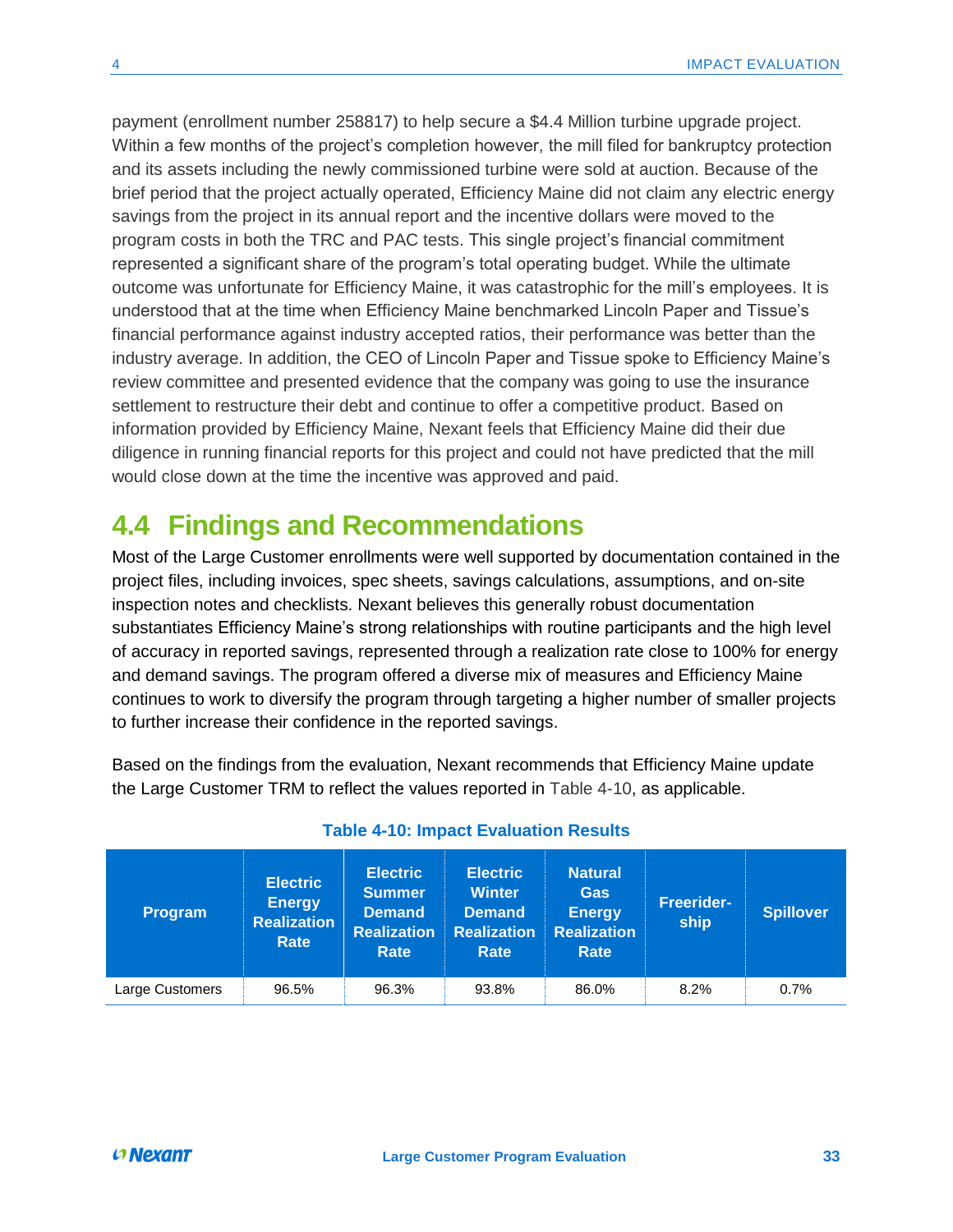### <span id="page-37-0"></span>**Appendix A Participant Survey Instrument**

*Interviewer note: our overarching objectives are to 1) understand what would have likely happened without Efficiency Maine, and 2) understand their experience with the program.]*

#### **A.1 Project Identification**

At what point did you become aware of the potential for funding from Efficiency Maine? [Record open ended response verbatim. Use probes below as needed to understand project sequence.]

- a) Did you hear about the Efficiency Maine funding:
- b) After the project had been identified?
- c) During the process of identifying and scoping the project?
- d) During a scoping audit or other technical assistance?
- e) Prior to identifying the project (could have heard in prior years, or had prior projects, or heard about the opportunity)

Did you receive a scoping audit or other technical assistance during the project development phase?

- If yes: Who conducted this?
- Did this project solve operational or equipment problems? [Probe to understand what problems, including if prior equipment had failed.]

[If prior equipment had not failed] How long might the previous equipment have stayed in place?

#### **A.2 Organization Priorities & Motivations**

*I have a few questions about how projects like this are generally handled by your organization…*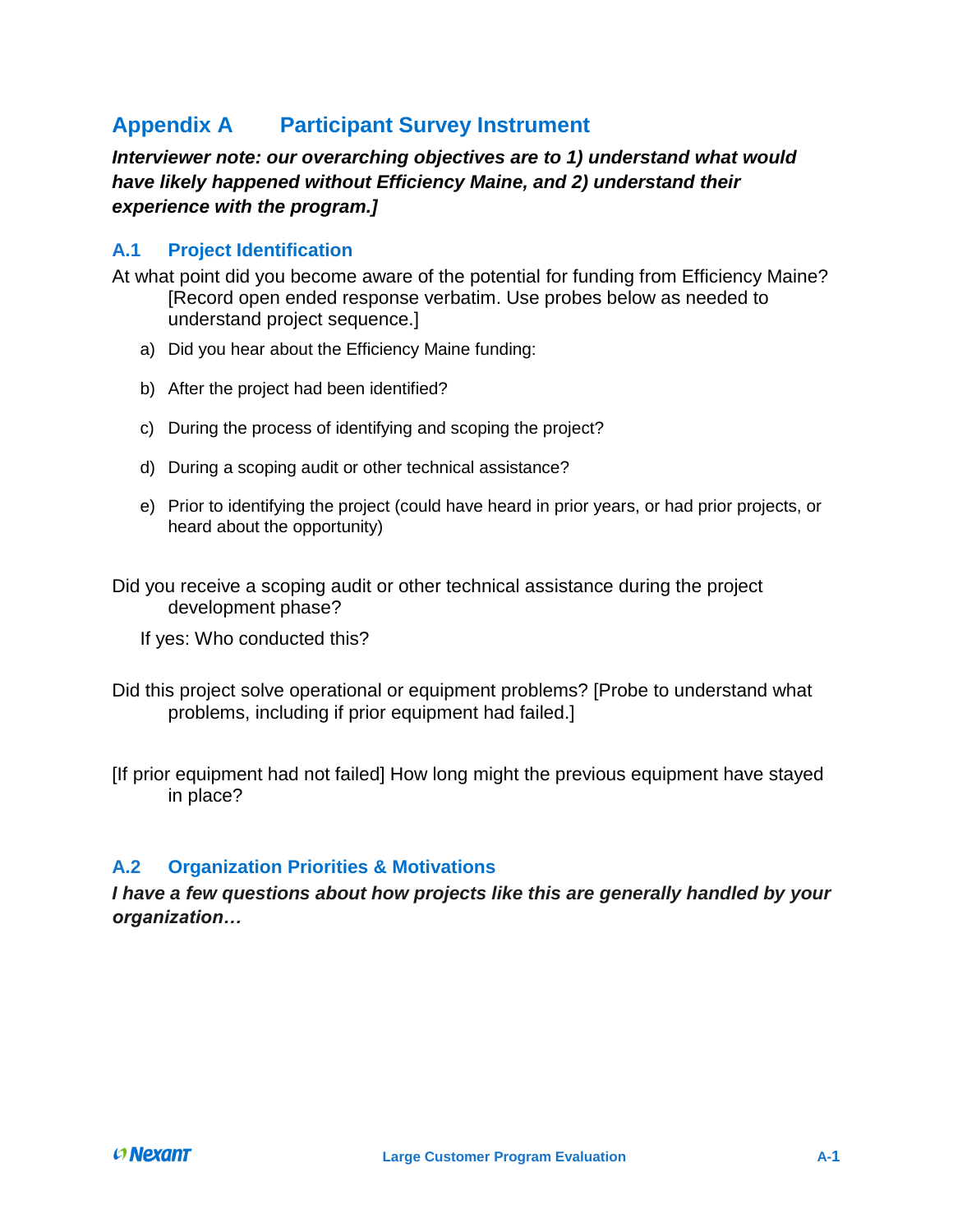<span id="page-38-0"></span>Does your organization have…

| Aspect                                                                                     | 1/Yes | 2/N <sub>O</sub> | 98/DK | 99/RF |
|--------------------------------------------------------------------------------------------|-------|------------------|-------|-------|
| a. An energy manager                                                                       |       |                  |       |       |
| b. Formal purchase guidelines that prioritize or encourage<br>energy efficiency?           |       |                  |       |       |
| c. Informal purchase guidelines that prioritize or encourage<br>energy efficiency?         |       |                  |       |       |
| d. Long term plans for major equipment replacements?                                       |       |                  |       |       |
| e. A goal for reducing energy consumption?                                                 |       |                  |       |       |
| f. Minimum payback or return on investment thresholds for<br>projects under consideration? |       |                  |       |       |

<span id="page-38-3"></span><span id="page-38-1"></span>[ASK IFO  $E = YES$  $E = YES$ ]

You indicated your company has a goal for energy use reduction. What is your company's energy reduction goal? [Goals can be expressed as a percentage reduction, or a number, or achieving a certification or label]:

[OPEN-ENDED RESPONSE] Don't know Refused

 $[ASK 0-0 ONLY IF0 F = YES]$  $[ASK 0-0 ONLY IF0 F = YES]$  $[ASK 0-0 ONLY IF0 F = YES]$  $[ASK 0-0 ONLY IF0 F = YES]$  $[ASK 0-0 ONLY IF0 F = YES]$  $[ASK 0-0 ONLY IF0 F = YES]$ 

You indicated your company has a minimum expected payback or return on investment threshold for projects under consideration.

<span id="page-38-2"></span>Is there a price/cost threshold that requires payback calculations?

#### [SINGLE RESPONSE]

Yes

No, everything requires payback calculations, regardless of the amount Other response: [RECORD VERBAITM RESPONSE] Don't know Refused [ASK IF  $0 = YES$ ] What is the payback threshold?

One year or less Two years or less Three years or less Other: [RECORD VERBAITM RESPONSE] Don't know Refused  $[ASK IF 0 = YES]$  $[ASK IF 0 = YES]$  $[ASK IF 0 = YES]$ Are there exceptions to this requirement?

<span id="page-38-4"></span>Yes No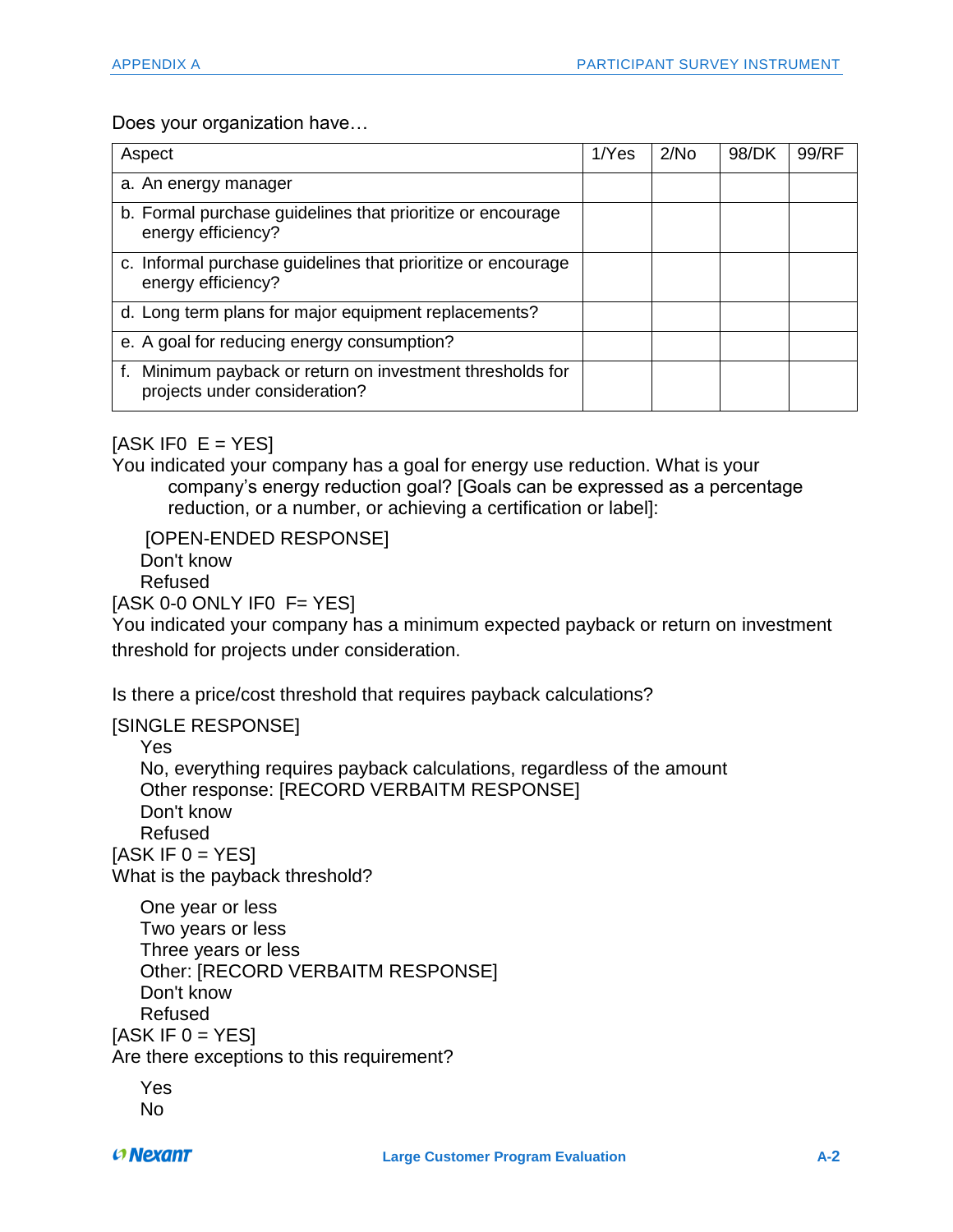<span id="page-39-0"></span>Don't know Refused  $[ASK IF 0 = YES]$  $[ASK IF 0 = YES]$  $[ASK IF 0 = YES]$ Under what scenarios are exceptions considered?

[OPEN-ENDED RESPONSE] Don't know Refused

[ASK ALL]

<span id="page-39-1"></span>Does your organization have a cost threshold above which someone higher in the organization must approve the decision?

[SINGLE RESPONSE]

Yes No

Everything requires approval, regardless of the amount I'm the owner/manager or person that provides approval Don't know Refused

[ASK IF [0=](#page-39-1)YES] What is the threshold?

> [OPEN-ENDED RESPONSE] Don't know Refused

#### **A.3 NTG & Spillover**

If your organization had not received financial assistance from Efficiency Maine, would this project have gone forward?

- 1. If yes: Would the project have occurred within the same timeframe?
- 2. If yes: Would the project have had the same energy efficiency profile?
- 3. If yes: Would the project have been on the same scale (size)?

If your organization had not received funding from Efficiency Maine, would it have had the funds to cover the entire cost of the project?

Using a 1-to-5 scale, where 1 means not at all important and 5 means very important, how important was:

- 1. The financial support received from the program?
- 2. Information provided from scoping or technical audits?
- 3. The project review and vetting process provided by Efficiency Maine?

Since completing this project, has your organization undertaken other projects to further improve the energy efficiency profile of your facility or other facilities?

1. If yes: did your experience with this project influence these other projects or upgrades?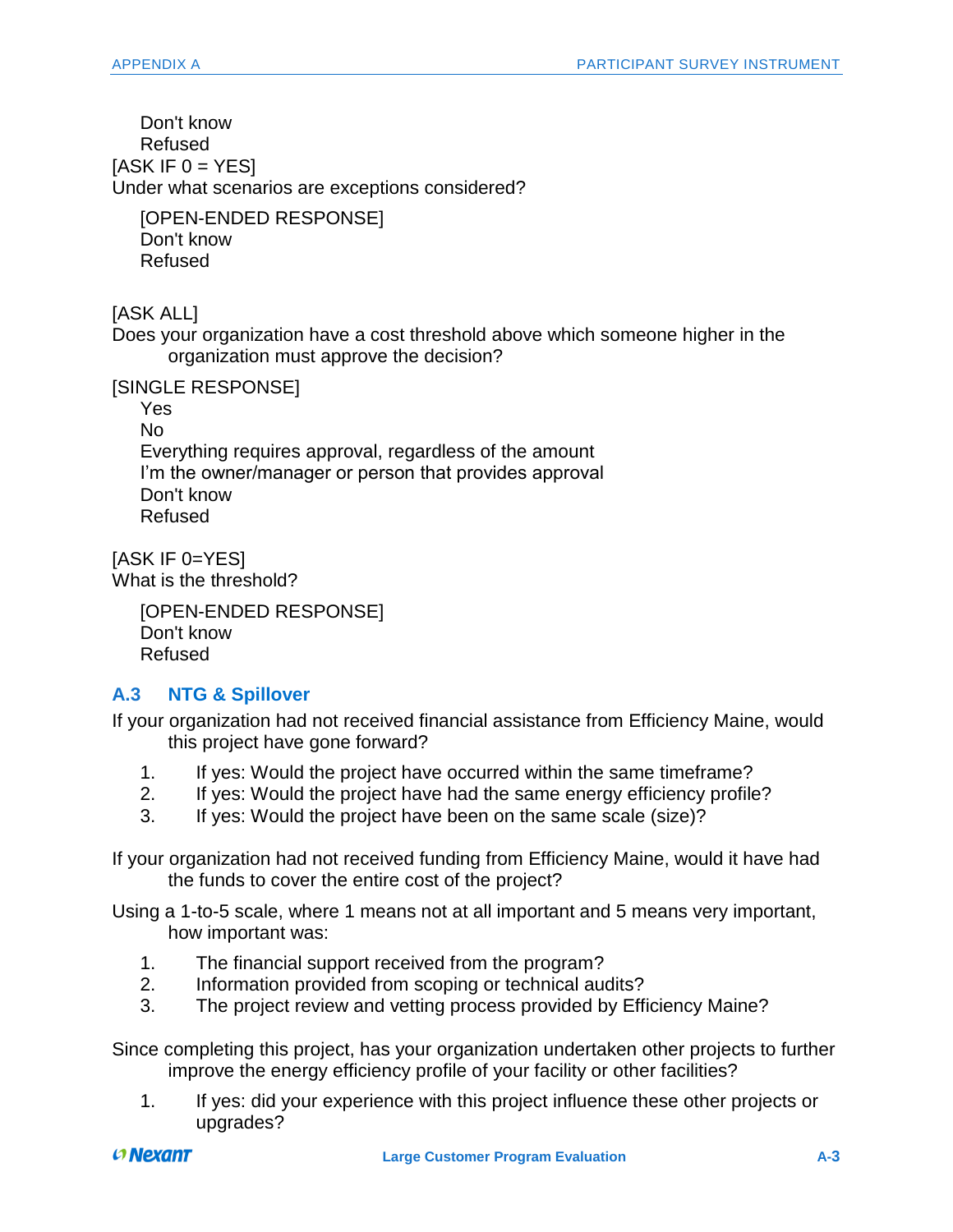- Does your organization have plans to replicate this project at other sites in the next two years?
- Does your organization have plans to complete additional projects within the next two years?
- Do you have any suggestions for how Efficiency Maine could improve this program for organizations like yours?